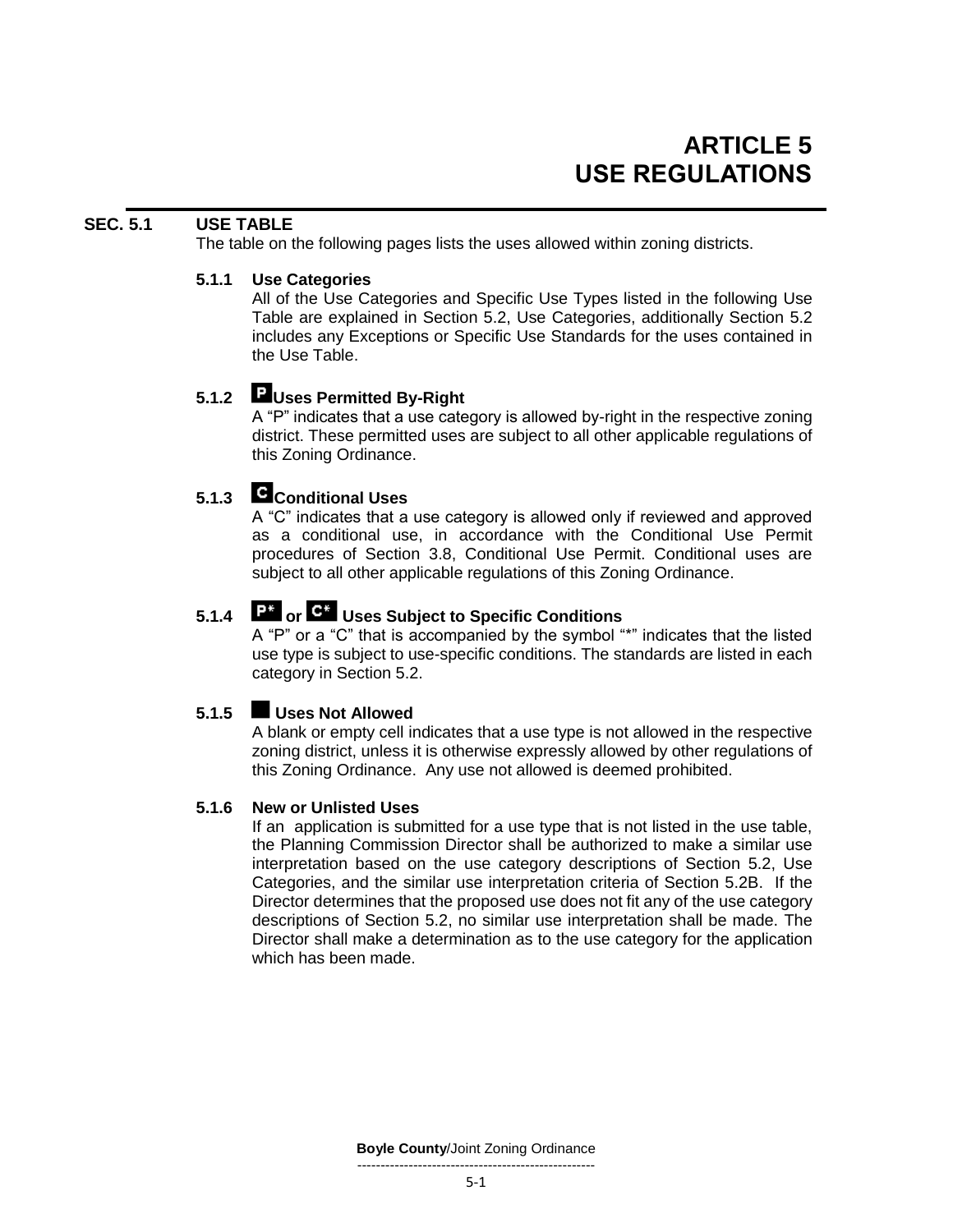#### **-----------------------------------------------** Use Regulations

| <b>AG (Agriculture)</b><br><b>RR (Rural Residential)</b><br>R1 (Single Family Residential)<br><b>RM-2 (Two Family Residential)</b><br>RM-3 (Multi-Family Residential)<br>RM-4 (Multi-Family Residential) |          | <b>NB (Neighborhood Business)</b><br><b>GB</b> (General Business)<br><b>CB (Central Business)</b><br><b>HB (Highway Business)</b><br>OP (Office and Professional)<br>ICD (Institutional Campus Development) |             |              |                            |                          |              |                        | P (Public)<br>LI (Light Industrial)<br>HI (Heavy Industrial)<br>IBD (Industrial Business Development)<br><b>HD (Historic Overlay)</b> |        |             |        |                   |        |                                  |        |                    |                   |              |
|----------------------------------------------------------------------------------------------------------------------------------------------------------------------------------------------------------|----------|-------------------------------------------------------------------------------------------------------------------------------------------------------------------------------------------------------------|-------------|--------------|----------------------------|--------------------------|--------------|------------------------|---------------------------------------------------------------------------------------------------------------------------------------|--------|-------------|--------|-------------------|--------|----------------------------------|--------|--------------------|-------------------|--------------|
| <b>Use Category</b>                                                                                                                                                                                      | Page #   | <b>Specific Use Type</b>                                                                                                                                                                                    | Α<br>G      | R<br>R       | R<br>1                     | R<br>M<br>$\overline{2}$ | R<br>M<br>3  | $\mathsf{R}$<br>M<br>4 | N<br>B                                                                                                                                | G<br>B | C<br>B      | н<br>B | $\mathbf{o}$<br>P | C<br>D | P                                | L<br>ı | н<br>т             | $\, {\bf B}$<br>D | н<br>D       |
|                                                                                                                                                                                                          |          | $P = Permitted Use$                                                                                                                                                                                         |             |              | <b>C</b> = Conditional Use |                          |              |                        |                                                                                                                                       |        |             |        |                   |        | * = Specific Use Standards Apply |        |                    |                   |              |
| <b>RESIDENTIAL (See Section 5.2.2)</b>                                                                                                                                                                   |          |                                                                                                                                                                                                             |             |              |                            |                          |              |                        |                                                                                                                                       |        |             |        |                   |        |                                  |        |                    |                   |              |
| <b>Household Living</b>                                                                                                                                                                                  | $5 - 7$  | Single Family Detached                                                                                                                                                                                      | P           | P            | P                          | P                        | P            | P                      | P                                                                                                                                     | P      | P           |        | P                 | P      |                                  |        |                    |                   | $\mathsf{P}$ |
|                                                                                                                                                                                                          | $5 - 7$  | Single Family Attached                                                                                                                                                                                      |             |              | P                          | P                        | P            | P                      |                                                                                                                                       |        |             |        |                   |        |                                  |        |                    |                   | P            |
|                                                                                                                                                                                                          | $5 - 7$  | Multi-Family                                                                                                                                                                                                |             |              |                            | P                        | P            | P                      |                                                                                                                                       | P      | P           |        |                   | P      |                                  |        |                    | P                 | P            |
|                                                                                                                                                                                                          | $5 - 7$  | Home Office/ Occupation                                                                                                                                                                                     | $P^*$       | $P^*$        | $P^*$                      | $P^*$                    | P*           | P*                     | $P^*$                                                                                                                                 | $P^*$  | P*          |        | $P^*$             |        |                                  |        |                    |                   | P            |
|                                                                                                                                                                                                          |          | <b>Accessory Apartment</b>                                                                                                                                                                                  | $P^*$       | P*           | P*                         |                          |              |                        | P*                                                                                                                                    |        | P*          |        | P*                |        | $P^*$                            |        |                    |                   | P            |
| <b>Group Living</b>                                                                                                                                                                                      | $5-9$    | Fraternity/ Sorority                                                                                                                                                                                        |             |              |                            |                          |              |                        |                                                                                                                                       |        |             |        |                   | $P^*$  |                                  |        |                    |                   |              |
|                                                                                                                                                                                                          | $5-9$    | All Other Group Living<br><b>Facilities</b>                                                                                                                                                                 | C           |              |                            |                          | C            | P                      |                                                                                                                                       | P      | C           | P      | C                 |        | P                                |        |                    | P                 |              |
| <b>INSTITUTIONAL (See Section 5.2.3)</b>                                                                                                                                                                 |          |                                                                                                                                                                                                             |             |              |                            |                          |              |                        |                                                                                                                                       |        |             |        |                   |        |                                  |        |                    |                   |              |
| <b>College</b>                                                                                                                                                                                           | $5 - 10$ |                                                                                                                                                                                                             |             |              |                            |                          |              |                        |                                                                                                                                       | P      | P           | P      | P                 | P      | P                                |        |                    | P                 | P            |
| <b>Community Services</b>                                                                                                                                                                                | $5 - 11$ |                                                                                                                                                                                                             | С           |              |                            |                          | C            | $\mathsf C$            | C                                                                                                                                     | P      | P           | P      | P                 | P      | P                                |        |                    | P                 | $\sf P$      |
| Day Care                                                                                                                                                                                                 | $5 - 11$ |                                                                                                                                                                                                             | $C^*$       | $C^*$        | $C^*$                      | $C^*$                    | $C^*$        | $C^*$                  | $P^*$                                                                                                                                 | $P^*$  | $P^*$       | $P^*$  | P*                | $P^*$  | $P^*$                            |        |                    | $P^*$             | P            |
| <b>Detention Facility</b>                                                                                                                                                                                | $5 - 13$ |                                                                                                                                                                                                             |             |              |                            |                          |              | $\mathsf C$            |                                                                                                                                       | С      | C           | P      |                   |        | P                                | P      | P                  |                   |              |
| <b>Health Care Facility</b>                                                                                                                                                                              | $5 - 13$ |                                                                                                                                                                                                             |             |              |                            |                          |              |                        | P                                                                                                                                     | P      | $\mathsf P$ | P      | P                 | P      | P                                |        |                    | P                 | $\sf P$      |
| <b>Parks and Open Areas</b>                                                                                                                                                                              | $5 - 14$ |                                                                                                                                                                                                             | P           | P            | P                          | P                        | P            | P                      | P                                                                                                                                     | P      | P           | P      | P                 | P      | P                                | P      | P                  | P                 | $\mathsf{P}$ |
| <b>Religious Institution</b>                                                                                                                                                                             | $5 - 14$ |                                                                                                                                                                                                             | $\mathbf C$ | $\mathsf{C}$ | $\mathbf C$                | $\mathbf C$              | $\mathsf{C}$ | $\mathsf C$            | P                                                                                                                                     | P      | P           | P      | P                 | P      |                                  |        |                    | P                 | P            |
| <b>Safety Services</b>                                                                                                                                                                                   | $5 - 15$ |                                                                                                                                                                                                             | P           | P            | P                          | P                        | $\mathsf{P}$ | P                      | P                                                                                                                                     | P      | P           | P      | $\mathsf{P}$      | P      | P                                | P      | P                  | P                 | P            |
| <b>School</b>                                                                                                                                                                                            | $5 - 15$ |                                                                                                                                                                                                             | $\mathbf C$ | C            | $\mathbf C$                | $\mathsf{C}$             | $\mathbf C$  | $\mathsf C$            | $\mathsf C$                                                                                                                           | P      | P           | P      | P                 | P      | P                                |        |                    | P                 | $\mathsf{P}$ |
| <b>Utilities, Basic</b>                                                                                                                                                                                  | $5 - 15$ |                                                                                                                                                                                                             | $P^*$       | $P^*$        | $P^*$                      | $P^*$                    | $P^*$        | $P^*$                  | $P^*$                                                                                                                                 | $P^*$  | $P^*$       | $P^*$  | P*                | $P^*$  | $P^*$                            | $P^*$  | $\mathsf{P}^\star$ | $P^*$             | P            |

# **Boyle County**/Joint Zoning Ordinance

---------------------------------------------------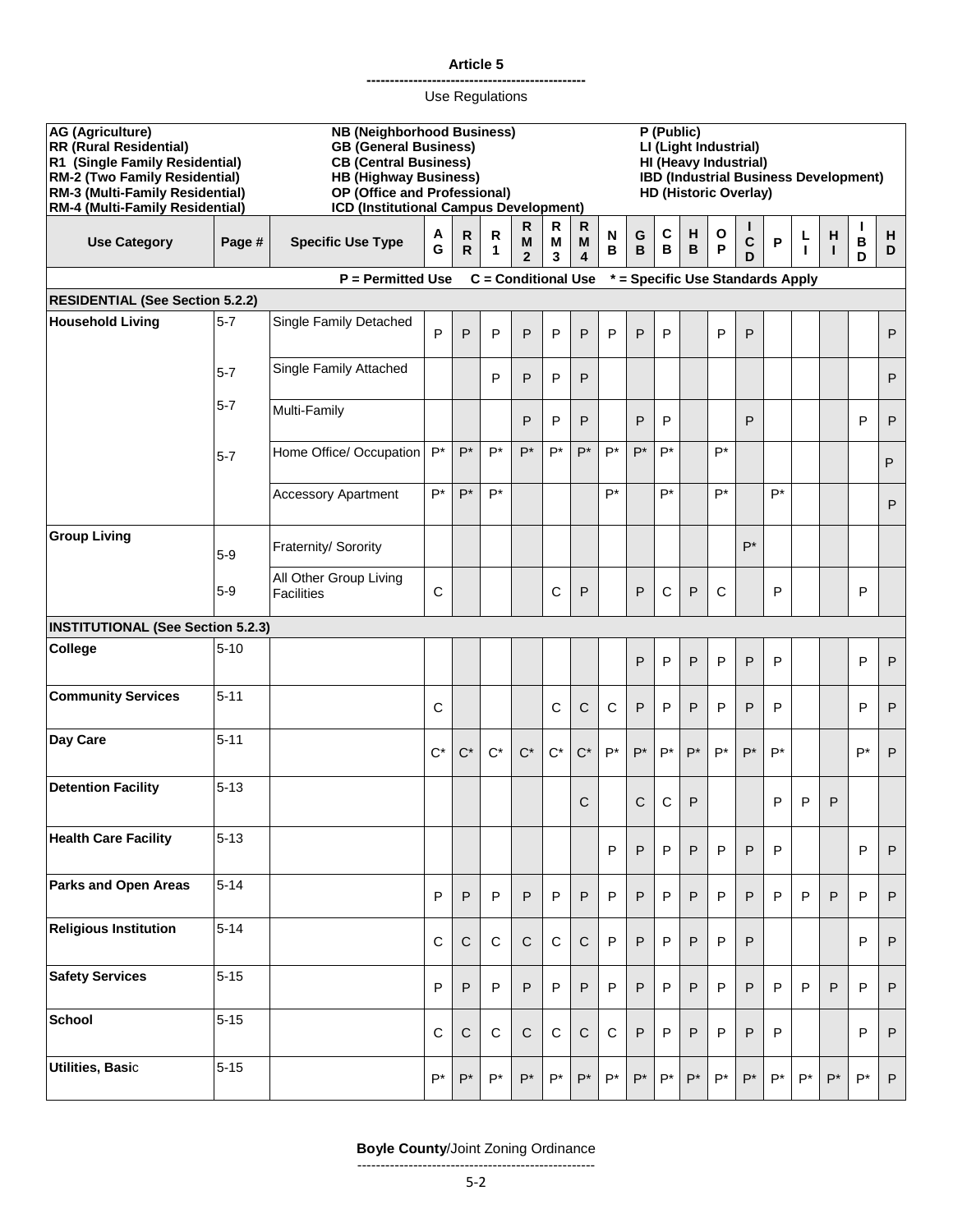#### **-----------------------------------------------** Use Regulations

| <b>AG (Agriculture)</b><br><b>RR (Rural Residential)</b><br>R1 (Single Family Residential)<br>RM-2 (Two Family Residential)<br>RM-3 (Multi-Family Residential)<br>RM-4 (Multi-Family Residential) |          | <b>NB (Neighborhood Business)</b><br><b>GB (General Business)</b><br><b>CB (Central Business)</b><br><b>HB (Highway Business)</b><br>OP (Office and Professional)<br>ICD (Institutional Campus Development) |        |        |                            |                          |             |             | $\overline{P}$ (Public)<br>LI (Light Industrial)<br>HI (Heavy Industrial)<br>IBD (Industrial Business Development)<br><b>HD (Historic Overlay)</b> |        |        |        |                   |             |                                  |         |                   |        |              |
|---------------------------------------------------------------------------------------------------------------------------------------------------------------------------------------------------|----------|-------------------------------------------------------------------------------------------------------------------------------------------------------------------------------------------------------------|--------|--------|----------------------------|--------------------------|-------------|-------------|----------------------------------------------------------------------------------------------------------------------------------------------------|--------|--------|--------|-------------------|-------------|----------------------------------|---------|-------------------|--------|--------------|
| <b>Use Category</b>                                                                                                                                                                               | Page #   | <b>Specific Use Type</b>                                                                                                                                                                                    | Α<br>G | R<br>R | R<br>1                     | R<br>M<br>$\overline{2}$ | R<br>M<br>3 | R<br>M<br>4 | N<br>в                                                                                                                                             | G<br>B | C<br>В | н<br>B | $\mathbf{o}$<br>P | L<br>C<br>D | P                                | L<br>I. | H<br>$\mathbf{I}$ | B<br>D | н<br>D       |
|                                                                                                                                                                                                   |          | $P = Permitted Use$                                                                                                                                                                                         |        |        | <b>C</b> = Conditional Use |                          |             |             |                                                                                                                                                    |        |        |        |                   |             | * = Specific Use Standards Apply |         |                   |        |              |
| <b>COMMERCIAL (See Section 5.2.4)</b>                                                                                                                                                             |          |                                                                                                                                                                                                             |        |        |                            |                          |             |             |                                                                                                                                                    |        |        |        |                   |             |                                  |         |                   |        |              |
| <b>Eating Establishment</b>                                                                                                                                                                       | $5 - 18$ | No Drive-Through                                                                                                                                                                                            |        |        |                            |                          |             |             | $P^*$                                                                                                                                              | $P^*$  | $P^*$  | $P^*$  |                   |             |                                  |         |                   | P      | P            |
|                                                                                                                                                                                                   |          | With Drive-Through                                                                                                                                                                                          |        |        |                            |                          |             |             | $C^*$                                                                                                                                              | $P^*$  | $P^*$  | $P^*$  |                   |             |                                  |         |                   | P      |              |
|                                                                                                                                                                                                   |          | Bar /Lounge w/<br>Restaurant                                                                                                                                                                                |        |        |                            |                          |             |             | $C^*$                                                                                                                                              | $P^*$  | $P^*$  | $P^*$  |                   |             |                                  |         |                   | P      | P            |
|                                                                                                                                                                                                   | $5 - 19$ | <b>Craft Beverage</b><br>Production w/ Restaurant                                                                                                                                                           |        |        |                            |                          |             |             | $C^*$                                                                                                                                              | $P^*$  | $P^*$  | $P^*$  |                   |             |                                  | P*      |                   | P      | P            |
| <b>Office</b>                                                                                                                                                                                     | $5 - 20$ |                                                                                                                                                                                                             |        |        |                            |                          |             |             | P                                                                                                                                                  | P      | P      | P      | P                 | P           | P                                | P       | P                 | P      | P            |
| Overnight<br><b>Accommodation</b>                                                                                                                                                                 | $5 - 21$ | B&B/ Short Term Rental<br>(Cities of Danville,<br>Junction City, Perryville)                                                                                                                                | $P^*$  | $C^*$  | $C^*$                      | $C^*$                    | $P^*$       | $P^*$       | $P^*$                                                                                                                                              | $P^*$  | $P^*$  | $P^*$  |                   |             |                                  |         |                   |        | P            |
|                                                                                                                                                                                                   | $5 - 21$ | <b>B&amp;B/Short Term Rental</b><br>(Unincorporated Area of<br><b>Boyle County)</b>                                                                                                                         | $C^*$  |        |                            | $C^*$                    | $P^*$       | $P^*$       | $P^*$                                                                                                                                              | $P^*$  | $P^*$  | $P^*$  |                   |             |                                  |         |                   |        | P            |
|                                                                                                                                                                                                   |          | Hotel, Motel, Inn,<br><b>Extended Stay Facility</b>                                                                                                                                                         |        |        |                            |                          |             |             |                                                                                                                                                    | P      | P      | P      |                   |             |                                  |         |                   | P      | P            |
|                                                                                                                                                                                                   | $5 - 23$ | <b>Recreational Vehicle</b><br>Park                                                                                                                                                                         | $C^*$  |        |                            |                          |             |             |                                                                                                                                                    |        |        | $P^*$  |                   |             |                                  |         |                   |        |              |
| <b>Parking, Commercial</b>                                                                                                                                                                        | $5 - 25$ |                                                                                                                                                                                                             |        |        |                            |                          |             |             |                                                                                                                                                    | P      | P      | P      | P                 | P           | P                                | P       | P                 | P      | P            |
| <b>Recreation and</b><br><b>Entertainment</b>                                                                                                                                                     | $5 - 26$ | <b>Active Outdoor</b>                                                                                                                                                                                       | C      |        |                            |                          |             |             |                                                                                                                                                    | P      |        | P      |                   | P           | P                                | P       |                   |        |              |
|                                                                                                                                                                                                   |          | Passive Outdoor                                                                                                                                                                                             | $P^*$  |        |                            |                          |             |             |                                                                                                                                                    | $P^*$  |        | $P^*$  |                   | $P^*$       | $P^*$                            |         |                   |        |              |
|                                                                                                                                                                                                   |          | Indoor                                                                                                                                                                                                      |        |        |                            |                          |             |             |                                                                                                                                                    | P      | P      | P      |                   | P           | P                                | P       |                   | P      |              |
|                                                                                                                                                                                                   |          | Sportsmen's Farms,<br>Firearm Ranges                                                                                                                                                                        | $C^*$  |        |                            |                          |             |             |                                                                                                                                                    |        |        |        |                   |             |                                  | P*      | $P^*$             |        |              |
|                                                                                                                                                                                                   |          | <b>Entertainment Event,</b><br>Major                                                                                                                                                                        | C      |        |                            |                          |             |             |                                                                                                                                                    |        |        | P      |                   |             | P                                |         |                   |        |              |
| <b>Retail Sales and Service</b>                                                                                                                                                                   | $5 - 29$ | Animal Hospital, Kennel<br>or Veterinarian                                                                                                                                                                  | $C^*$  |        |                            |                          |             |             |                                                                                                                                                    | $P^*$  | $C^*$  | $P^*$  |                   |             | $P^*$                            | P*      |                   | P*     |              |
|                                                                                                                                                                                                   |          | Adult Retail or<br>Entertainment                                                                                                                                                                            |        |        |                            |                          |             |             |                                                                                                                                                    |        |        | $P^*$  |                   |             |                                  | P*      | $P^*$             |        |              |
|                                                                                                                                                                                                   |          | Bar or Lounge                                                                                                                                                                                               |        |        |                            |                          |             |             |                                                                                                                                                    | P      | P      | P      |                   |             |                                  | P       |                   | P      |              |
|                                                                                                                                                                                                   |          | Greenhouse or Nursery                                                                                                                                                                                       | $P^*$  |        |                            |                          |             |             |                                                                                                                                                    | $P^*$  |        | $P^*$  |                   | $P^*$       | $P^*$                            | $P^*$   | $P^*$             | P*     |              |
|                                                                                                                                                                                                   |          | Animal or Poultry Sales                                                                                                                                                                                     | $C^*$  |        |                            |                          |             |             |                                                                                                                                                    |        |        |        |                   |             |                                  | P*      | $P^*$             |        |              |
|                                                                                                                                                                                                   |          | Retail up to 5,000 s.f.                                                                                                                                                                                     |        |        |                            |                          |             |             | $P^*$                                                                                                                                              | $P^*$  | $P^*$  | $P^*$  |                   |             |                                  | P*      |                   | $P^*$  | P            |
|                                                                                                                                                                                                   |          | Retail over 5,000 s.f.                                                                                                                                                                                      |        |        |                            |                          |             |             | $P^*$                                                                                                                                              | $P^*$  | P*     | $P^*$  |                   |             |                                  | P*      |                   | P*     | $\mathsf{P}$ |
|                                                                                                                                                                                                   |          | Retail with DriveThrough<br>or Pick Up Window                                                                                                                                                               |        |        |                            |                          |             |             | $\mathrm{C}^\star$                                                                                                                                 | $P^*$  | $P^*$  | $P^*$  |                   |             |                                  | P*      |                   | $P^*$  |              |

# **Boyle County**/Joint Zoning Ordinance

---------------------------------------------------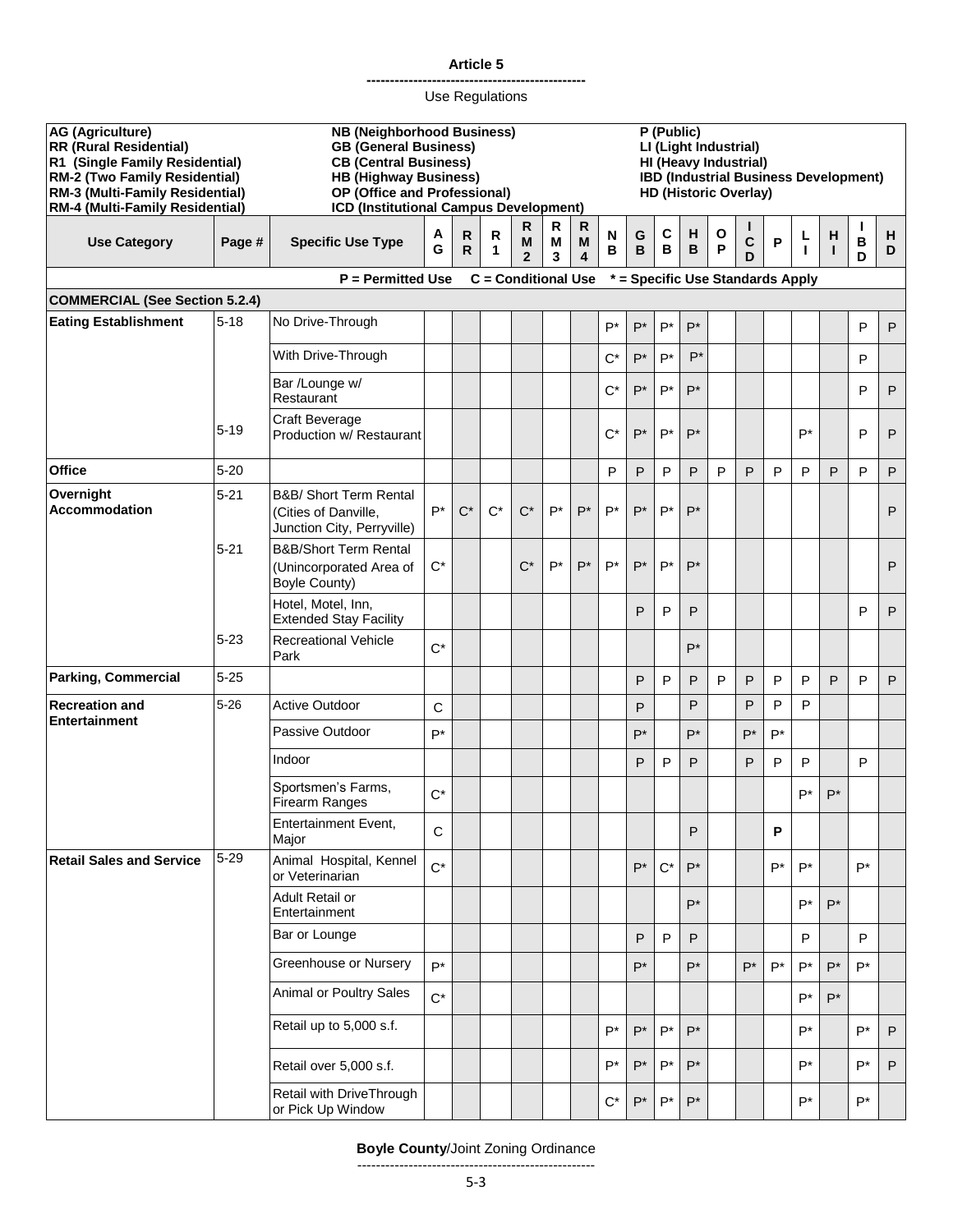#### **-----------------------------------------------** Use Regulations

| AG (Agriculture)<br><b>RR (Rural Residential)</b><br>R1 (Single Family Residential)<br>RM-2 (Two Family Residential)<br>RM-3 (Multi-Family Residential)<br>RM-4 (Multi-Family Residential) |          | <b>NB (Neighborhood Business)</b><br><b>GB (General Business)</b><br><b>CB (Central Business)</b><br><b>HB (Highway Business)</b><br>OP (Office and Professional)<br>ICD (Institutional Campus Development) |             |                   |                            |                          |             |                        | P (Public)<br>LI (Light Industrial)<br>HI (Heavy Industrial)<br><b>IBD (Industrial Business Development)</b><br><b>HD (Historic Overlay)</b> |        |                   |        |                   |             |                                  |                   |                   |        |        |
|--------------------------------------------------------------------------------------------------------------------------------------------------------------------------------------------|----------|-------------------------------------------------------------------------------------------------------------------------------------------------------------------------------------------------------------|-------------|-------------------|----------------------------|--------------------------|-------------|------------------------|----------------------------------------------------------------------------------------------------------------------------------------------|--------|-------------------|--------|-------------------|-------------|----------------------------------|-------------------|-------------------|--------|--------|
| <b>Use Category</b>                                                                                                                                                                        | Page #   | <b>Specific Use Type</b>                                                                                                                                                                                    | A<br>G      | R<br>$\mathsf{R}$ | R<br>1                     | R<br>M<br>$\overline{2}$ | R<br>M<br>3 | $\mathsf{R}$<br>M<br>4 | N<br>В                                                                                                                                       | G<br>B | $\mathbf{C}$<br>В | н<br>В | $\mathbf{o}$<br>P | L<br>C<br>D | P                                | L<br>$\mathbf{I}$ | H<br>$\mathbf{I}$ | B<br>D | н<br>D |
|                                                                                                                                                                                            |          | $P = Permitted Use$                                                                                                                                                                                         |             |                   | <b>C</b> = Conditional Use |                          |             |                        |                                                                                                                                              |        |                   |        |                   |             | * = Specific Use Standards Apply |                   |                   |        |        |
| <b>Retail Sales and Service</b><br>(con't)                                                                                                                                                 | $5 - 29$ | Retail Shopping Center<br>up to 50,000 s.f.                                                                                                                                                                 |             |                   |                            |                          |             |                        |                                                                                                                                              | $P^*$  | $P^*$             | $P^*$  |                   |             |                                  |                   |                   | $P^*$  | P      |
|                                                                                                                                                                                            |          | <b>Retail Shopping Center</b><br>over 50,000 s.f.                                                                                                                                                           |             |                   |                            |                          |             |                        |                                                                                                                                              | $P^*$  |                   | $P^*$  |                   |             |                                  |                   |                   | P*     |        |
|                                                                                                                                                                                            |          | Other Retail Sales and<br>Service                                                                                                                                                                           |             |                   |                            |                          |             |                        | $P^*$                                                                                                                                        | $P^*$  | $P^*$             | $P^*$  |                   |             |                                  | P*                |                   | P*     | P      |
|                                                                                                                                                                                            |          | Vehicle & Heavy Equip.<br>Sales                                                                                                                                                                             |             |                   |                            |                          |             |                        |                                                                                                                                              |        |                   | $P^*$  |                   |             |                                  | $P^*$             | $P^*$             | P*     |        |
|                                                                                                                                                                                            |          | Manufactured & Mobile<br><b>Home Sales</b>                                                                                                                                                                  |             |                   |                            |                          |             |                        |                                                                                                                                              |        |                   | $P^*$  |                   |             |                                  | $P^*$             | $P^*$             |        |        |
| Self-Service Storage                                                                                                                                                                       | $5 - 32$ |                                                                                                                                                                                                             |             |                   |                            |                          |             |                        |                                                                                                                                              | $P^*$  | $P^*$             | $P^*$  |                   |             |                                  | $P^*$             | $P^*$             | P*     |        |
| <b>Vehicle Repair</b>                                                                                                                                                                      | $5 - 33$ |                                                                                                                                                                                                             |             |                   |                            |                          |             |                        |                                                                                                                                              | P      |                   | P      |                   |             |                                  | P                 | P                 |        |        |
| <b>Vehicle Service, Limited</b>                                                                                                                                                            | $5 - 33$ | <b>Fuel Stations or Sales</b>                                                                                                                                                                               |             |                   |                            |                          |             |                        | $P^*$                                                                                                                                        | $P^*$  | $P^*$             | $P^*$  |                   |             |                                  | $P^*$             | $P^*$             |        |        |
|                                                                                                                                                                                            |          | <b>Other Limited Vehicle</b><br>Service                                                                                                                                                                     |             |                   |                            |                          |             |                        |                                                                                                                                              | P      |                   | P      |                   |             |                                  | P                 | P                 | P      |        |
| <b>INDUSTRIAL (See Section 5.2.5)</b>                                                                                                                                                      |          |                                                                                                                                                                                                             |             |                   |                            |                          |             |                        |                                                                                                                                              |        |                   |        |                   |             |                                  |                   |                   |        |        |
| <b>Industrial Service</b>                                                                                                                                                                  | $5 - 34$ | Light                                                                                                                                                                                                       |             |                   |                            |                          |             |                        |                                                                                                                                              |        |                   |        |                   |             |                                  | P                 | P                 | P      |        |
|                                                                                                                                                                                            |          | Heavy                                                                                                                                                                                                       |             |                   |                            |                          |             |                        |                                                                                                                                              |        |                   |        |                   |             |                                  |                   | P                 | P      |        |
|                                                                                                                                                                                            |          | <b>Fuel Stations Heavy</b><br>(Truck Stop)                                                                                                                                                                  |             |                   |                            |                          |             |                        |                                                                                                                                              |        |                   |        |                   |             |                                  | P*                | $P^*$             |        |        |
| <b>Manufacturing and</b>                                                                                                                                                                   | $5 - 35$ | Light                                                                                                                                                                                                       |             |                   |                            |                          |             |                        |                                                                                                                                              |        |                   |        |                   |             |                                  | P*                | $P^*$             | P*     |        |
| <b>Production</b>                                                                                                                                                                          |          | Heavy                                                                                                                                                                                                       |             |                   |                            |                          |             |                        |                                                                                                                                              |        |                   |        |                   |             |                                  |                   | $P^*$             | P*     |        |
|                                                                                                                                                                                            |          | <b>Concrete Batch Plant</b>                                                                                                                                                                                 |             |                   |                            |                          |             |                        |                                                                                                                                              |        |                   |        |                   |             |                                  | P                 | P                 | P      |        |
|                                                                                                                                                                                            |          | Mulch/Wood Operations                                                                                                                                                                                       | $\mathbf C$ |                   |                            |                          |             |                        |                                                                                                                                              |        |                   |        |                   |             |                                  | P                 | P                 |        |        |
| Craft Brewery or Distilled 5-36<br><b>Spirit Production/Storage</b>                                                                                                                        |          |                                                                                                                                                                                                             | $C^*$       |                   |                            |                          |             |                        |                                                                                                                                              |        |                   |        |                   |             |                                  | P*                | $P^*$             | P*     |        |
| <b>Above Ground Storage</b><br><b>Tanks</b>                                                                                                                                                | $5 - 39$ |                                                                                                                                                                                                             | $P^*$       |                   |                            |                          |             |                        |                                                                                                                                              |        |                   |        |                   |             |                                  | P*                | $P^*$             |        |        |
| <b>Warehouse and Freight</b><br><b>Movement</b>                                                                                                                                            | 5-39     | Storage or Movement of<br>Goods                                                                                                                                                                             |             |                   |                            |                          |             |                        |                                                                                                                                              |        |                   |        |                   |             |                                  | P                 | P                 | P      |        |
|                                                                                                                                                                                            | $5 - 40$ | Storage of Explosives,<br>Ammunition, etc                                                                                                                                                                   |             |                   |                            |                          |             |                        |                                                                                                                                              |        |                   |        |                   |             |                                  |                   | $C^*$             |        |        |
| <b>Waste-Related Use</b>                                                                                                                                                                   | $5 - 40$ | Landfill, C & D Debris<br>Landfill                                                                                                                                                                          | $\mathsf C$ |                   |                            |                          |             |                        |                                                                                                                                              |        |                   |        |                   |             |                                  |                   | $\mathsf{C}$      |        |        |
|                                                                                                                                                                                            | $5 - 40$ | Recycling or Transfer<br>Station                                                                                                                                                                            |             |                   |                            |                          |             |                        |                                                                                                                                              |        |                   |        |                   |             |                                  |                   | P                 |        |        |
|                                                                                                                                                                                            | $5 - 40$ | Land Farming                                                                                                                                                                                                | $C^*$       |                   |                            |                          |             |                        |                                                                                                                                              |        |                   |        |                   |             |                                  |                   | $C^*$             |        |        |
| <b>Wholesale Sales</b>                                                                                                                                                                     | $5 - 40$ |                                                                                                                                                                                                             |             |                   |                            |                          |             |                        |                                                                                                                                              |        |                   | P      |                   |             |                                  | P                 | P                 | P      |        |

# **Boyle County**/Joint Zoning Ordinance

---------------------------------------------------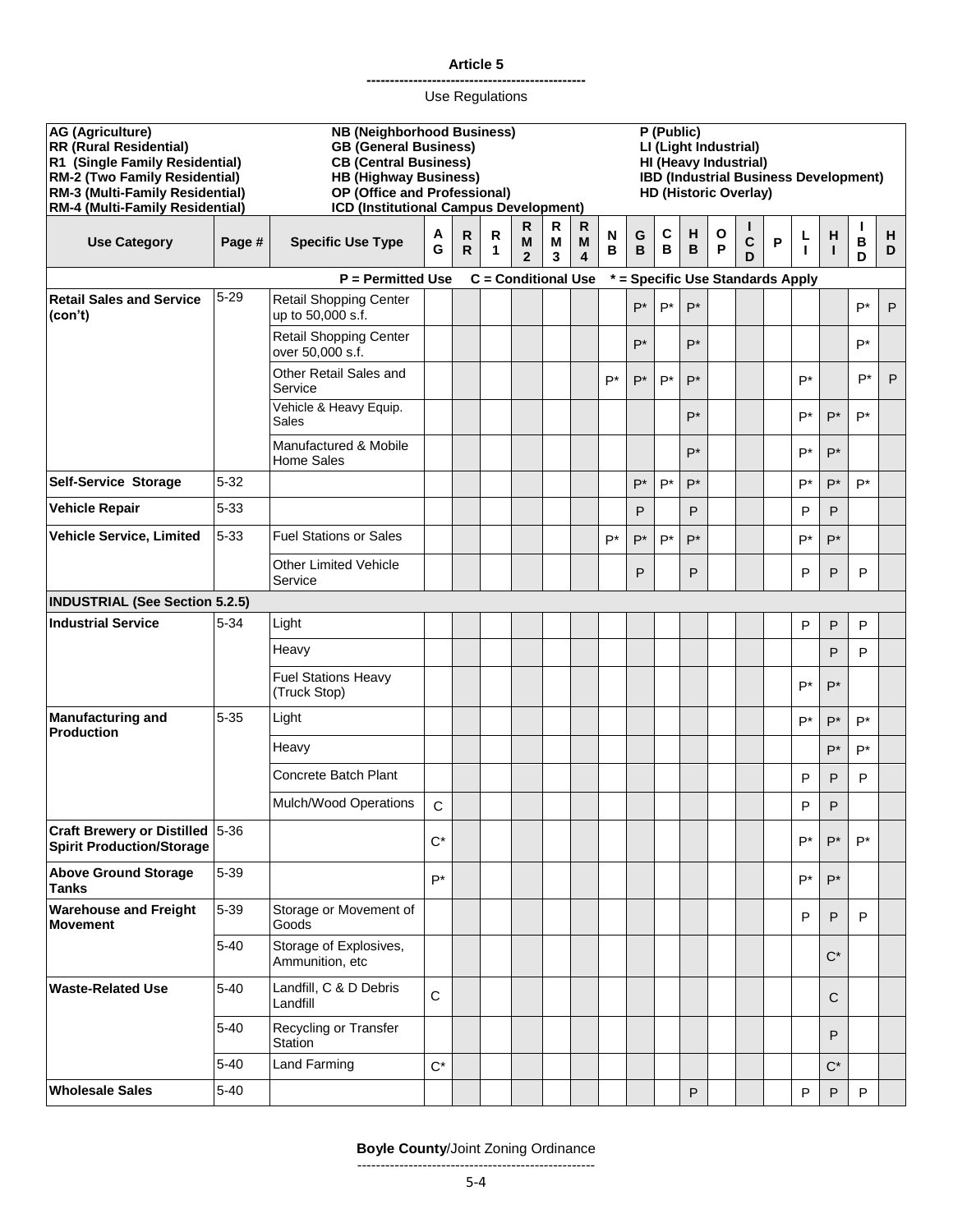|                                                                                                                                                                                                          |                                                                                            |                                                                                                                                                                                                             |                    |                   | Use Regulations |                          |             |                        |        |                                                                                                                                              |        |                    |        |              |              |        |             |                   |              |
|----------------------------------------------------------------------------------------------------------------------------------------------------------------------------------------------------------|--------------------------------------------------------------------------------------------|-------------------------------------------------------------------------------------------------------------------------------------------------------------------------------------------------------------|--------------------|-------------------|-----------------|--------------------------|-------------|------------------------|--------|----------------------------------------------------------------------------------------------------------------------------------------------|--------|--------------------|--------|--------------|--------------|--------|-------------|-------------------|--------------|
| <b>AG (Agriculture)</b><br><b>RR (Rural Residential)</b><br>R1 (Single Family Residential)<br><b>RM-2 (Two Family Residential)</b><br>RM-3 (Multi-Family Residential)<br>RM-4 (Multi-Family Residential) |                                                                                            | <b>NB (Neighborhood Business)</b><br><b>GB (General Business)</b><br><b>CB (Central Business)</b><br><b>HB (Highway Business)</b><br>OP (Office and Professional)<br>ICD (Institutional Campus Development) |                    |                   |                 |                          |             |                        |        | P (Public)<br>LI (Light Industrial)<br>HI (Heavy Industrial)<br><b>IBD (Industrial Business Development)</b><br><b>HD (Historic Overlay)</b> |        |                    |        |              |              |        |             |                   |              |
| <b>Use Category</b>                                                                                                                                                                                      | Page #                                                                                     | <b>Specific Use Type</b>                                                                                                                                                                                    | Α<br>G             | R<br>$\mathsf{R}$ | R<br>1          | R<br>M<br>$\overline{2}$ | R<br>M<br>3 | $\mathsf{R}$<br>M<br>4 | N<br>В | G<br>B                                                                                                                                       | C<br>B | н<br>B             | O<br>P | C<br>D       | $\mathsf{P}$ | L<br>т | н<br>T      | $\, {\bf B}$<br>D | н<br>D       |
|                                                                                                                                                                                                          | <b>C</b> = Conditional Use<br>* = Specific Use Standards Apply<br><b>P</b> = Permitted Use |                                                                                                                                                                                                             |                    |                   |                 |                          |             |                        |        |                                                                                                                                              |        |                    |        |              |              |        |             |                   |              |
| <b>OTHER (See Section 5.2.6)</b>                                                                                                                                                                         |                                                                                            |                                                                                                                                                                                                             |                    |                   |                 |                          |             |                        |        |                                                                                                                                              |        |                    |        |              |              |        |             |                   |              |
| <b>Agriculture</b>                                                                                                                                                                                       | $5 - 41$                                                                                   | Farming Crop and<br><b>Livestock Production</b>                                                                                                                                                             | P                  |                   |                 |                          |             |                        |        |                                                                                                                                              |        |                    |        |              |              |        |             |                   |              |
|                                                                                                                                                                                                          |                                                                                            | <b>Confined Animal Feeding</b><br>Operation, Livestock<br>Auction                                                                                                                                           | $P^*$              |                   |                 |                          |             |                        |        |                                                                                                                                              |        |                    |        |              |              |        | $P^*$       |                   |              |
|                                                                                                                                                                                                          |                                                                                            | Roadside Stand                                                                                                                                                                                              | P*                 |                   |                 |                          |             |                        |        | $P^*$                                                                                                                                        |        | $P^*$              |        |              |              |        |             |                   |              |
|                                                                                                                                                                                                          |                                                                                            | <b>Agritourism Uses</b><br>permitted under KRS<br>247.800                                                                                                                                                   | $P^*$              |                   |                 |                          |             |                        |        | $P^*$                                                                                                                                        |        | $P^*$              |        |              |              |        |             |                   |              |
|                                                                                                                                                                                                          |                                                                                            | <b>Limited Meat or Poultry</b><br>Processing                                                                                                                                                                | $C^*$              |                   |                 |                          |             |                        |        |                                                                                                                                              |        |                    |        |              |              |        | $P^*$       |                   |              |
| <b>Aviation, Surface</b><br><b>Passenger Terminals</b>                                                                                                                                                   | $5 - 44$                                                                                   | <b>Light Aviation</b>                                                                                                                                                                                       | $C^*$              |                   |                 |                          |             |                        |        |                                                                                                                                              |        |                    |        |              | $P^*$        | $P^*$  | $P^*$       | $P^*$             |              |
|                                                                                                                                                                                                          |                                                                                            | <b>Commercial Aviation</b>                                                                                                                                                                                  | $C^*$              |                   |                 |                          |             |                        |        |                                                                                                                                              |        |                    |        |              | P*           | $P^*$  | $P^*$       | $P^*$             |              |
|                                                                                                                                                                                                          |                                                                                            | Ground<br>Transportation                                                                                                                                                                                    |                    |                   |                 |                          |             |                        |        | P                                                                                                                                            |        | P                  |        |              | P            | P      |             | P                 |              |
| <b>Burial Related Use</b>                                                                                                                                                                                | $5 - 44$                                                                                   | <b>Commercial Cemeteries</b><br>and Crematories                                                                                                                                                             | $C^*$              |                   |                 |                          |             |                        |        | P*                                                                                                                                           | $P^*$  | $P^*$              |        |              |              | P*     | $P^*$       |                   |              |
| <b>Merchant Electric</b><br><b>Generating Facility</b>                                                                                                                                                   | $5 - 45$                                                                                   | Wind or Solar Electricity<br><b>Generating Facility</b>                                                                                                                                                     | $P^*$              |                   |                 |                          |             |                        |        |                                                                                                                                              |        |                    |        |              |              | $P^*$  | $P^*$       | $P^*$             |              |
| <b>Mining and Pipelines</b>                                                                                                                                                                              | $5 - 49$                                                                                   | Mine, Quarry, Borrow Pit                                                                                                                                                                                    | $C^*$              |                   |                 |                          |             |                        |        |                                                                                                                                              |        |                    |        |              |              | $P^*$  | $P^*$       |                   |              |
|                                                                                                                                                                                                          | $5 - 46$                                                                                   | Oil or Gas Production,<br>Storage                                                                                                                                                                           | $P^*$              |                   |                 |                          |             |                        |        |                                                                                                                                              |        |                    |        |              |              | $P^*$  | $P^*$       |                   |              |
|                                                                                                                                                                                                          | $5 - 47$                                                                                   | Hazardous Liquids<br>Pipelines<br>(New or Converted)                                                                                                                                                        | $\mathsf{P}^\star$ |                   |                 |                          |             |                        |        |                                                                                                                                              |        |                    |        |              |              |        | $C^*$ $P^*$ | $C^*$             |              |
| <b>Telecommunications</b><br><b>Facilities</b>                                                                                                                                                           | $5 - 49$                                                                                   | Telecommunications<br><b>Support Structure</b>                                                                                                                                                              | $P^*$              |                   |                 |                          |             |                        |        | $P^*$                                                                                                                                        | $P^*$  | $P^*$              | $P^*$  | P*           | P*           | $P^*$  | $P^*$       | $P^*$             | $P^*$        |
|                                                                                                                                                                                                          |                                                                                            | Telecommunications<br>Facility (attached)                                                                                                                                                                   | P                  | P                 | P               | P                        | P           | $\mathsf{P}$           | P      | P                                                                                                                                            | P      | $\mathsf{P}$       | P      | $\mathsf{P}$ | P            | P      | P           | P                 | $\mathsf{P}$ |
| <b>TEMPORARY USES (See Section 5.3)</b>                                                                                                                                                                  |                                                                                            |                                                                                                                                                                                                             |                    |                   |                 |                          |             |                        |        |                                                                                                                                              |        |                    |        |              |              |        |             |                   |              |
| <b>Temporary Use</b>                                                                                                                                                                                     | $5 - 51$                                                                                   |                                                                                                                                                                                                             | $P^*$              | $P^*$             | $P^*$           | $P^*$                    | $P^*$       | $P^*$                  | $P^*$  | $P^*$                                                                                                                                        | $P^*$  | $\mathsf{P}^\star$ | $P^*$  | $P^*$        | $P^*$        | $P^*$  | $P^*$       | $P^*$             | $P^*$        |

**Article 5 -----------------------------------------------**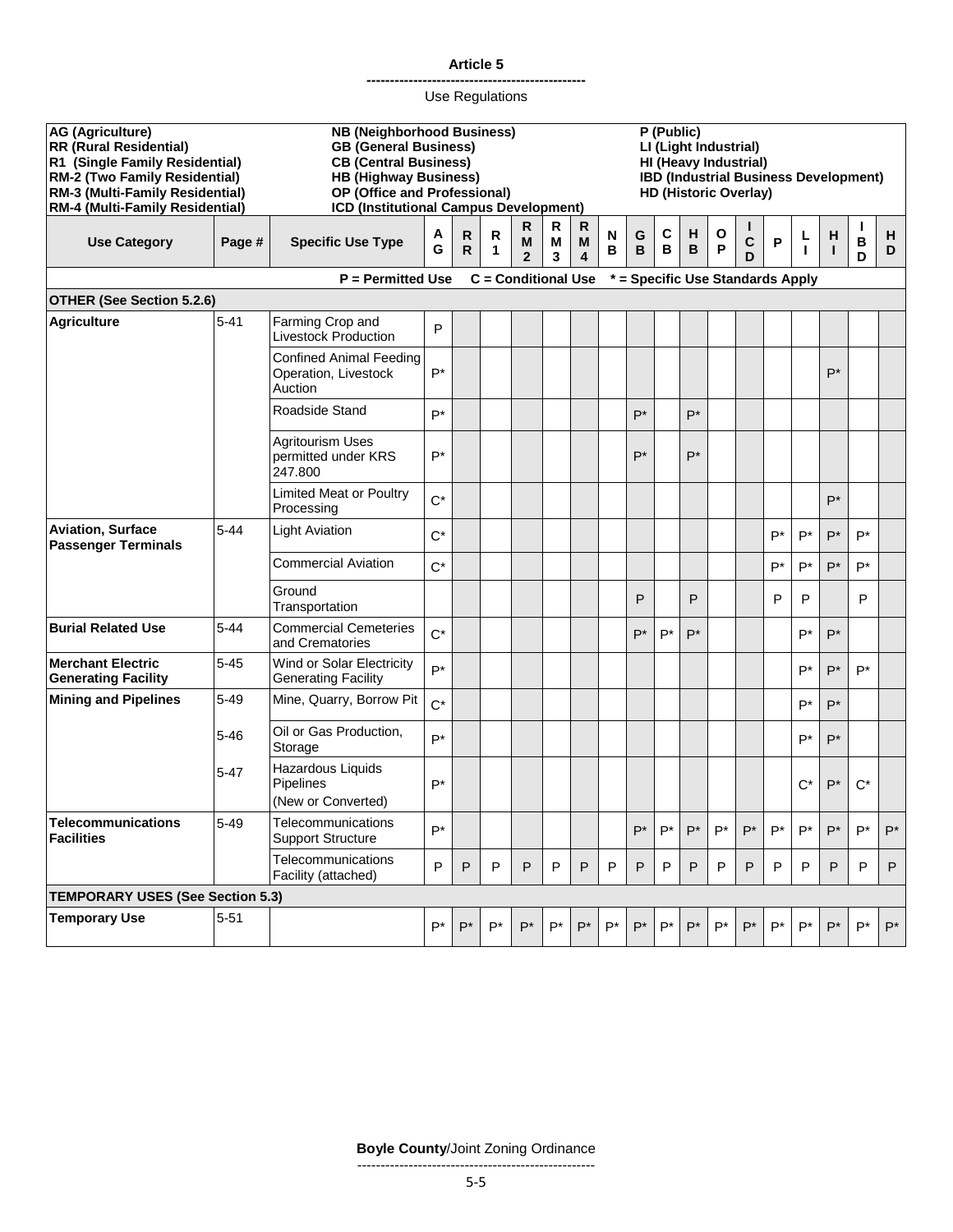#### **SEC. 5.2 USE CATEGORIES**

#### **5.2.1 Basis for Classifications**

Use categories classify land uses and activities into use categories based on common functional, product or physical characteristics. Characteristics include the type and amount of activity, the type of customers or residents, how goods or services are sold or delivered and site conditions. The use categories provide a systematic basis for assigning present and future land uses into appropriate zoning districts.

- **A. Principal Uses.** Principal uses are assigned to the category that most closely describes the nature of the principal use. The "Characteristics" subsection of each use category describes the common characteristics of each principal use.
	- 1. **Developments with Multiple Principal Uses.** When all principal uses of a development fall within one use category, the entire development is assigned to that use category. When the principal uses of a development fall within different use categories, each principal use is classified in the applicable category and each use is subject to all applicable regulations for that category.
	- 2. **Accessory Uses.** Accessory uses are allowed by-right in conjunction with a principal use unless otherwise stated in the regulations. Also, unless otherwise stated, accessory uses are subject to the same regulations as the principal use. Common accessory uses are listed as examples in the use category descriptions.
	- 3. **Use of Examples.** The "Examples" subsection of each use category lists common examples of uses included in the respective use category. The names of these sample uses are generic. They are based on common meanings and not on what a specific use may call itself.
- **B. Similar Use Interpretation Criteria.** The following considerations may be used in making similar use interpretations.
	- 1. The actual or projected characteristics of the activity in relationship to the stated characteristics of each use category;
	- 2. The relative amount of site area or floor space and equipment devoted to the activity;
	- 3. Relative amounts of sales from each activity;
	- 4. The customer type for each activity;
	- 5. The relative number of employees in each activity;
	- 6. Hours of operation;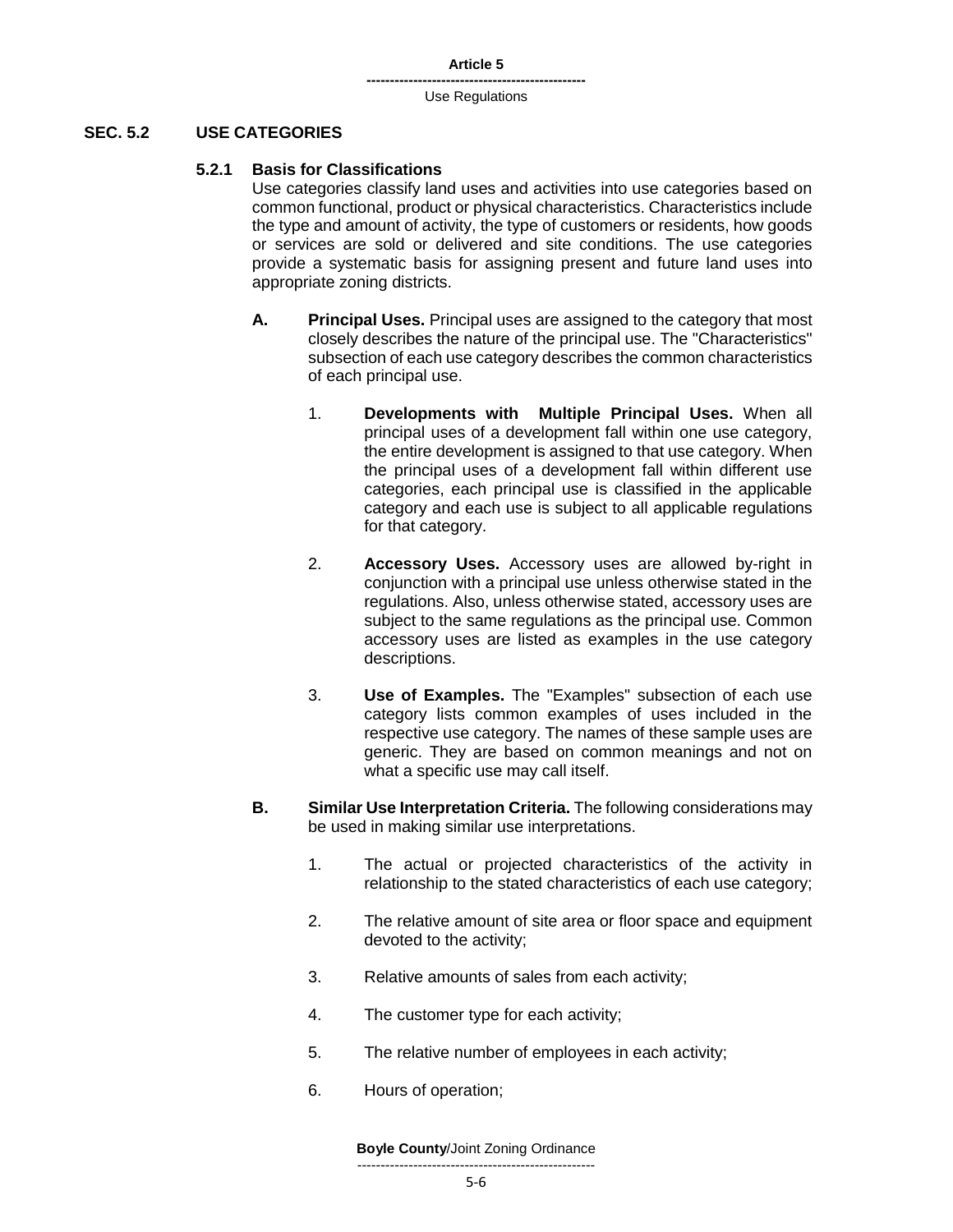#### **-----------------------------------------------** Use Regulations

- 7. Building and site arrangement;
- 8. Vehicles used with the activity;
- 9. The relative number of vehicle trips generated by the use;
- 10. How the use advertises itself;
- 11. Parking needs;
- 12. Noise level, odor, dust, vibrations, or smoke generated; and
- 13. Utility use.

# **5.2.2 Residential Use Categories**

# **A. Household Living**

- 1. **Characteristics.** Household Living is characterized by the residential occupancy of a dwelling unit by a household. Tenancy is arranged on a month-to-month or longer basis. Uses where tenancy may be arranged for a shorter period are not considered residential; they are considered to be a form of transient lodging (see the Overnight Accommodations and Community Service categories).
- 2. **Accessory Uses.** Accessory uses commonly associated with Household Living are recreational activities, raising of pets (including non-commercial kennels), hobbies, parking of the occupants' vehicles, certain home occupations and accessory apartments as defined in Article 4 of this ordinance.
- 3. **Examples.** Uses include living in houses, duplexes, triplexes, fourplexes, other multi-dwelling structures, manufactured housing and other structures with self-contained dwelling units.

# 4. **Exceptions.**

a. Lodging uses, including Short Term Rental and Bed and Breakfast uses where tenancy may be arranged for periods of less than 30 days is to be considered a hotel or motel use and classified in the Overnight Accommodations category.

# 5. **Specific Use Standards.**

- a. Home Offices meeting the following standards are permitted as accessory uses by right in agriculture and residential districts:
	- (1) No signage;
	- (2) No additional parking;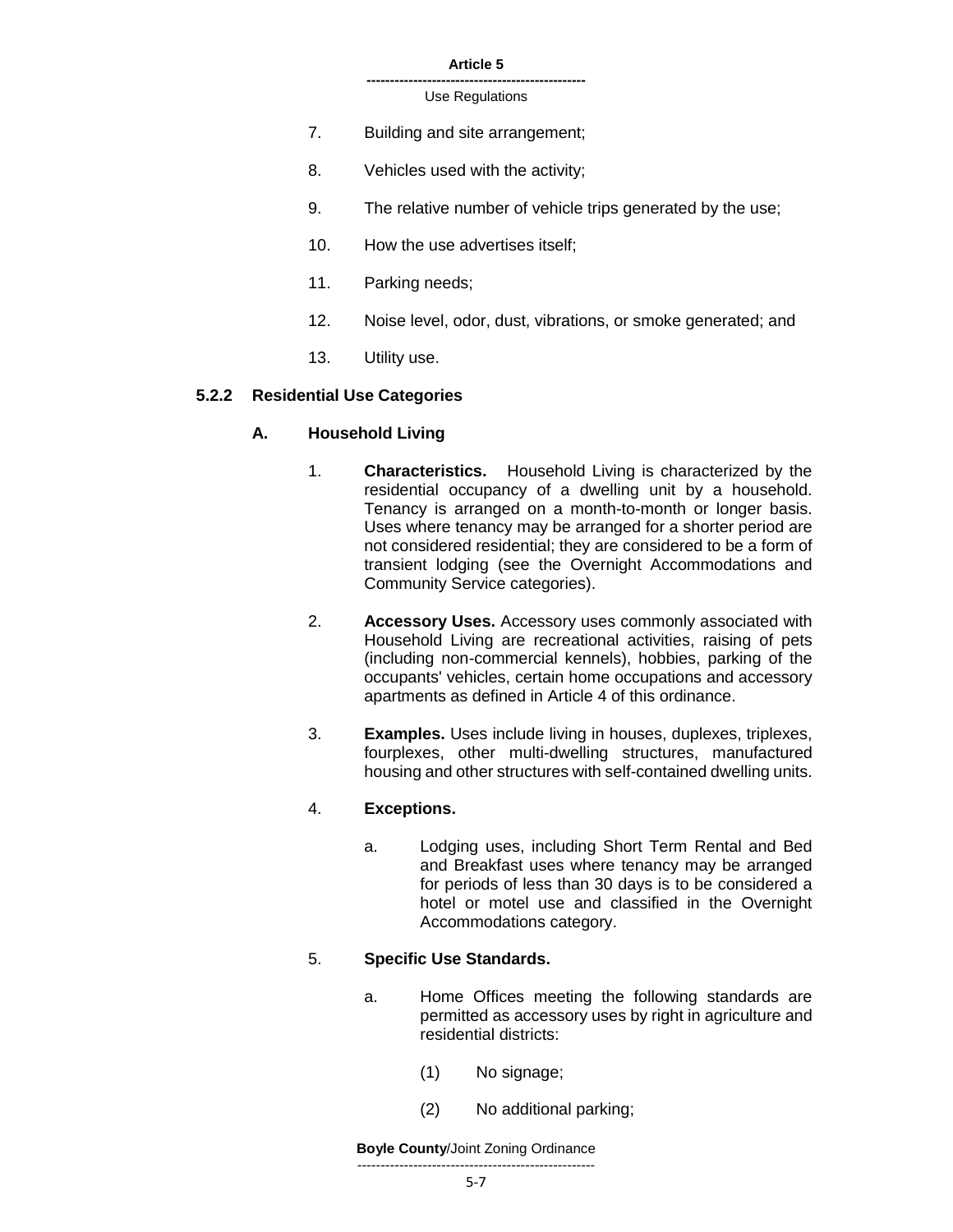**-----------------------------------------------** Use Regulations

- (3) Must be clearly incidental to the principal use of the residence;
- (4) Operated by and employs only residents of the property;
- (5) No on-premise merchandise storage;
- (6) No customer/clientele/public visits to the home office; and
- (7) Must maintain residential character of the property.
- b. Home Occupations permitted only after first obtaining a Conditional Use Permit include:
	- (1) Academic Tutoring;
	- (2) Music Lessons;
	- (3) Catering, Baking or Home-Based Processor (products limited under the Kentucky Cottage Food Law);
	- (4) Child Care (3 to 6 children);
	- (5) Sewing/Alterations;
	- (6) Personal Services such as: hair salon, nail salon, cosmetologist and associated massage therapy;
	- (7) Family Owned and Operated Limited Contractor-Related Services (only in the Agricultural District of at least five (5) acres in size) such as: general contractor, specialty contractor, lawn care or landscaping services and equipment excavation services; or
	- (8) Limited Hobby-Making such as: art studio, photography studio, woodworking and craftmaking.
- c. Home occupations listed in 5.2.2.A.5.b. shall meet the following standards:
	- (1) Operated by and employs only persons residing on the premises;
	- (2) The use of the dwelling unit for the home occupation shall be clearly incidental and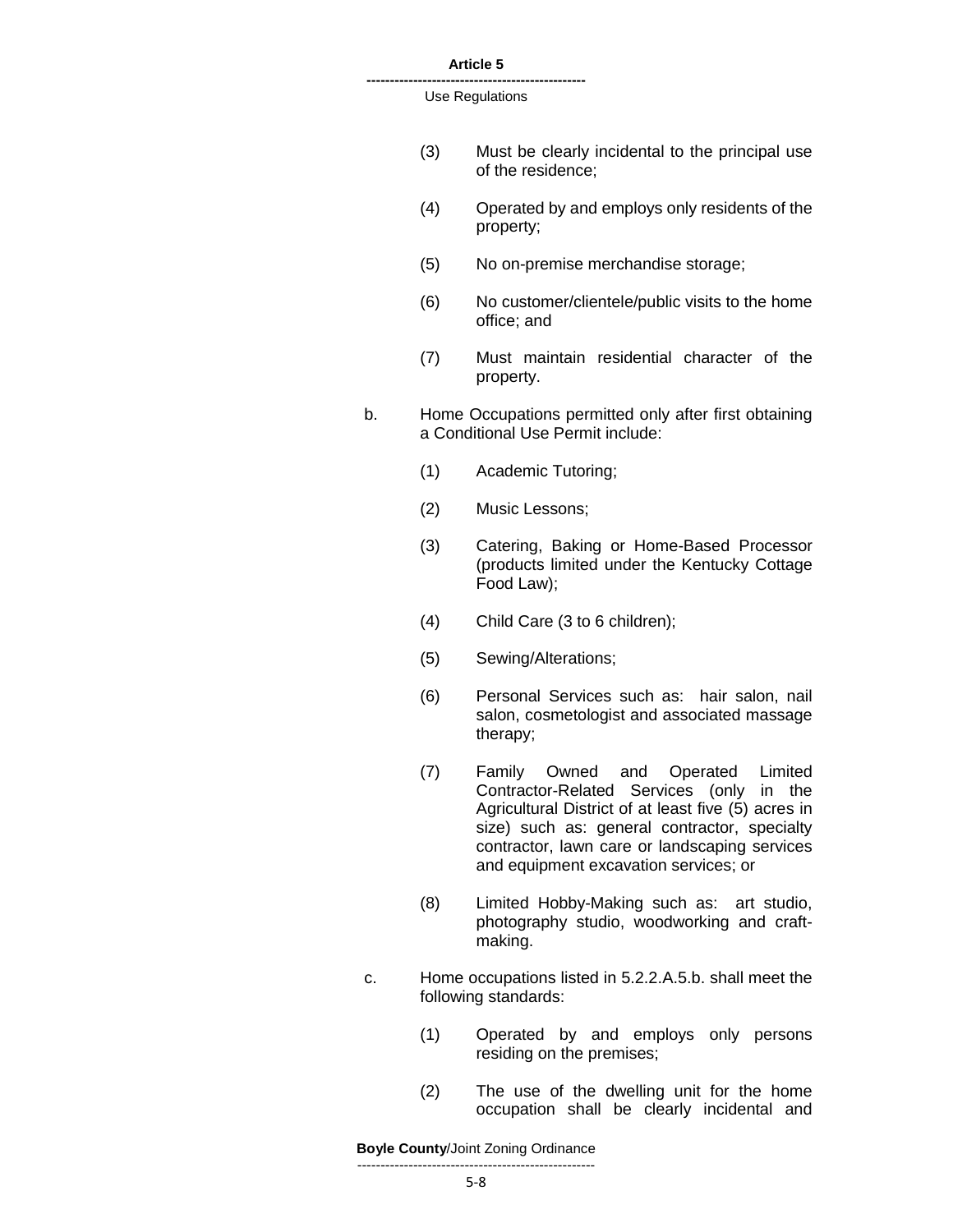#### **-----------------------------------------------** Use Regulations

subordinate to its use for residential purposes by its occupants;

- (3) No more than one Conditional Use Permit shall be granted per premises;
- (4) There shall be no change in the outside appearance of the dwelling or premises, or other visible evidence of the conduct of such home occupation;
- (5) There may be limited sales on the premises in connection with such home occupation;
- (6) No traffic shall be generated by such home occupation in greater volumes than would be expected in residential neighborhood;
- (7) No equipment or process shall be used in such home occupation which creates noise, vibration, glare, fumes, odors or electrical interferences, outside the dwelling unit;
- (8) Additional parking or other items may be required as a condition granted by the Board of Adjustment; and
- (9) A Change of Use Zoning Permit is required prior to commencement of the business.
- d. For the keeping of any Non-Commercial Kennel or domestic pets such as a dog or cat, an Outdoor Pet Containment Area shall be required in the unincorporated area of Boyle County, in the RR and R1 zoning classifications. For the purposes of this standard, an Outdoor Pet Containment Area shall mean animals shall remain on the premises of the owner, or if off the premises of the owner, under restraint by means of a lead, leash, harness, appropriate animal carrier or other reasonable method and under the control of a responsible person.

### **B. Group Living.**

1. **Characteristics.** Group Living is characterized by the residential occupancy of a structure by a group of people who do not meet the definition of Household Living. The size of the group may be larger than the average size of a household. Tenancy is arranged on a monthly or longer basis. Generally, Group Living structures have a common eating area for residents. The residents may receive care, training or treatment, as long as the care givers also reside at the site.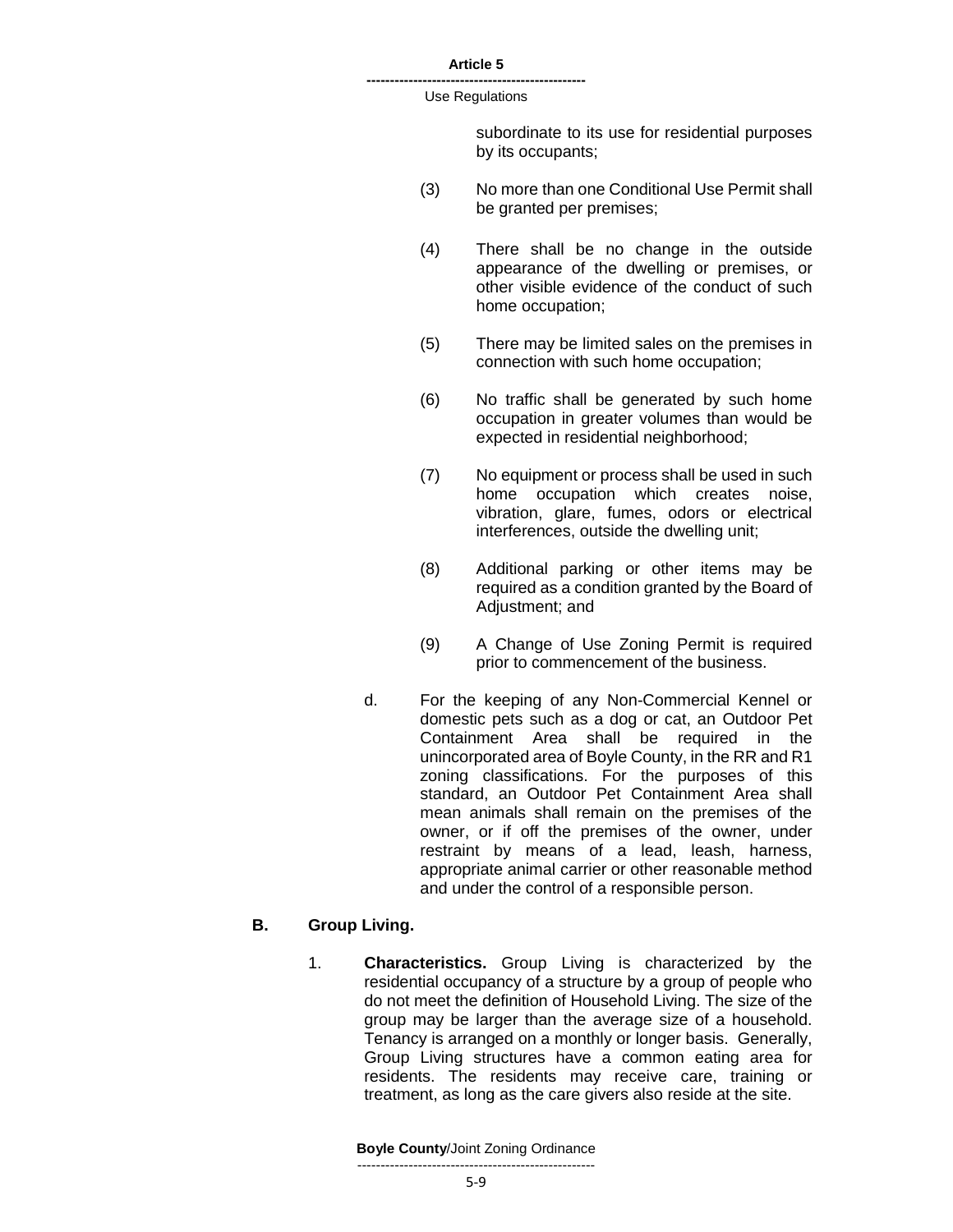- 2. **Accessory Uses.** Accessory uses commonly associated with Group Living are recreational facilities and parking of vehicles for occupants and staff.
- 3. **Examples.** Examples of Group Living include dormitories; fraternities and sororities; monasteries and convents; group homes for the physically or mentally disabled; some residential programs for drug and alcohol treatment; halfway, alternative or post-incarceration facilities; transitional homes; and some rooming/boarding houses.

# 4. **Exceptions.**

- a. Lodging where tenancy may be arranged for periods of less than 30 days is to be considered a hotel or motel use and classified in the Overnight Accommodations category.
- b. Facilities for people who are under judicial detainment and under the supervision of sworn officers are included in the Detention Facilities category.
- 5. **Specific Use Standards.** Fraternities/Sororities are allowed only in the Institutional Campus Development District and must comply with all requirements of that District.

# **5.2.3 Institutional and Civic Use Categories**

### **A. Colleges and Institutions of Higher Learning.**

- 1. **Characteristics.** This category includes colleges and other institutions of higher learning that offer courses of general or specialized study leading to a degree. Colleges tend to be in campus-like settings or on multiple blocks.
- 2. **Accessory Uses.** Accessory uses include offices, housing for students, food service, laboratories, health and sports facilities, theaters, meeting areas, parking, maintenance facilities and supporting commercial operations.
- 3. **Examples**. Examples include universities, liberal arts colleges, community colleges, public vocational-technical schools, nursing and medical schools not accessory to health care facilities and seminaries.
- 4. **Exceptions.** Personal service-oriented instruction (martial arts, dance, music) are classified as Retail Sales and Service.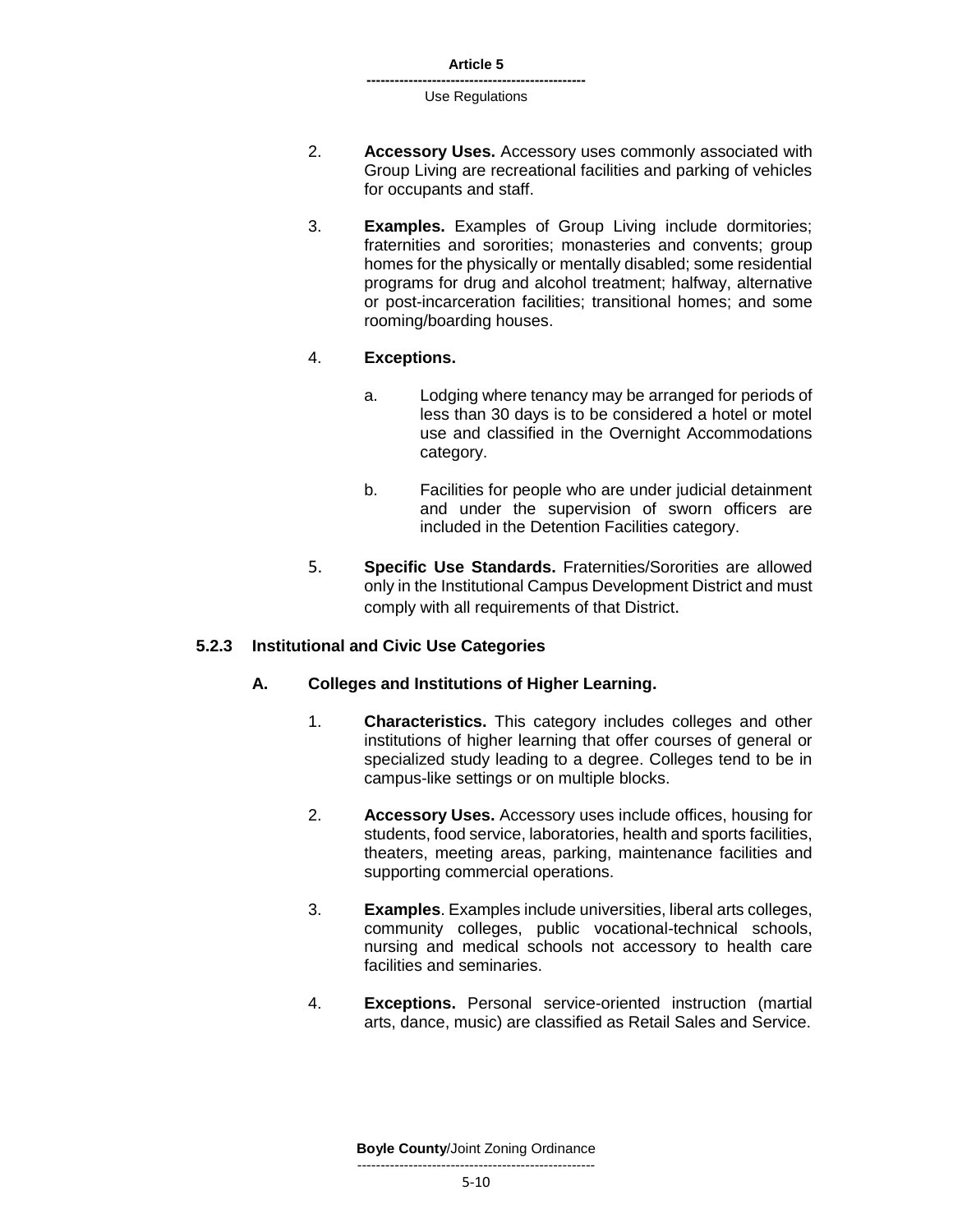# **B. Community Services.**

- 1. **Characteristics.** Community Services are uses of a public, nonprofit or charitable nature generally providing a local service to people of the community. Generally, they provide the service on-site or have employees at the site on a regular basis. The service is ongoing, not just for special events. Community centers or facilities that have membership provisions are open to the general public to join at any time. The use may provide special counseling, education or training of a public, nonprofit or charitable nature.
- 2. **Accessory Uses.** Accessory uses may include offices; meeting areas; food preparation areas; parking, health and therapy areas; and athletic facilities.
- 3. **Examples.** Examples include the following public or nonprofit uses: libraries, museums, senior centers, community centers, swimming pools, youth club facilities, hospices, social service facilities, temporary shelters, vocational training for persons with physical or mental disabilities, cemeteries, columbarium and mausoleums.

# 4. **Exceptions.**

- a. Private lodges, clubs and private or commercial athletic or health clubs are classified as Retail Sales and Service.
- b. Commercial museums are classified as Retail Sales and Service.
- c. Parks are classified as Parks and Open Areas.
- d. Commercial cemeteries, columbarium, storage vaults mausoleums and crematories are classified as Burial Related Use.

# **C. Day Care.**

- 1. **Characteristics.** Day Care uses provide care, protection and supervision for children or adults on a regular basis away from their primary residence for less than 24 hours per day. Eligible facilities shall have proper license from the Kentucky Cabinet for Families and Children.
- 2. **Accessory Uses.** Accessory uses include offices, recreation areas and parking.
- 3. **Examples.** Examples include preschools, child care centers, nursery schools, latch key programs and adult day care programs.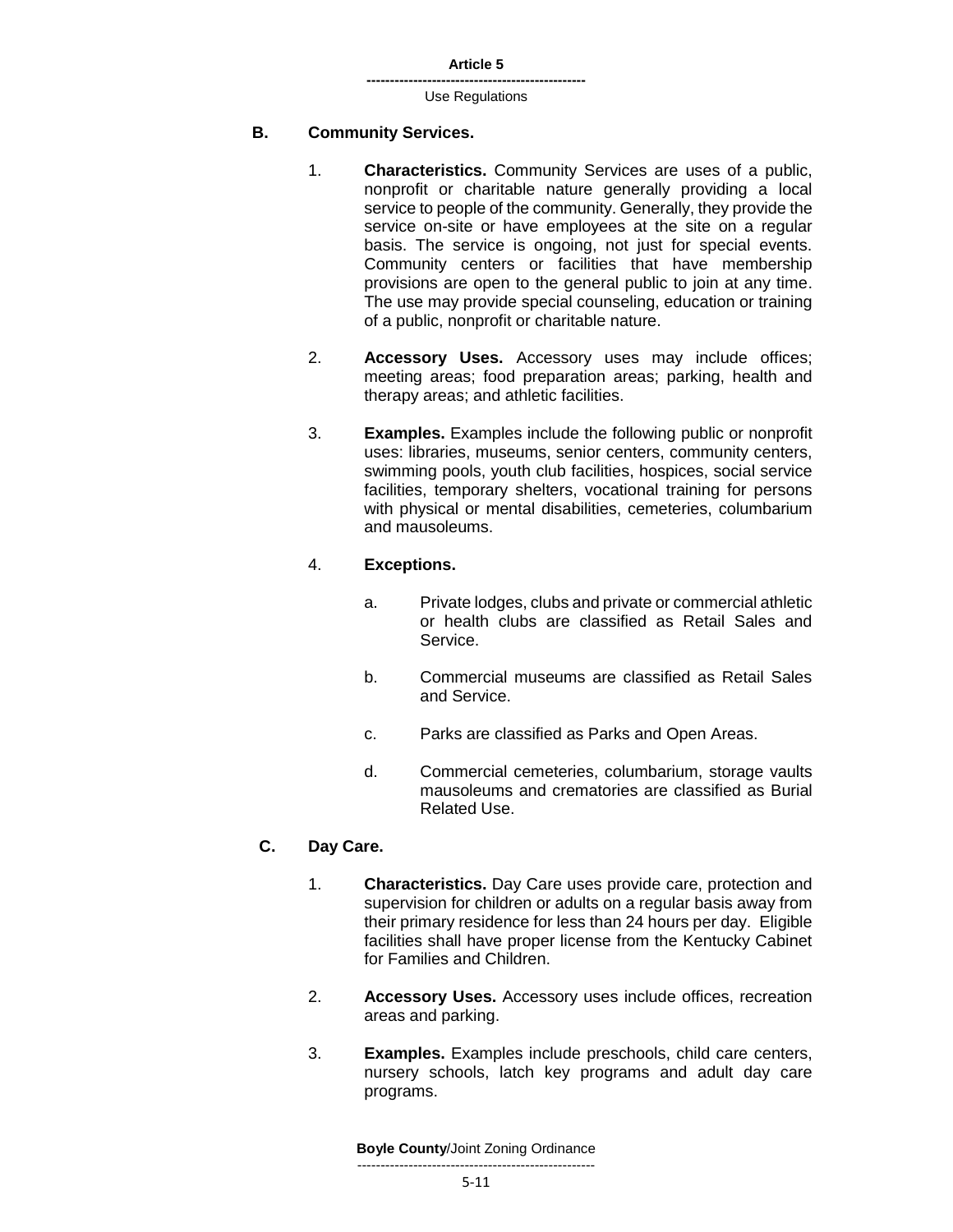- 4. **Exceptions.** Day Care does not include public or private schools or facilities operated in connection with shopping center or other principal use, where children are cared for while parents or guardians are occupied on the premises or in the immediate vicinity.
- 5. **Specific Use Standards.** Child care centers, nurseries, day care centers, kindergartens or any facility or operation providing adult or child care, guidance or supervision for which a license is required from the Kentucky Cabinet for Families and Children, with the exception of religious organizations providing child care, guidance or supervision while religious services are being conducted or to kindergarten programs operated as a part of a public educational system require compliance with the following requirements:
	- a. The lot shall contain a minimum open space area as required by the Kentucky Cabinet for Health and Family Services;
	- b. A solid wall or adequate security fence not less than 6 feet high is maintained along all interior lot lines which separate play areas from adjacent properties and parking areas. Outdoor play areas shall be contiguous with the building so children can safely walk from the building to the play area. Outdoor play area which lies within or adjoins a residential district shall be buffered by landscaping or a solid privacy fence. The Board of Adjustments, if applicable, may set hours or otherwise limit outdoor play times for any facility located within a residential district or adjacent to a residential structure;
	- c. A letter from the fire marshal and the Kentucky Cabinet for Families and Children, or their successor agency certifying that the use complies with the requirements of that agency. This documentation must be supplied to the Planning Commission prior to issuance of a Certificate of Occupancy by the Building Inspector;
	- d. Adequate and safe on-site parking, loading and unloading areas and driveways providing for safe ingress and egress with backing into the street specifically prohibited;
	- e. If the proposed use will be located within any agriculture or residential district, then the structure shall remain or shall be constructed so that the exterior design and ornamentation is residential in character and compatible with the immediate neighborhood, so that there is no evidence from the street that the use is other than residential (except for the sign); and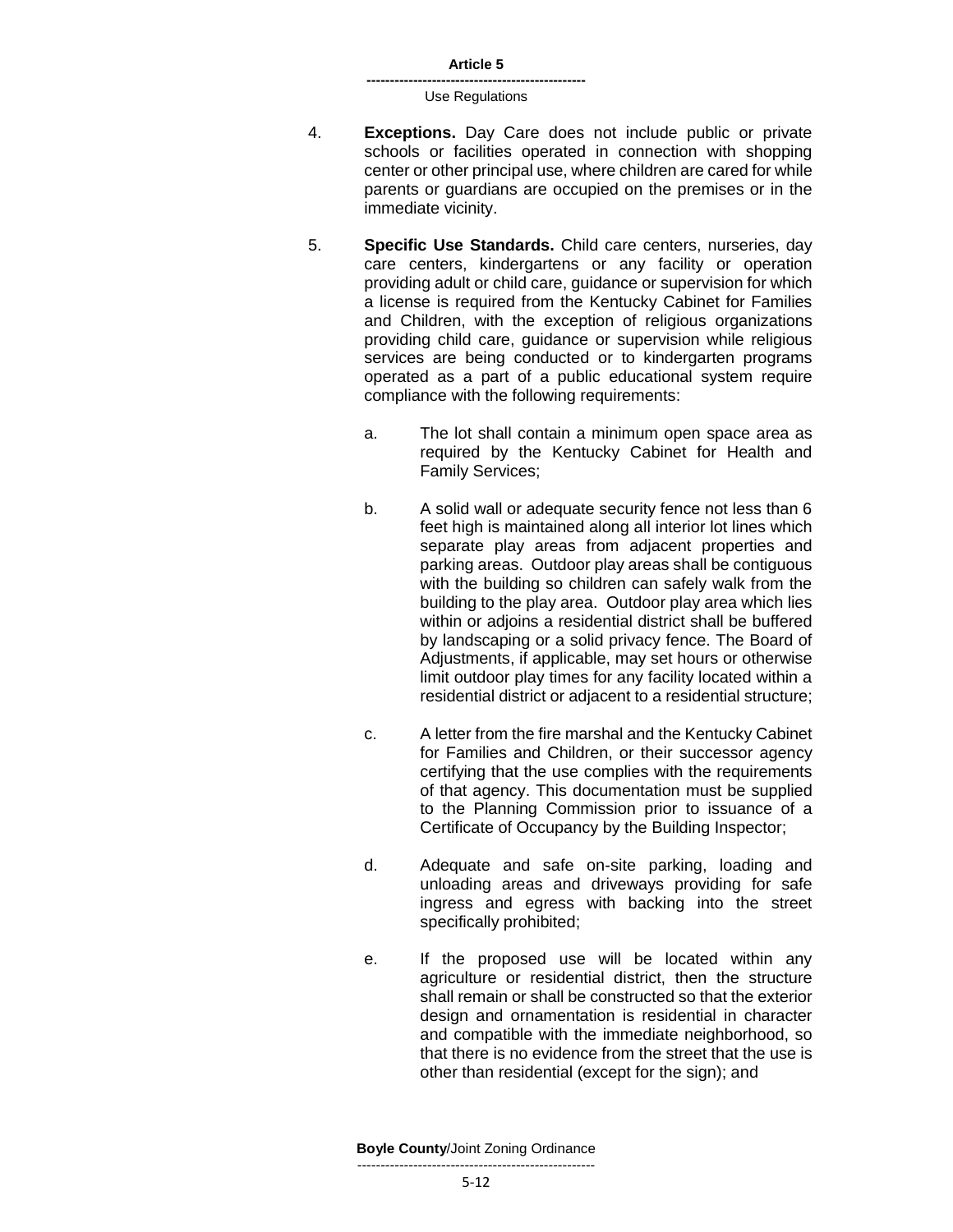f. All buildings and structures shall conform to the requirements of the zoning district in which they are located. Signage shall be limited as outlined by each Use Category in Article 4.

### **D. Detention Facilities.**

- 1. **Characteristics.** Facilities for the judicially required detention or incarceration of people. Inmates and detainees are under 24-hour supervision by sworn officers, except when on an approved leave.
- 2. **Accessory Uses.** Accessory uses include offices, recreational and health facilities, therapy facilities, maintenance facilities and hobby and manufacturing activities.
- 3. **Examples.** Examples include prisons, jails, probation centers, supervised or court-ordered halfway homes and juvenile detention homes.

# 4. **Exceptions.**

- a. Programs that provide care and training or treatment for psychiatric, alcohol or drug problems, where patients are residents of the program, but where patients are not supervised by sworn officers are classified as Group Living.
- b. Programs that provide transitional living experience for former offenders, such as halfway houses, where residents are not supervised by sworn officers, are also classified as Group Living.
- c. Home incarceration is considered Household Living.

### **E. Health Care Facilities.**

- 1. **Characteristics.** Health Care Facilities include uses providing medical or surgical care to patients and offering overnight care.
- 2. **Accessory Uses.** Accessory uses include out-patient clinics, offices, laboratories, teaching facilities, meeting areas, cafeterias, parking, maintenance facilities and housing facilities for staff or trainees.
- 3. **Examples.** Examples include medical centers, hospitals outpatient surgery centers, nursing homes, convalescent homes, hospices, and assisted living facilities.

### 4. **Exceptions.**

a. Uses that provide exclusive care and planned treatment or training for psychiatric, alcohol or drug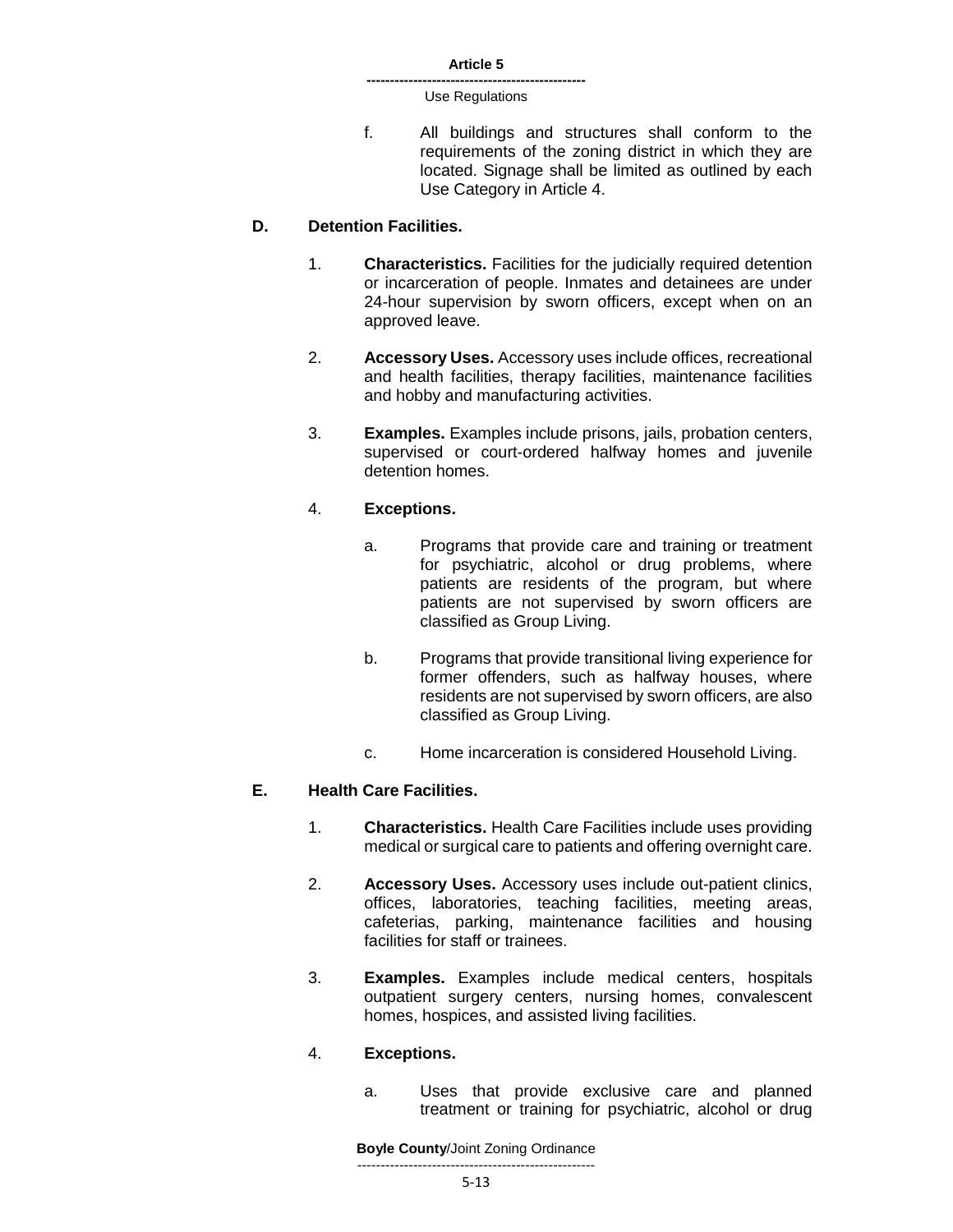> problems, where patients are residents of the program, are classified in the Group Living category.

- b. Medical clinics or offices that provide care where patients are generally not kept overnight are classified as Offices.
- c. Urgent care and walk-in treatment centers are classified as Retail Sales and Service.

### **F. Parks and Open Areas.**

- 1. **Characteristics.** Parks and Open Areas are uses of land focusing on natural areas, large areas consisting mostly of vegetative landscaping or outdoor recreation, community gardens or public squares. Lands tend to have few structures.
- 2. **Accessory Uses.** Accessory uses may include play equipment, restrooms, trails and gardens.
- 3. **Examples.** Examples include parks, public squares, recreational trails, botanical gardens, and nature preserves.

### 4. **Exceptions.**

- a. Golf courses are considered Recreation and Entertainment.
- b. Public or nonprofit Cemeteries are considered Community Services.
- c. Lighted outdoor and other active recreation use are classified as Recreation/Entertainment.

### **G. Religious Institutions.**

- 1. **Characteristics.** Religious Institutions primarily provide meeting areas for religious activities.
- 2. **Accessory Uses.** Accessory uses include Sunday School facilities, parking, cemetery, caretaker's housing, and residential living facilities such as a convent, abbey, or parsonage.
- 3. **Examples.** Examples include churches, temples, synagogues mosques, monasteries and convents.

#### 4. **Exceptions.**

- a. Preschools are classified as Day Care uses.
- b. Schools are classified as Schools.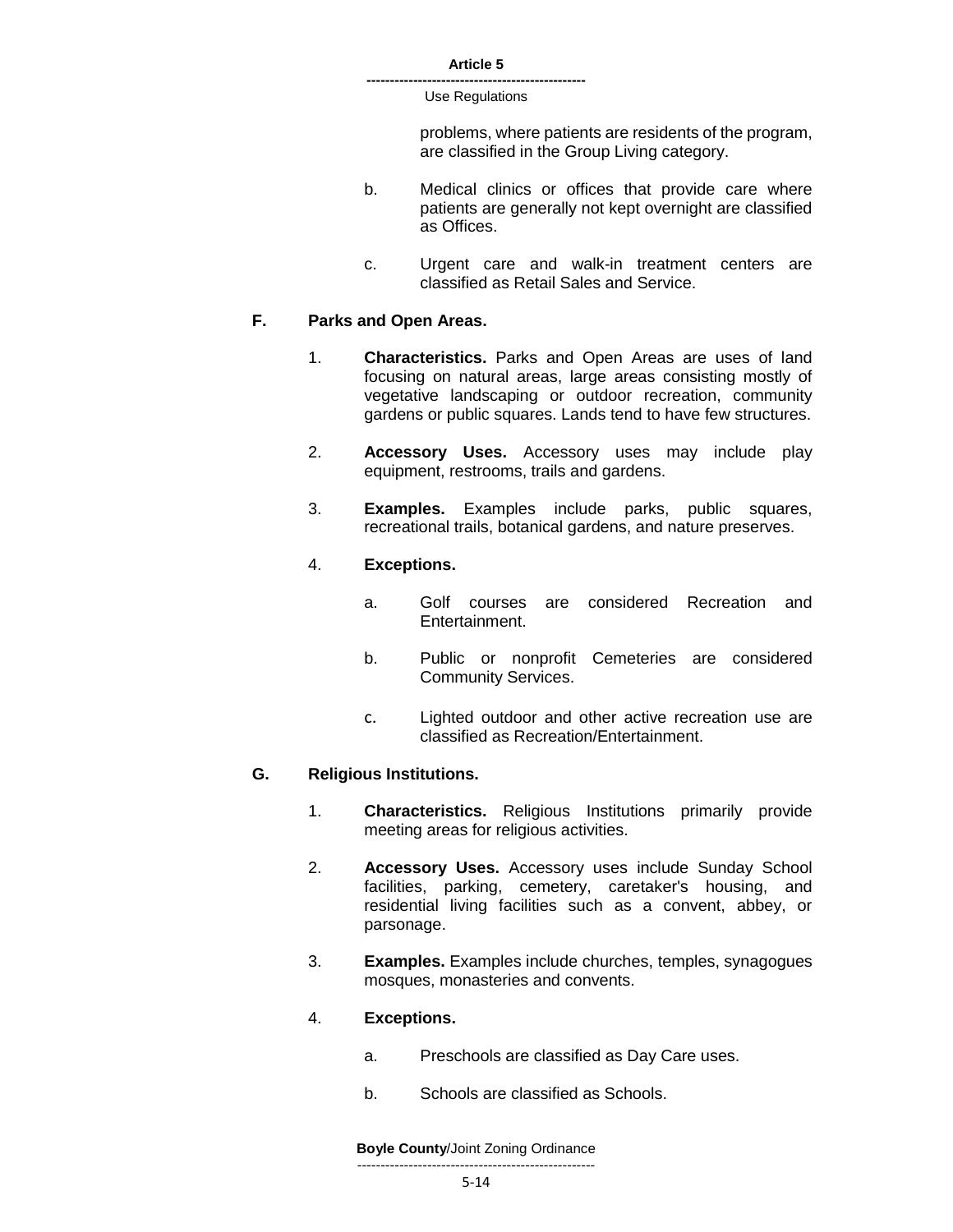c. Lighted outdoor athletic fields are classified as Recreation/Entertainment.

### **H. Safety Services.**

- 1. **Characteristics.** Safety Services are uses that provide public safety and emergency response services. They often need to be located in or near the area where the service is provided. Employees are regularly present on-site.
- 2. **Accessory Uses.** Accessory uses include offices and parking.
- 3. **Examples.** Examples include fire stations, police stations, 911 centers, emergency medical service and ambulance stations.

#### 4. **Exceptions.**

- a. Private security guards are classified as personal service oriented Retail Sales and Service.
- b. Vehicle towing is classified as Vehicle Repair.

#### **I. Schools.**

- 1. **Characteristics.** This category includes public and private schools at the primary, elementary, middle, junior high or high school level that provide state-mandated basic education.
- 2. **Accessory Uses.** Accessory uses include play areas, cafeterias, recreational and sport facilities, auditoriums, before- or after-school day care, and greenhouses.
- 3. **Examples.** Examples include public and private daytime schools, boarding schools and military academies.

### 4. **Exceptions.**

- a. Preschools are classified as Day Care uses.
- b. Business and trade schools are classified as Retail Sales and Service.
- c. Personal service-oriented instruction is classified as Retail Sales and Service.

### **J. Utilities, Basic.**

1. **Characteristics.** Basic Utilities are infrastructure services that need to be located in or near the area where the service is provided. Basic Utility uses generally do not regularly have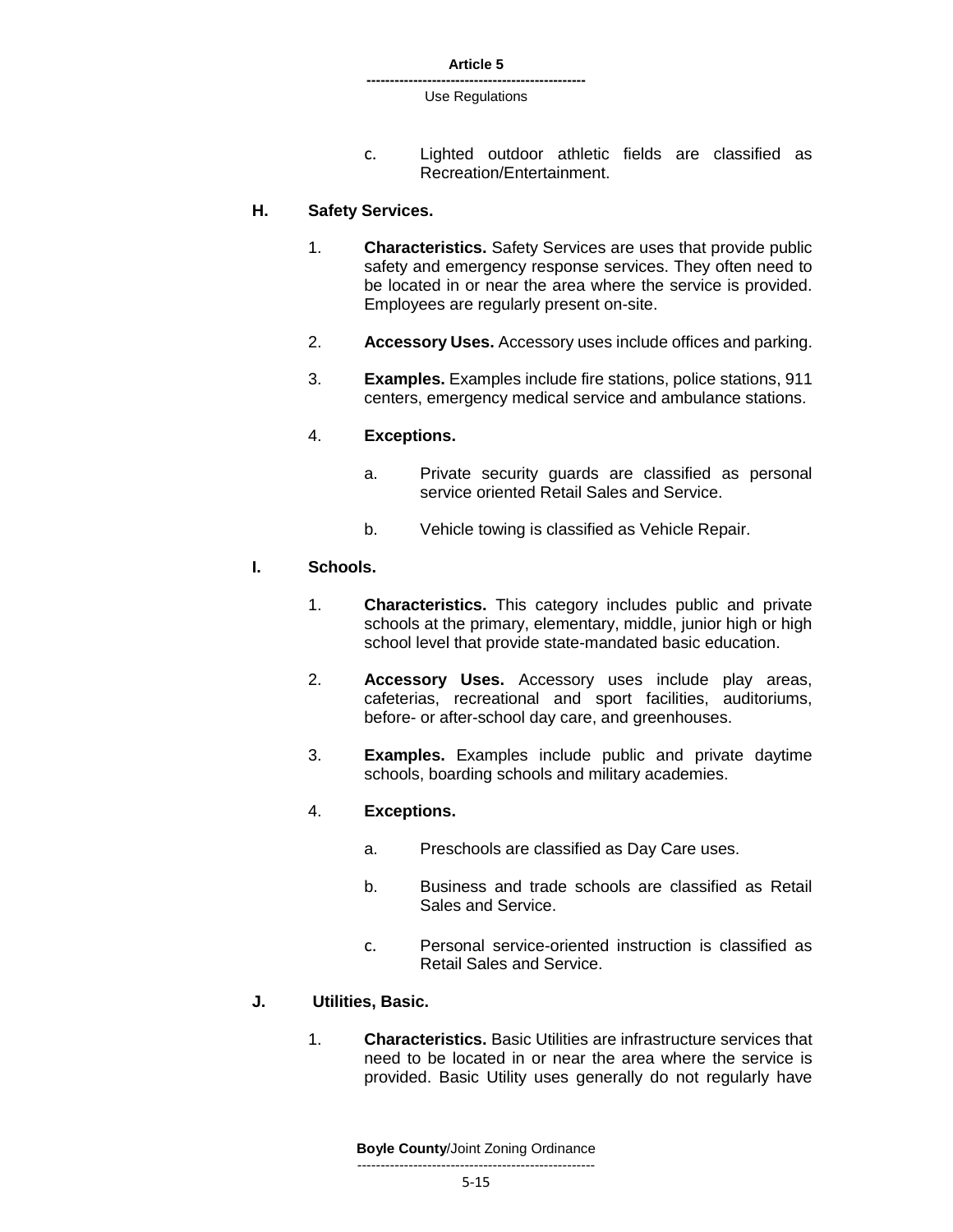#### **-----------------------------------------------** Use Regulations

employees at the site. Services may be public or privately provided.

- 2. **Accessory Uses.** Accessory uses may include parking and control, monitoring, data or transmission equipment.
- 3. **Examples.** Examples include water and sewage pump stations, electrical substations, water towers and reservoirs, storm water retention/detention facilities, radio transmission facilities, and telephone exchanges.

#### 4. **Exceptions.**

- a. Services where people are generally present are classified as Community Services, Offices or Safety Services.
- b. Utility offices where employees or customers are generally present are classified as Offices.
- c. Bus barns are classified as Warehouse and Freight Movement.
- d. Telecommunications structures are classified as Telecommunication Facilities.
- e. Utility storage facilities are classified as Warehouse and Freight Movement.

### 5. **Specific Use Standards**

- a. **Transmission Towers and Accessory Facilities**. The provisions of this section shall apply to the construction, erection, alteration, use, and location of transmission towers and accessory facilities in the Agriculture, Commercial and Industrial zoning districts. Transmission towers and accessory facilities in legal existence on the effective date of this Zoning Ordinance that are not in conformity with this section may remain in place. Unless otherwise permitted by this Zoning Ordinance, no new transmission tower or accessory facility may be erected or constructed unless all provisions of this Section and the requirements of the Kentucky Public Service Commission are met.
	- (1) **Exceptions.** An antenna and supporting structure for the following uses are permitted in any zoning district if accessory to a permitted use and if they comply with applicable regulations of the district in which situated and are otherwise permitted by law: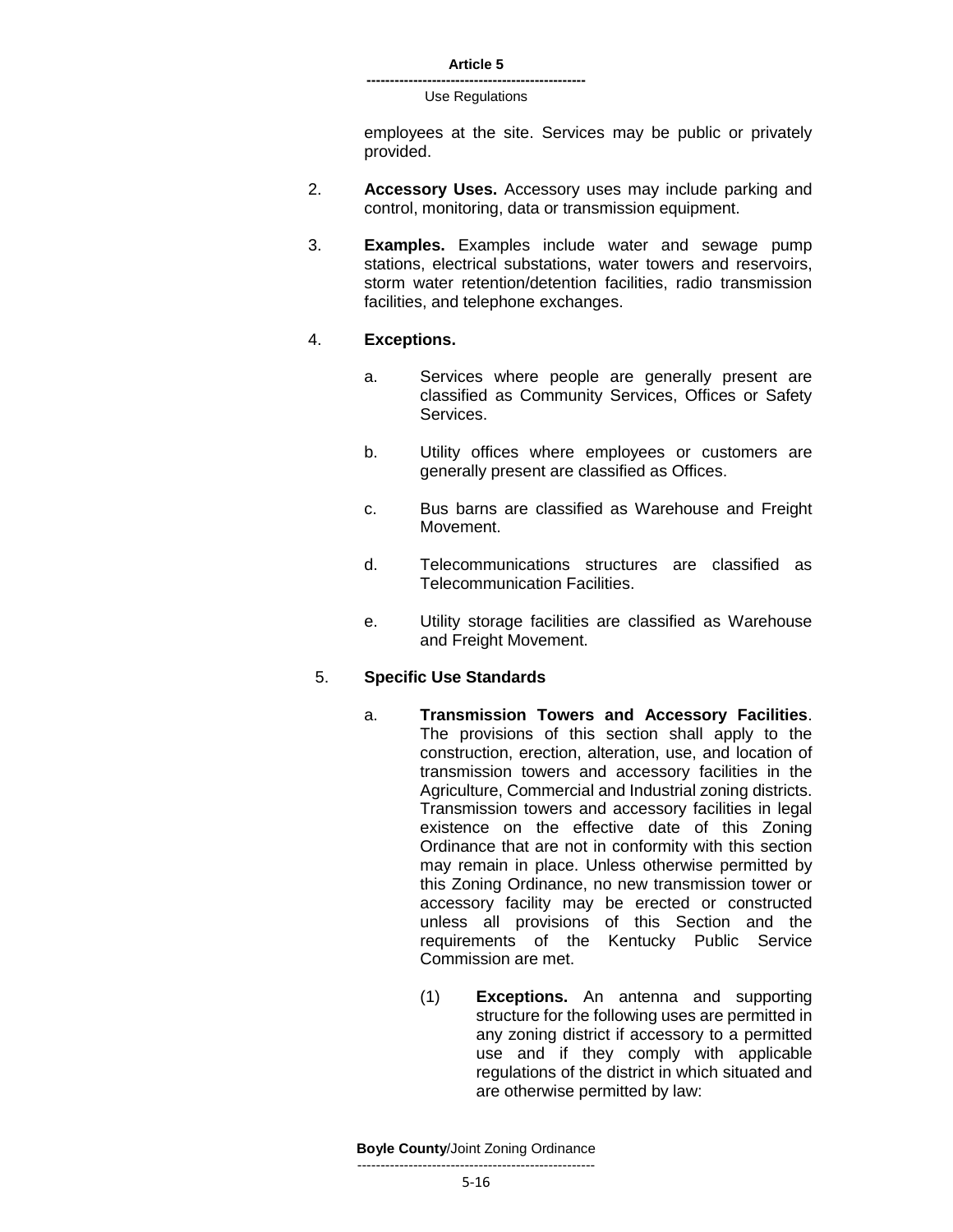#### **Article 5 -----------------------------------------------**

#### Use Regulations

- (a) Amateur radios.
- (b) Citizen band radios.
- (c) A telecommunication device that only receives radio frequency signals.
- (d) Portable, hand-held, and vehicular transmissions.
- (e) Industrial, scientific, and medical equipment operating at frequencies designated for that purpose by the FCC.
- (f) Transmission towers used for remote control of municipal or public facilities.
- (g) Low power (100 watts or less) Transmission towers.
- (2) **Minimum Location Standards.** The following minimum standards shall be met in the approval of a Building and Zoning Permit:
	- (a) All self-supporting transmission towers will be setback from the property line on which it is located 60 percent of the overall height of the transmission tower;
	- (b) All guyed transmission towers will be setback from the property line on which it is located 60 percent of the overall height of the transmission tower;
	- (c) Transmission tower accessory facilities shall comply with the setback standard in the adjacent zoning district;
	- (d) At least two off-street parking spaces and one additional space for each onsite personnel will be provided;
	- (e) Existing on-site vegetation shall be preserved to the maximum extent practicable;
	- (f) Transmission towers shall not be artificially lighted unless required by the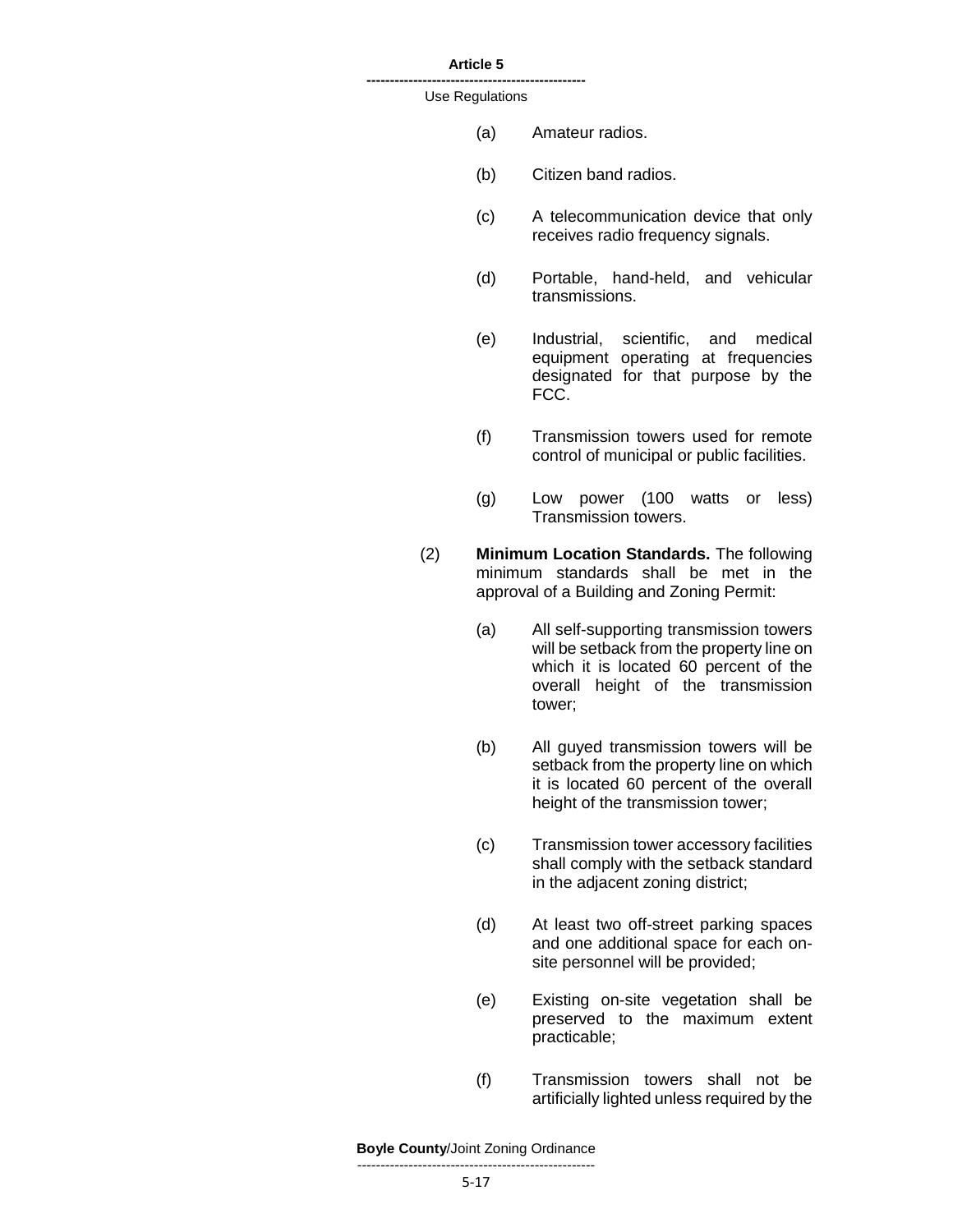**-----------------------------------------------** Use Regulations

> Federal Aviation Administration or appropriate State authority;

- (g) Transmission tower accessory facilities in an Agriculture district zone and other such districts where transmission towers are permitted, accessory buildings and structures may not include offices, long-term vehicle storage, other outdoor storage or broadcast studios, except for emergency purposes, or other uses that are not needed to send or receive transmissions, and in no event may exceed 25 percent of the floor area used for wireless transmission equipment; and
- (h) Transmission towers shall be consistent with applicable Federal and State regulations and shall have secured and submitted copies of compliance with these regulations.
- (3) **Color of Towers.** Unless otherwise required by state or federal regulations, all transmission towers shall be white or light gray in color.

# **5.2.4 Commercial Use Categories**

### **A. Eating Establishments.**

- 1. **Characteristics.** Establishments that sell food and beverages for on-premise or off-premise consumption.
- 2. **Accessory Uses.** Accessory uses may include decks and patios for outdoor seating, drive-through facilities, customer and employee parking areas, and valet parking facilities.
- 3. **Examples.** Examples include restaurants, drive-ins, fast food establishments, coffee or ice-cream shops, pizza delivery, bar and lounges.
- 4. **Exceptions.** Nightclubs, dance halls, and dinner theaters are classified as Recreation and Entertainment.

### 5. **Specific Use Standards**

a. **Restaurants with Outdoor Activity Areas.** Any restaurant providing outdoor activities such as outdoor dining areas, sports areas such as volleyball courts, live music or similar activities shall be required to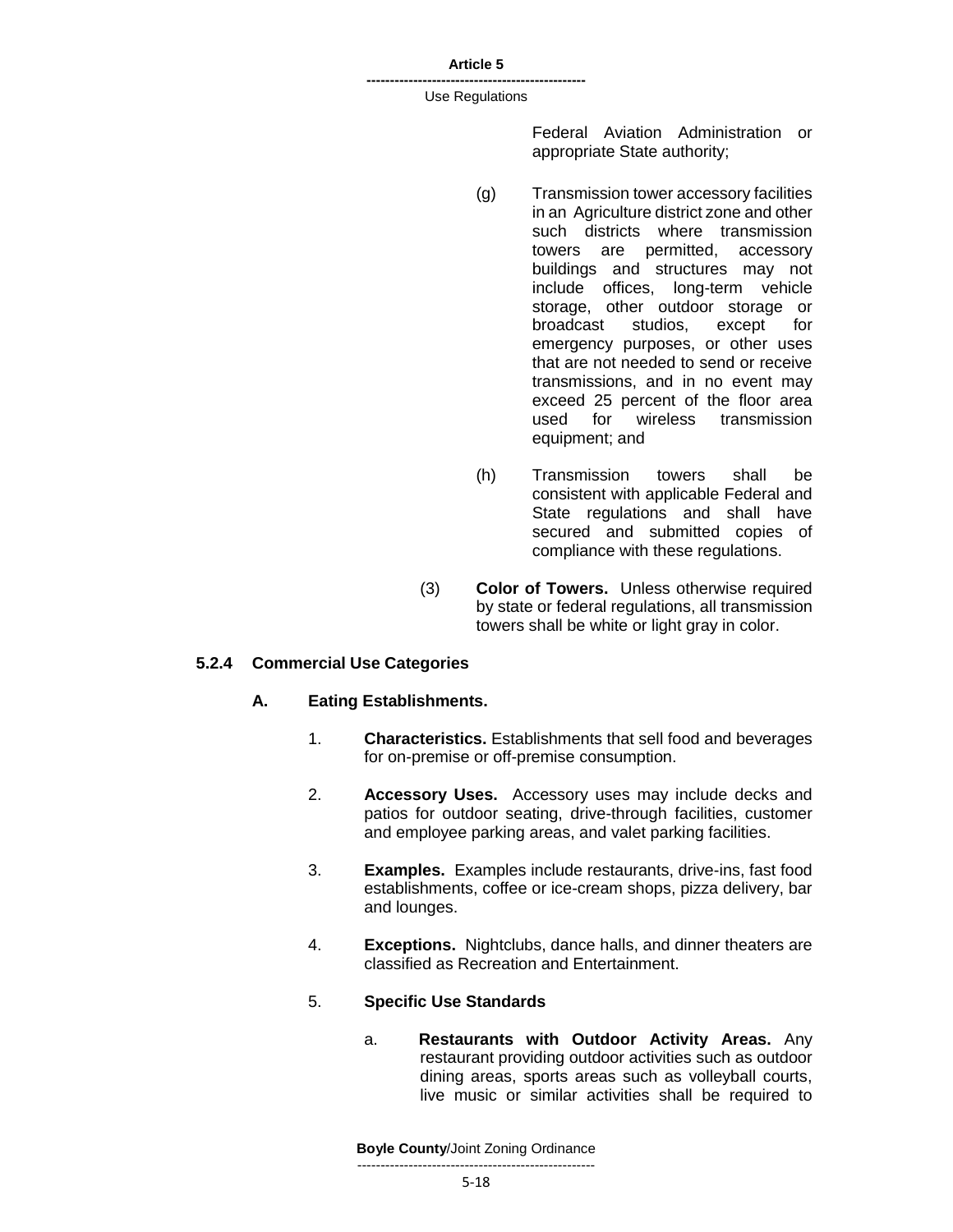> screen such areas from view from any adjacent residential use. Any such outdoor activity area shall be separated by a minimum of 100 feet from any residential district.

- b. **Drive-Through and Drive-In Eating Establishments.**  Must be located at least 100 feet from any residential use or district. This standard may be reduced to 50 feet if no outdoor speaker system is used.
- c. **Outdoor Areas.** Eating establishments with outdoor patios or dining areas deigned for year-round use must incorporate the additional outdoor square footage of such space when calculating the required minimum parking for the business.
- d. **Craft Beverage/ Distilled Spirit Production.** Craft beverage or distilled spirit production, including breweries, distilleries and wineries in conjunction with a restaurant, are subject to the following Specific Use Standards:
	- (1) Must adhere to all applicable local and state alcoholic beverage control license requirements;
	- (2) The use and any associated use on the property shall only serve alcohol by the drink or sell packaged alcohol in accordance with the underlying zoning requirements;
	- (3) Production activities and the area devoted to such activities may be in conjunction with a restaurant or an on-site tasting room;
	- (4) Parking shall be provided in accordance with the requirements for a restaurant as outlined in Section 4.6.8.E.1 of this Ordinance;
	- (5) All processing, production, manufacturing, distilling, brewing, bottling associated with such distillery shall be located within a fully enclosed building;
	- (6) Outdoor storage of materials, equipment, or supplies associated with such use is not allowed, unless otherwise allowed by the underlying zoning; and
	- (7) All loading and unloading areas shall be oriented away from public streets.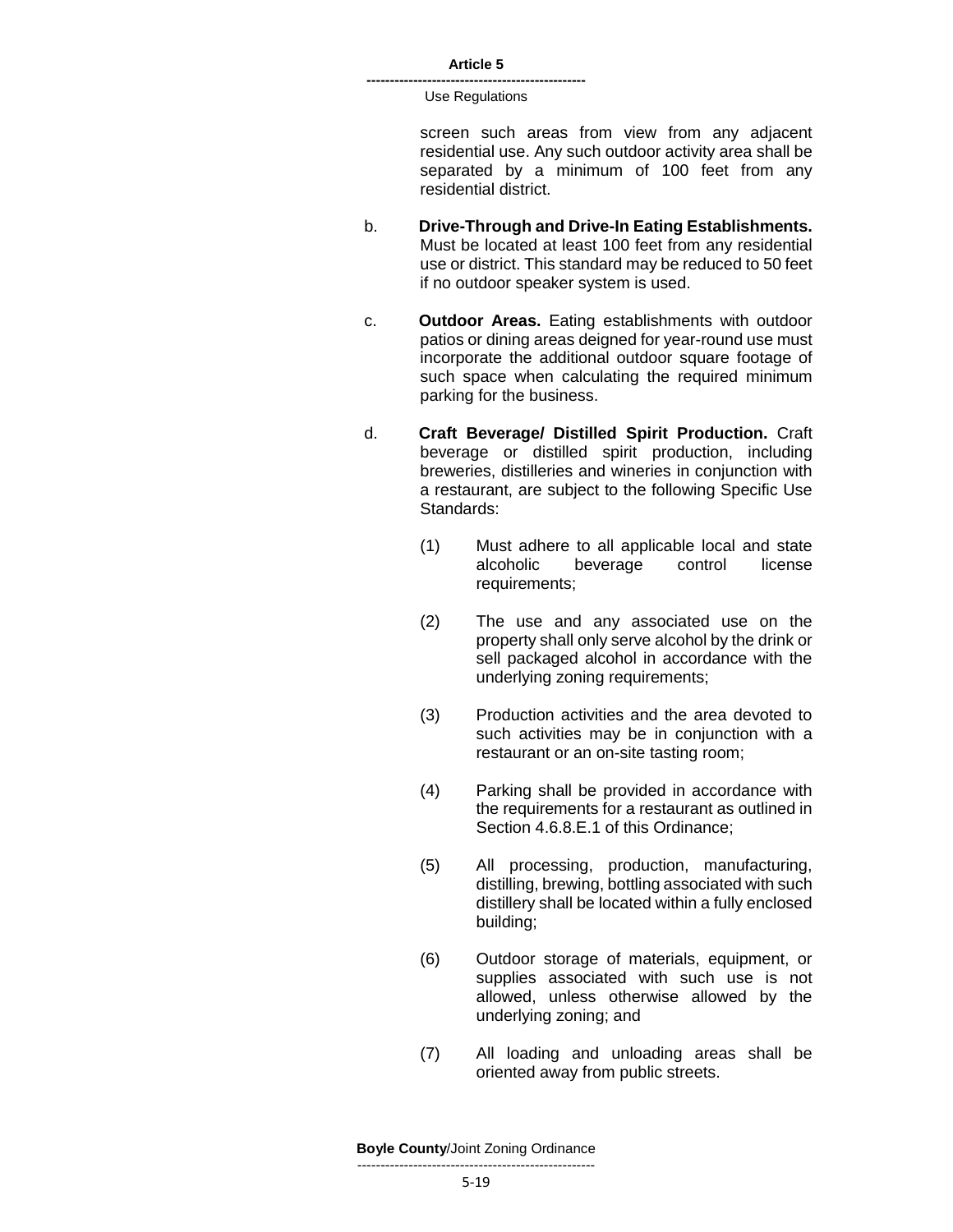#### **-----------------------------------------------** Use Regulations

# **B. Office.**

- 1. **Characteristics.** Office uses are characterized by activities conducted in an office setting and generally focusing on business, government, professional, medical or financial services.
- 2. **Accessory Uses.** Accessory uses may include cafeterias, day care, health facilities, parking or other amenities primarily for the use of employees in the firm or building.
- 3. **Examples.** Examples include professional services such as lawyers, accountants, engineers or architects; financial businesses such as lenders, brokerage houses, bank headquarters (without drive-through) or real estate agents; data processing and telemarketing; sales offices; government offices and public utility offices; TV and radio studios; medical and dental clinics, medical and dental labs; counseling offices, sports and fitness/ diet clinics, and blood-collection facilities.

# 4. **Exceptions.**

- a. Offices that are part of and located with a principal use in another category are considered accessory to the firm's primary activity. Headquarters offices, when in conjunction with or adjacent to a principal use in another category, are considered part of the other category.
- b. Contractors and others who perform services off-site are included in the Office category if equipment and materials are not stored on the site and fabrication, services or similar work is not carried on at the site.

# **C. Overnight Accommodations**

- 1. **Characteristics.** Dwelling units arranged for short-term stays of less than 30 days for rent or lease. Also includes other arrangements for stays of less than 30 days such as Recreational Vehicle (RV) parks.
- 2. **Accessory Uses.** Accessory uses may include pools and other recreational facilities, gift shops, limited storage, laundry facilities, offices, meeting facilities comprising less than 25 percent of the total gross floor area, offices and business centers, restaurant, bar and lounge.
- 3. **Examples.** Examples include Bed and Breakfast establishments, Short Term Rentals, Hotels, Motels, Inns, Extended Stay facilities, and Recreational Vehicle Parks.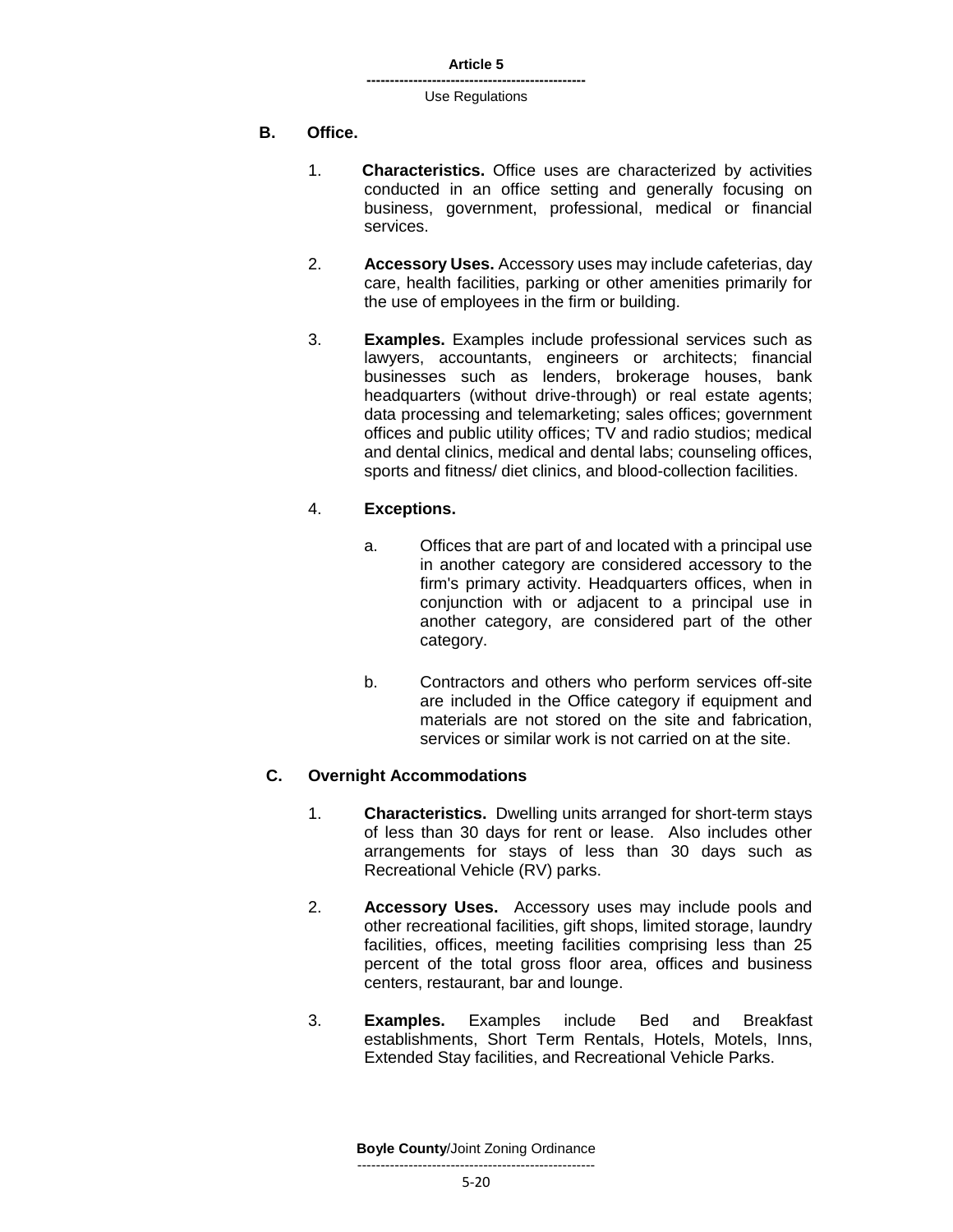| Article 5 |  |
|-----------|--|
|-----------|--|

- 4. **Exceptions.** Primitive Campgrounds for tent and rv camping are considered Recreation and Entertainment.
- 5. **Specific Use Standards.**

#### a. **Bed and Breakfast Establishments.**

- (1) Bed and Breakfast establishments shall be required to meet Fire and Building codes;
- (2) Incorporated Area of the Cities of Danville, Junction City and Perryville - A Conditional Use Permit is required in the RR, R1 and RM-2 zoning districts prior to commencement of the business;

Unincorporated Area of Boyle County - Bed and Breakfast Homes, Inns and Farmstays are not permitted in the RR or the R1 zoning districts. A Conditional Use Permit is required in the AG and the RM-2 zoning districts prior to commencement of the business;

- (3) A Change of Use Zoning Permit is required prior to commencement of the business. All Bed and Breakfast Homes, Inns and Farmstays shall be required to list the facility Zoning Permit number assigned by the Planning Commission on all advertisements and on all home-sharing platforms;
- (4) Each room to be rented shall be designed and intended to accommodate no more than two persons;
- (5) Each room shall be rented for no longer than 30 days;
- (6) The use shall not adversely affect the uses permitted in the area and in the immediate neighborhood by excessive traffic generation, noise and light;
- (7) One parking space shall be required for each guest room available for rent. All off-street parking areas shall be completely screened with landscaping;
- (8) The use shall be in compliance with all other applicable state and local laws, including the Boyle County District Health Department Rules and Regulations;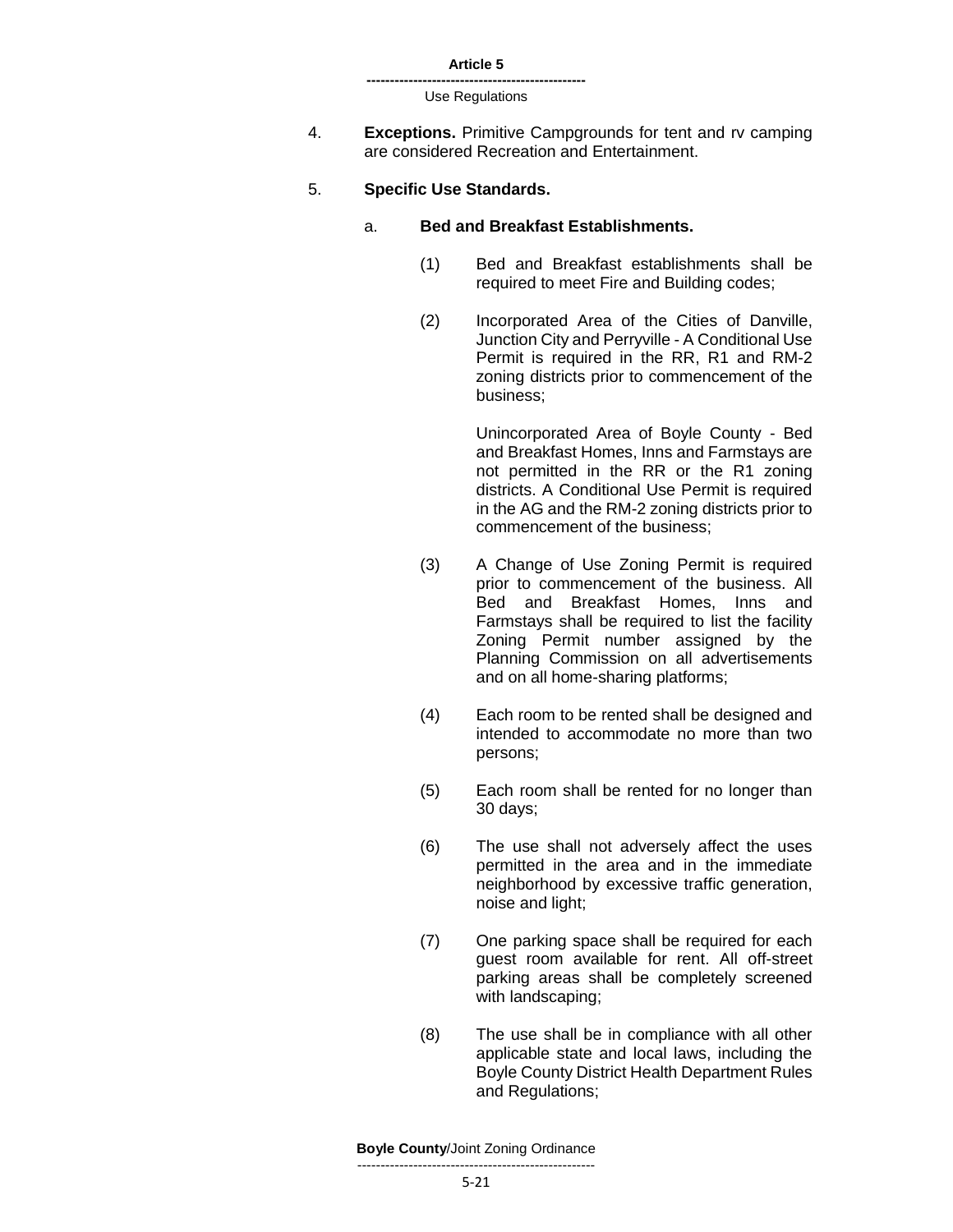**-----------------------------------------------** Use Regulations

- (9) Bed and Breakfast establishments shall be limited to the following number of guest rooms: Bed and Breakfast Home, Maximum (5) guest rooms; Bed and Breakfast Inn, Minimum (6) guest rooms, Maximum (8) guest rooms; Bed and Breakfast Farmstay, no guest room maximum;
- (10) The Board of Adjustments, in considering approval of required Conditional Use Permit, shall make a finding that the number of rooms granted shall not have adverse effect on surrounding properties. In addition, the Board of Adjustment shall take into consideration the number of Bed and Breakfast facilities, if any, within the general neighborhood of the property being considered for such use; and
- (11) Bed and Breakfast establishments, shall be required to obtain a Conditional Use Permit to conduct additional Agritourism uses or commercial uses such as meetings, seminars, tea/ garden parties, weddings, receptions, or concerts.

#### b. **Short Term Rentals.**

- (1) Short Term Rental establishments shall be required to meet Fire and Building codes;
- (2) Incorporated Area of the Cities of Danville, Junction City and Perryville - A Conditional Use Permit is required in the RR, R1 and RM-2 zoning districts for Short Term Rentals prior to commencement of the business;

Unincorporated Area of Boyle County - Short Term Rental establishments are not permitted in the RR or the R1 zoning districts. A Conditional Use Permit is required in the AG and the RM-2 zoning districts for Short Term Rentals prior to commencement of the business;

(3) A Change of Use Zoning Permit is required prior to commencement of the business. All Short Term Rental establishments shall be required to list the facility Zoning Permit number assigned by the Planning Commission on all advertisements and on all home-sharing platforms;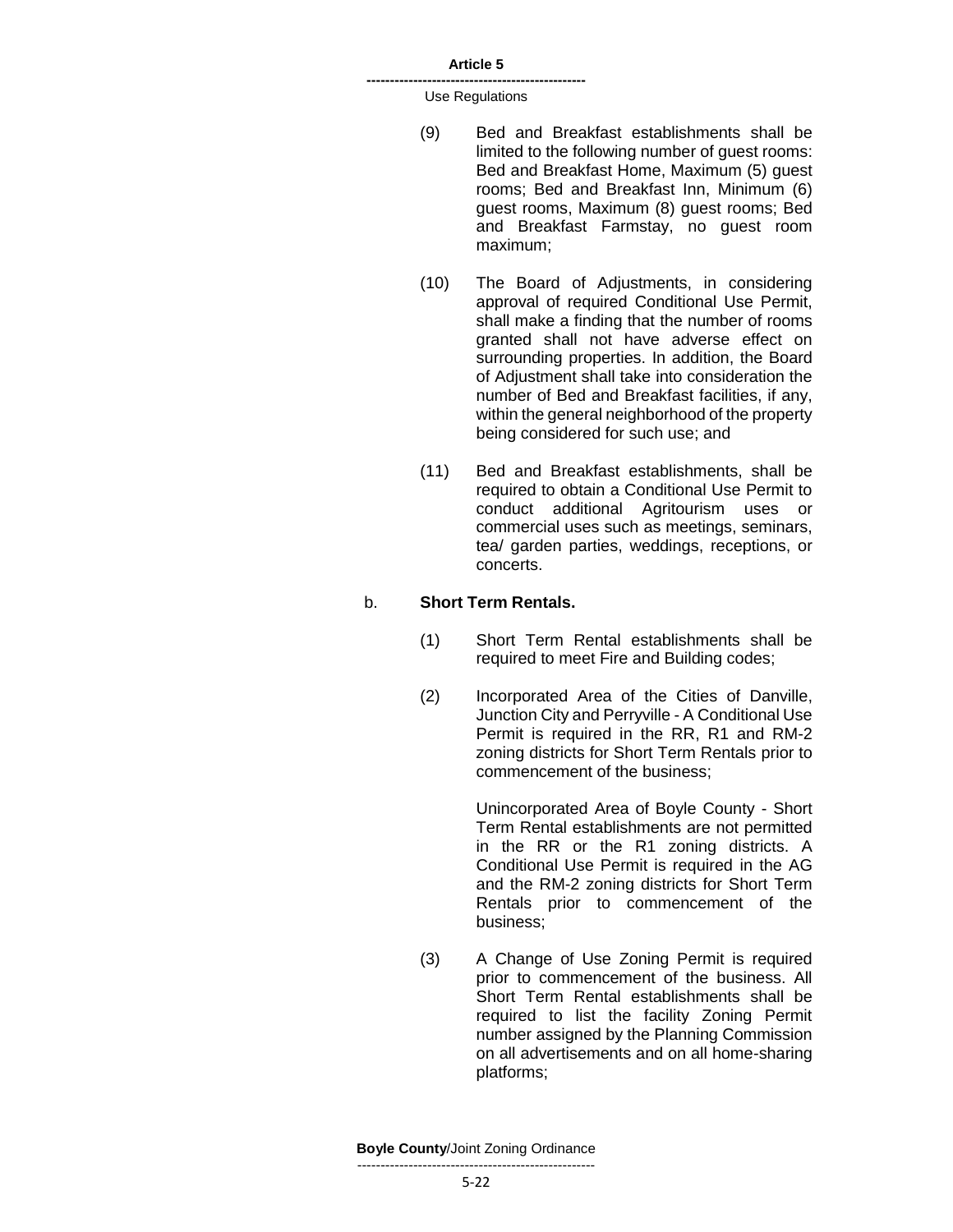**-----------------------------------------------** Use Regulations

- (4) Each room to be rented shall be designed and intended to accommodate no more than two persons;
- (5) Each room shall be rented for no longer than 30 days;
- (6) The use shall not adversely affect the uses permitted in the area and in the immediate neighborhood by excessive traffic generation, noise and light;
- (7) One parking space shall be required for each guest room available for rent. All off-street parking areas shall be completely screened with landscaping;
- (8) The use shall be in compliance with all other applicable state and local laws, including the Boyle County District Health Department Rules and Regulations;
- (9) Short Term Rental establishments shall be limited to the following number of guest rooms: Hosted Home-Sharing, Maximum (5) guest rooms; Un-hosted Home-Sharing, Maximum (8) guest rooms and Dedicated Short Term Rental establishments, no guest room maximum;
- (10) The Board of Adjustments, in considering approval of required Conditional Use Permit, shall make a finding that the number of rooms granted shall not have adverse effect on surrounding properties. In addition, the Board of Adjustment shall take into consideration the number of Short Term Rental facilities, if any, within the general neighborhood of the property being considered for such use; and
- (11) Short Term Rental establishments, shall be required to obtain a Conditional Use Permit to conduct additional commercial uses such as meetings, seminars, tea/ garden parties, weddings, receptions, or concerts.
- c. **Recreational Vehicle (RV) Park.** An RV Park may be established and maintained in accordance with the Use Table in Section 5.1, state regulations (KRS 219) and the following regulations:
	- (1) Minimum Park Area. Five (5) acres;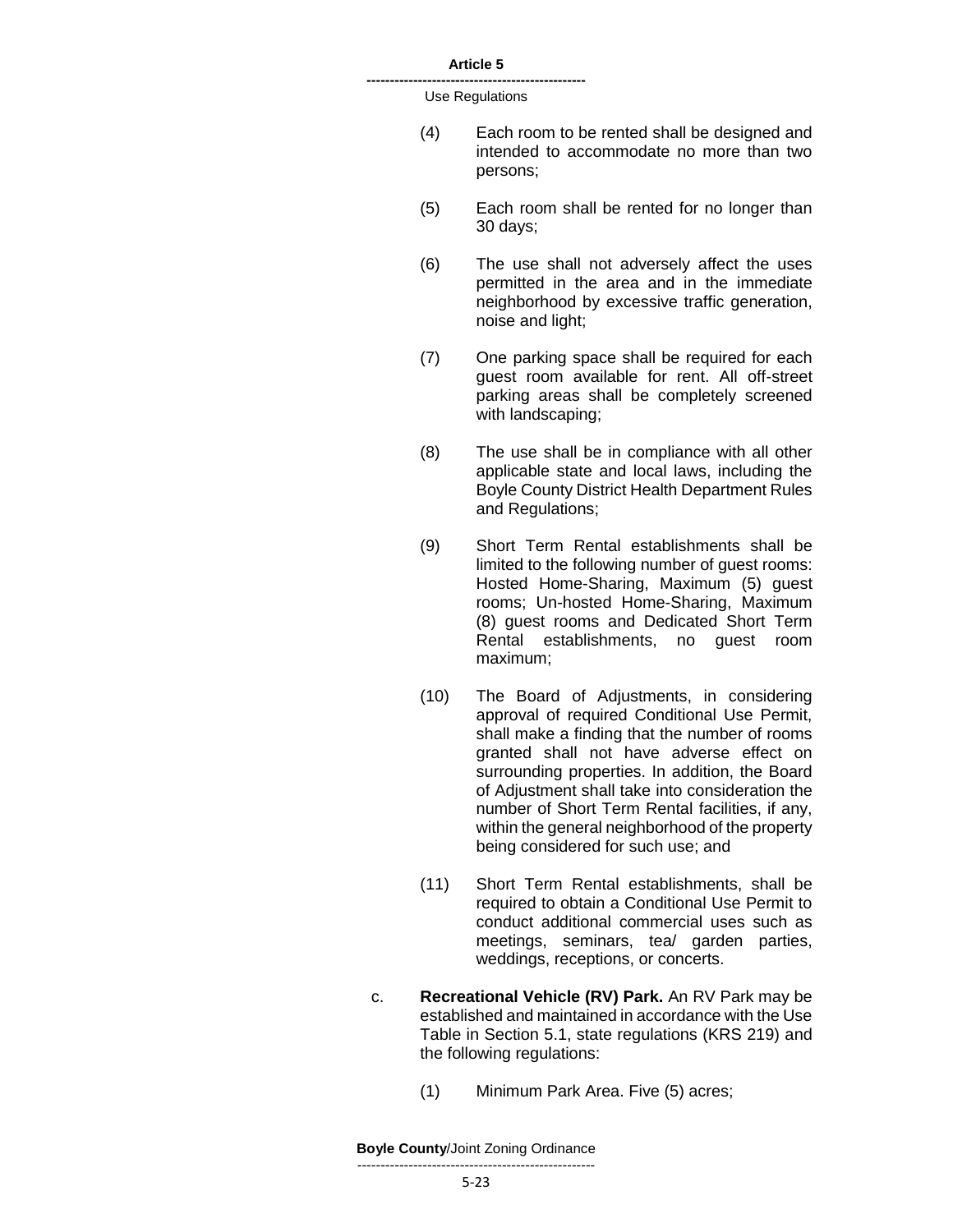**-----------------------------------------------** Use Regulations

- (2) All RV Parks shall be connected to public sanitary sewer and shall conform to appropriate Commonwealth of Kentucky Plumbing Code and Boyle County Health Department Rules and Regulations;
- (3) Location and access. No RV Park shall be located except with direct access to an arterial highway or major collector with a minimum of 50 feet of frontage thereon in order to permit appropriate design of entrances and exits. No entrance or exit from an RV Park shall be permitted through a residential district, nor require movement of traffic from the park through a residential district;
- (4) Occupancy Permitted. Spaces in an RV Park may be used by recreational vehicles, travel trailers, equivalent facilities constructed in or on automotive vehicles or other short-term housing or shelter arrangements or devices. No mobile homes or permanent dwellings shall be permitted except for a single unit for the purpose of security/maintenance of the park;
- (5) Relation of Spaces to Exterior Streets. In addition to yard requirements applying generally within districts, the following limitations shall apply with respect to an RV Park. No space shall be so located that any part intended for occupancy for sleeping purposes shall be within 50 feet of the right-ofway line of any street or thoroughfare or within 25 feet of any adjoining public or private property;
- (6) Design of Access to Park. Entrances and exits to RV Parks shall be designed for safe and convenient movement of traffic into and out of the park and to minimize marginal friction with free movement of traffic on adjacent streets. All traffic into and out of the park shall be through such entrances and exits. No entrance or exit shall require a turn at an acute angle for vehicles moving in the direction intended, and radii of curbs and pavements at intersections shall be such as to facilitate easy turning movements for vehicles with trailers attached;
- (7) Off-street Parking, Loading, and Maneuvering Space. In connection with use of any RV Park, no parking, loading or maneuvering incidental to parking or loading shall be permitted on any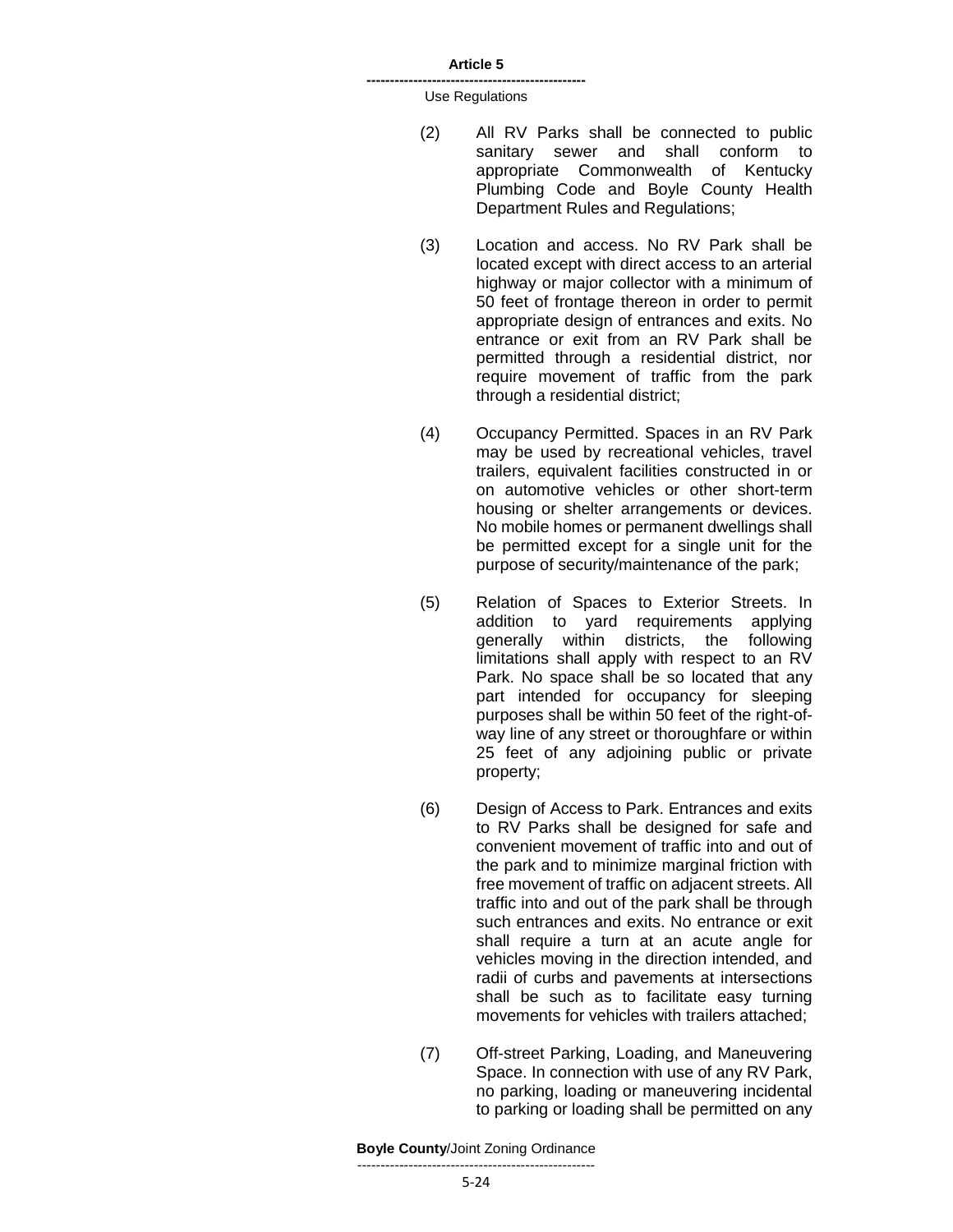#### **-----------------------------------------------** Use Regulations

public street or right-of-way or any public grounds or on any private grounds not part of the park. Each RV Park shall provide off-street parking, loading and maneuvering space located and scaled so that the prohibitions above may be observed, and park owners shall be held responsible for violations of these requirements;

- (8) Length of Stay. Spaces shall be rented by the day only, and the occupant of such space shall not remain in the same RV Park more than 30 days; and
- (9) Accessory Uses. Management headquarters, recreational facilities, coin-operated laundry facilities and other uses and structures customarily incidental to operation of an RV Park are permitted as accessory uses. In addition, stores, restaurants, beauty parlors, barber shops and other convenience establishments shall be permitted as accessory uses in an RV Park in zoning districts where such uses are not permitted as accessory uses, subject to the following restrictions:
	- (a) Such establishments and the parking areas primarily related to their operations shall not occupy more than five percent of the area of the park;
	- (b) Such establishments shall be restricted in their use to occupants of the park;
	- (c) Such establishments shall present no visible evidence of their commercial character which would attract customers other than occupants of the park; and
	- (d) Toilets, showers, and other essential plumbing fixtures shall be connected to public sanitary sewer and shall conform to appropriate Commonwealth of Kentucky Plumbing Code.

### **D. Parking, Commercial**

1. **Characteristics.** Commercial Parking facilities provide parking that is not accessory to a specific use. A fee may or may not be charged. A facility that provides both accessory parking for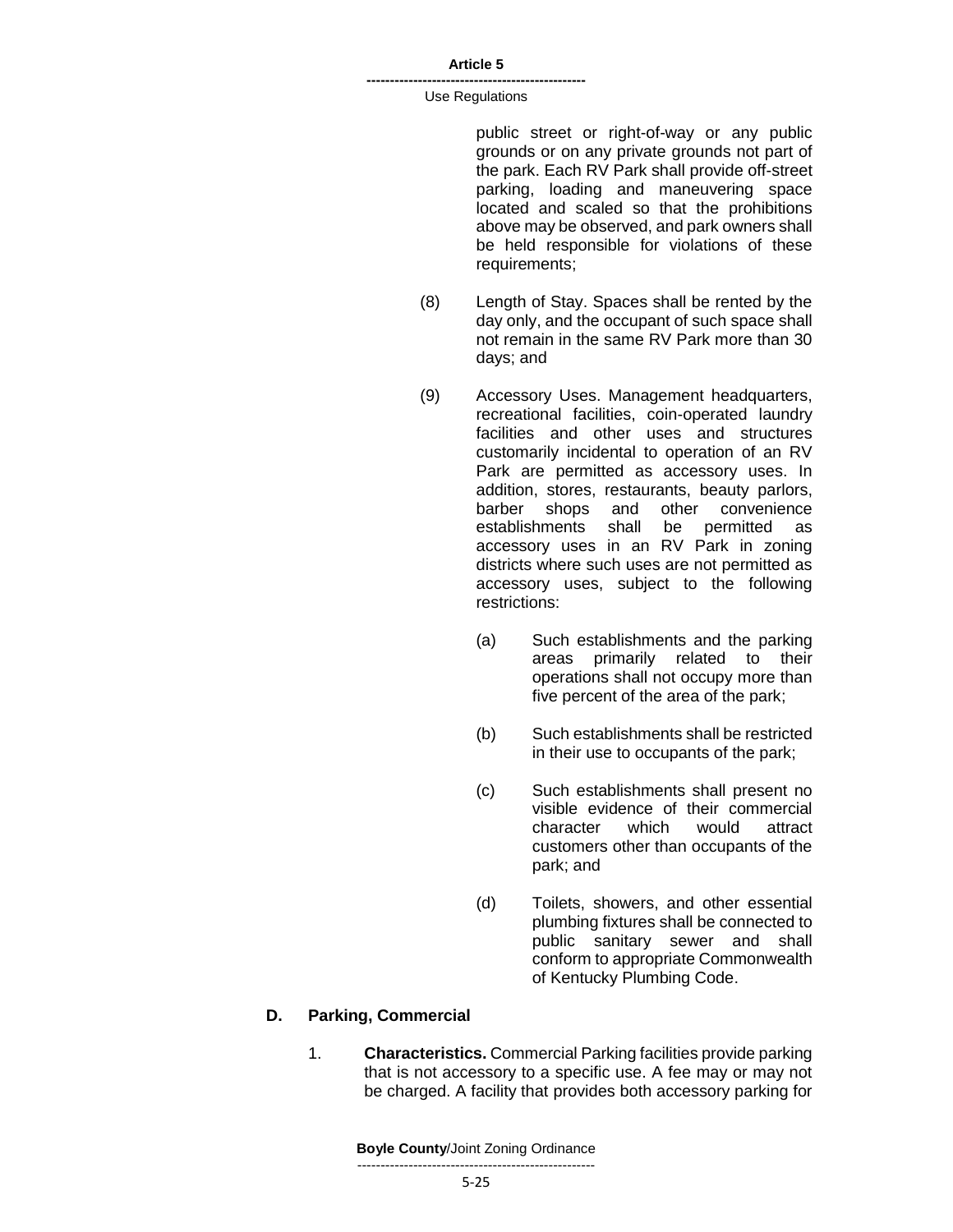#### **-----------------------------------------------** Use Regulations

a specific use and regular fee parking for people not connected to the use is also classified as a Commercial Parking facility.

- 2. **Accessory Uses.** In a parking structure only, accessory uses may include gasoline sales, car washing and vehicle repair activities if these uses provide service only to vehicles parked in the garage.
- 3. **Examples.** Examples include short-term and long-term fee parking facilities and mixed parking lots (partially accessory to a specific use, partly for rent to others).

### 4. **Exceptions.**

- a. Parking facilities that are required for use, but that charge the public to park for occasional events nearby, are not considered Commercial Parking facilities.
- b. Parking facilities that are required for a principal use are not considered Commercial Parking uses, even if the operator leases the facility to the principal use or charges a fee to the individuals who park in the facility.
- c. Parking for vehicles with more than two axles and/or unhitched semi-trailers is classified as freight movement and shall only be located in industrial zones.

### **E. Recreation and Entertainment**

- 1**. Characteristics.** Generally commercial uses that provide recreation or entertainment-oriented activities. They may take place indoors or outdoors.
- 2. **Accessory Uses.** Accessory uses may include clubhouses, concessions, restaurants, parking, primitive camping, caretaker's quarters and maintenance facilities.

### 3. **Examples.**

- a. **Active Outdoor.** These include amusement parks, theme parks, lighted golf courses golf driving ranges, miniature golf facilities, zoos, lighted soccer fields, lighted baseball/softball fields, and go-cart or other commercial motorized tracks and commercial motorized riding trails.
- b. **Passive Outdoor.** Golf courses, riding stables, nonmotorized riding trails, primitive campgrounds, fishing lakes and unlighted golf courses.
- c. **Indoor.** Indoor continuous entertainment activities such as bowling alleys, ice rinks and game arcades,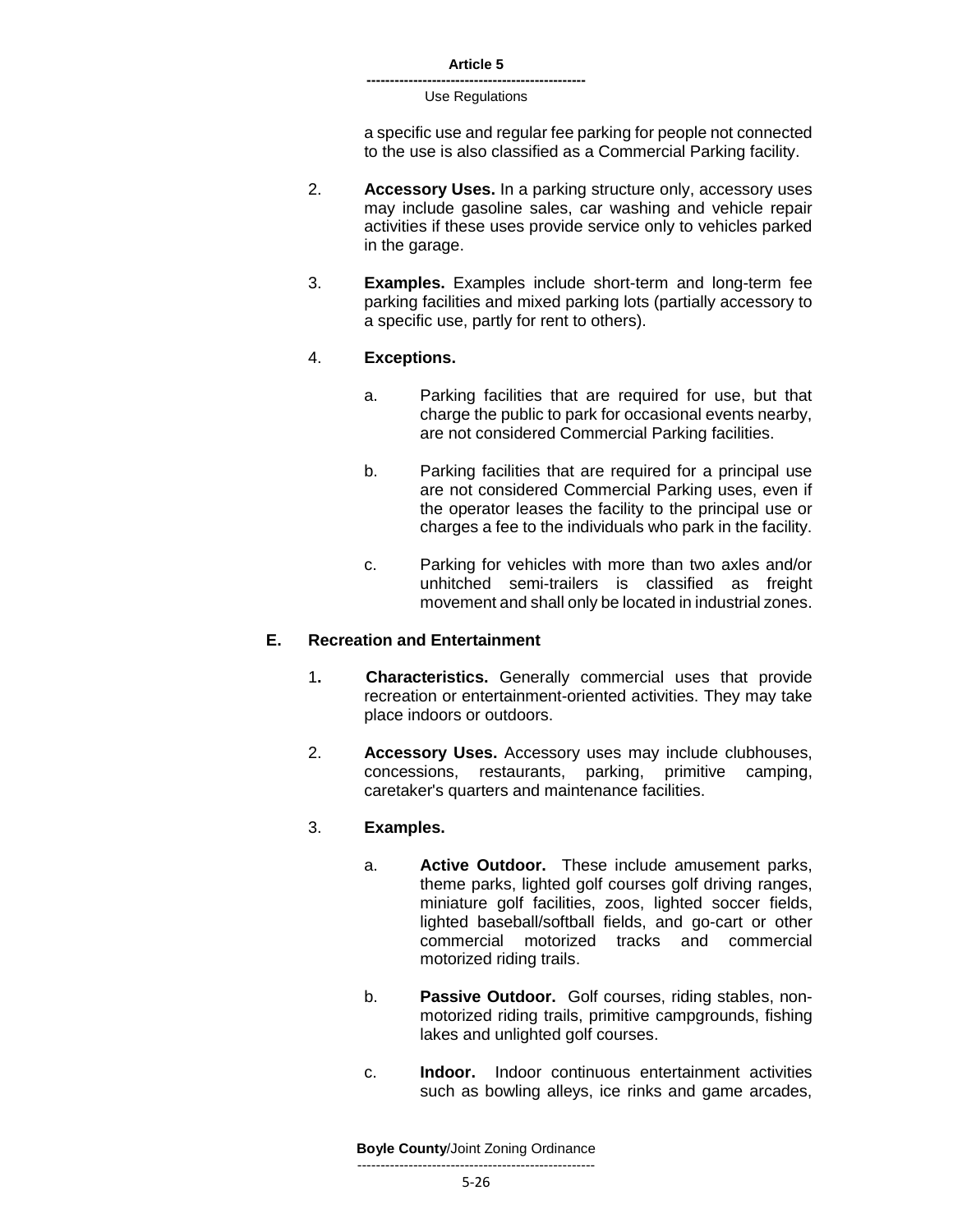> pool halls, dance halls, theaters, health clubs, gyms, membership clubs, lodges and go-cart tracks.

- d. **Sportsmen's.** Sportsmen's farms, indoor or outdoor firearm ranges, shooting ranges, and paintball facilities.
- e. **Major Entertainment Events.** Uses that draw large numbers of people to periodic events, rather than on a continuous basis.
- 4. **Exceptions.** Exhibition and meeting areas with less than 20,000 square feet of total event area and banquet halls that are part of hotels or restaurants accessory to those uses are classified as Retail Sales and Service.

### 5. **Specific Use Standards**

### a. **Primitive Campground.**

- (1) All buildings and structures shall be at least 50 feet from any property line;
- (2) An open space buffer strip shall be maintained along all property lines in which campfires, or any other camping appurtenances shall not be located. The open space buffer strip shall be a minimum of 10 feet along any side or rear property line and a minimum of 50 feet along any front property line;
- (3) Off-street parking areas shall be provided to accommodate one vehicle for each cabin and camp site;
- (4) All driveways and off-street parking areas shall be surfaced with a hard and durable material and properly drained; and
- (5) No property, camp or individual campsite that does not conform to the minimum lot area established for the district in which it is located shall be sold or leased for a longer period than 3 months.
- b. **Sportsmen's.** Sportsmen's farms and skeet, shotgun, rifle, pistol, air rifle, air pistol, paintball, or other indoor or outdoor firearm ranges shall be in conformance with the following regulations: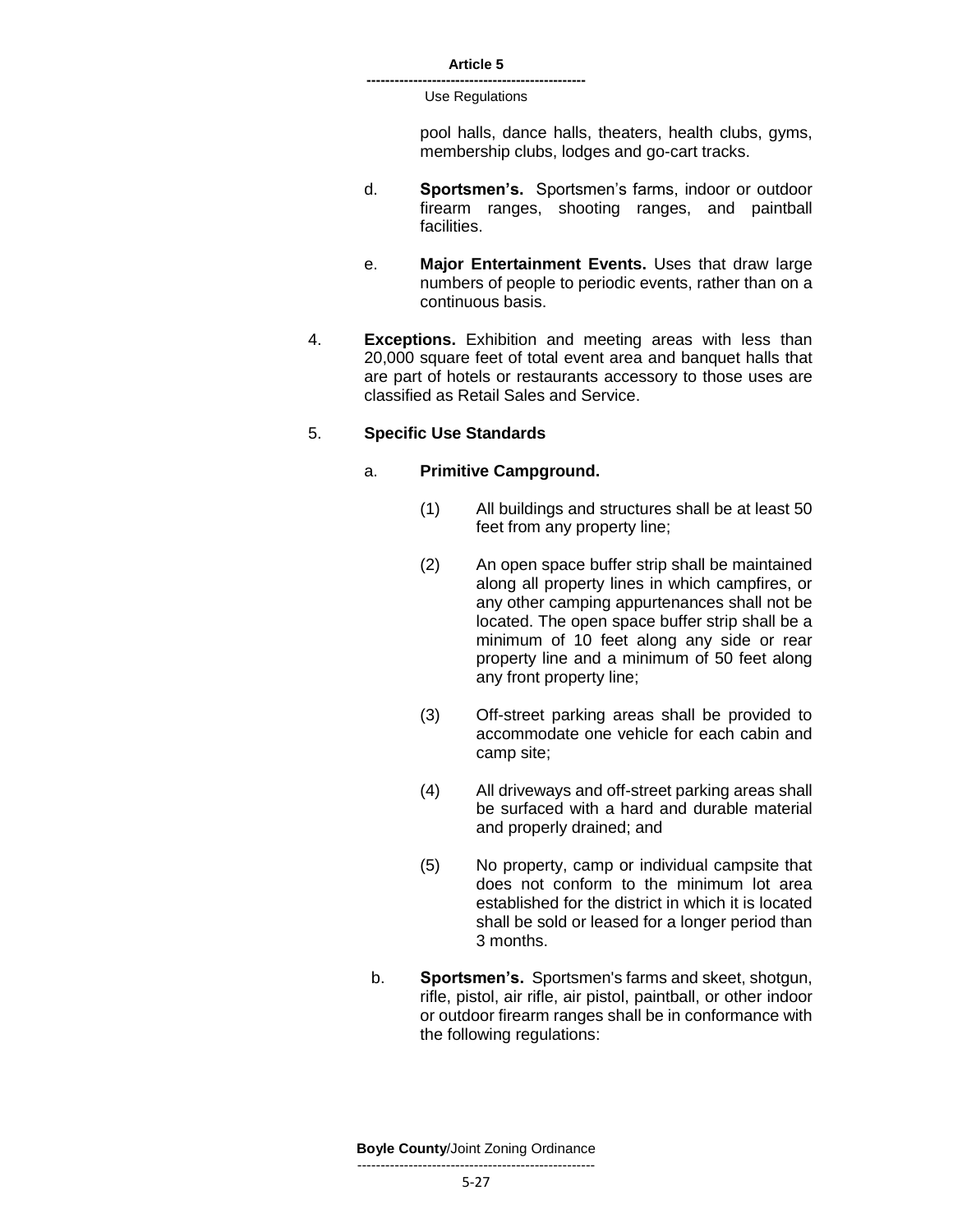**-----------------------------------------------** Use Regulations

#### (1) **Outdoor Facilities**.

- (a) Minimum lot size for any outdoor range facility shall be ten (10) acres;
- (b) A 200-foot open space buffer shall be provided for outdoor range facilities along each property line. No outdoor range activities shall be permitted within such buffer;
- (c) All buildings and structures shall be at least 100 feet from any property line;
- (d) All roads and parking areas shall be surfaced with a hard and durable material and properly drained;
- (e) All outdoor ranges shall be of sufficient length and be provided with an earthen back stop of sufficient height and thickness to safely stop all projectiles from the various types of weapons used; and
- (f) All outdoor ranges shall be enclosed by a fence at least six feet in height to prevent animals and people from entering the property. Warning signs shall be placed at intervals of 50 feet along all range fences.

#### (2) **Indoor Facilities**.

- (a) Indoor ranges shall have one warning sign at each entrance and at any windows, doors or other openings in the walls;
- (b) Indoor ranges shall have sufficient sound proofing to prevent the sound of firearm discharge from being heard outside the walls of the range facilities;
- (c) Proof of adequate construction materials to be used, including the exterior walls and any air quality monitoring devices, shall be provided for new construction, as well as for existing sites/buildings that are repurposed for such use, and must be properly permitted through the Building Inspector; and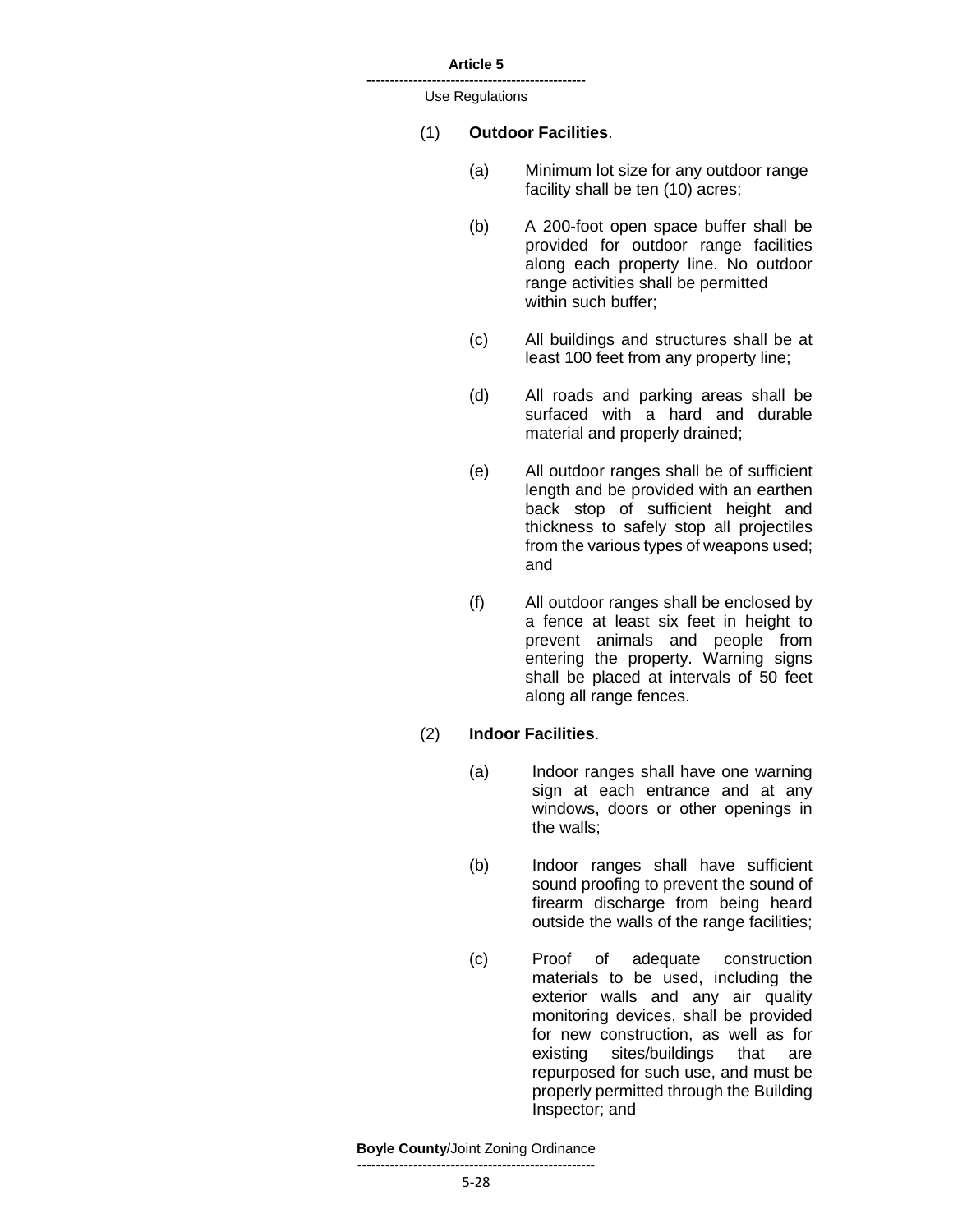(d) Indoor firing ranges are allowed in LI (Light Industry) and HI (Heavy Industry) zoning districts.

#### **F. Retail Sales and Service**

- 1. **Characteristics.** Retail Sales and Service firms are involved in the sale, lease or rent of new or used products to the general public. They may also provide personal services or entertainment or provide product repair or services for consumer and business goods.
- 2. **Accessory Uses.** Accessory uses may include offices, storage of goods, manufacture or repackaging of goods for onsite sale and parking.
- 3. **Examples.** Examples include uses from the following groups:
	- a. **Sales-Oriented:** Stores selling, leasing or renting consumer, home and business goods including art, art supplies, bicycles, clothing, dry goods, electronic equipment, fabric, furniture, garden supplies, gifts, groceries, hardware, home improvements, household products, jewelry, pets, pet food, pharmaceuticals, plants, printed material, stationary and videos; food sales and sales or leasing of consumer vehicles including passenger vehicles, motorcycles, light and medium trucks and other recreational vehicles, construction equipment, manufactured housing/mobile home sales, heavy trucks.
	- b. **Personal Service-Oriented:** Branch banks; laundromats and dry cleaners; urgent and emergency medical care; photographic studios; photocopy services; hair, tanning, nail, massage, reflexology, and personal care services; health clubs and gyms, business, martial arts and other trade schools; dance or music classes; taxidermists; funeral homes; mortuaries; veterinarians; and animal grooming.
	- c. **Repair-Oriented:** Repair of televisions, bicycles, clocks, watches, shoes, guns, appliances and office equipment; photo or laundry or dry-cleaner drop-off; tailor; locksmith; and non-vehicle upholsterer.

### 4. **Exceptions.**

a. Lumberyards and other building material sales that sell primarily to contractors and do not have a retail orientation are classified as Wholesale Sales.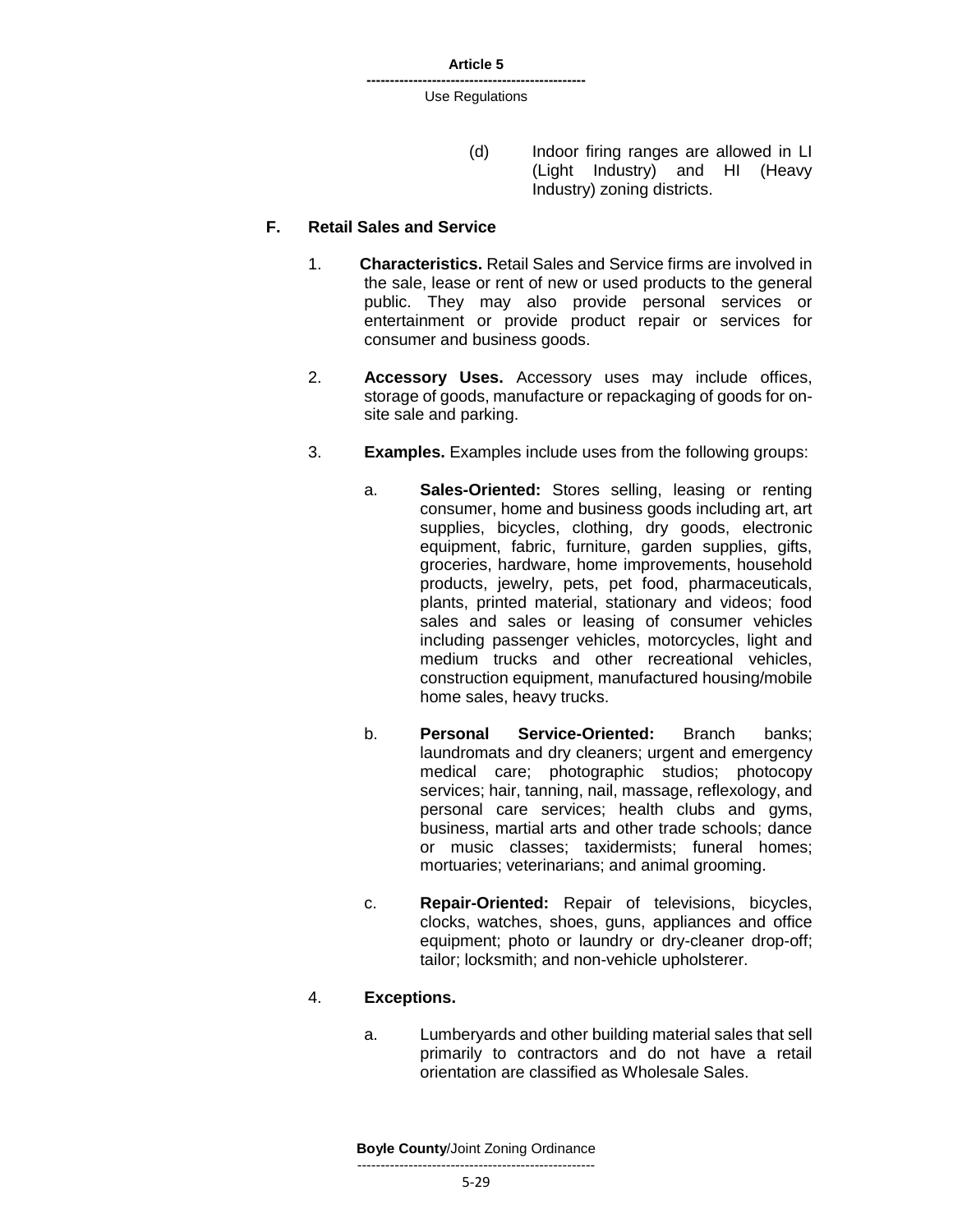- b. Sales facilities that use greater than 50 percent of the gross floor area for storage are classified as Wholesale Sales.
- c. Repair and service of consumer motor vehicles, motorcycles and light and medium trucks is classified as Vehicle Repair or Limited Vehicle Service. Repair and service of industrial vehicles and equipment and heavy trucks is classified as Industrial Service.

### 5. **Specific Use Standards**.

- a. **Animal Hospital, Commercial Kennel or Veterinary Clinic**. An animal hospital, kennel or veterinary clinic may be permitted in accordance with the Use Table in Section 5.1, provided that any building or area used for such purposes, including pens or exercise runways, shall be at least 500 feet from any residential use or district.
- b. **Adult Entertainment Establishments.** Adult entertainment establishments may be permitted in accordance with use table in Section 5.1, provided that they meet the following standards:
	- (1) The public entrance to an adult entertainment establishment will not be located nearer than 750 feet from any church, synagogue, or other permanent place of worship, licensed day care center, public or private elementary, middle, or secondary school, institution of higher learning, or business college, or any park, mall, or parklike area of open space under the control of a governmental agency;
	- (2) The public entrance to an adult entertainment establishment will not be located nearer than 750 feet from any residential use or district;
	- (3) The public entrance to an adult entertainment establishment will not be located nearer than 500 feet from the public entrance of another adult entertainment establishment;
	- (4) Such distance shall be measured along a straight line, without regard to intervening structures or objects, from the nearest property line of the real estate on which the building or park-like area, residential zone, or entrance to another adult entertainment establishment is located to the entrance of the adult entertainment establishment and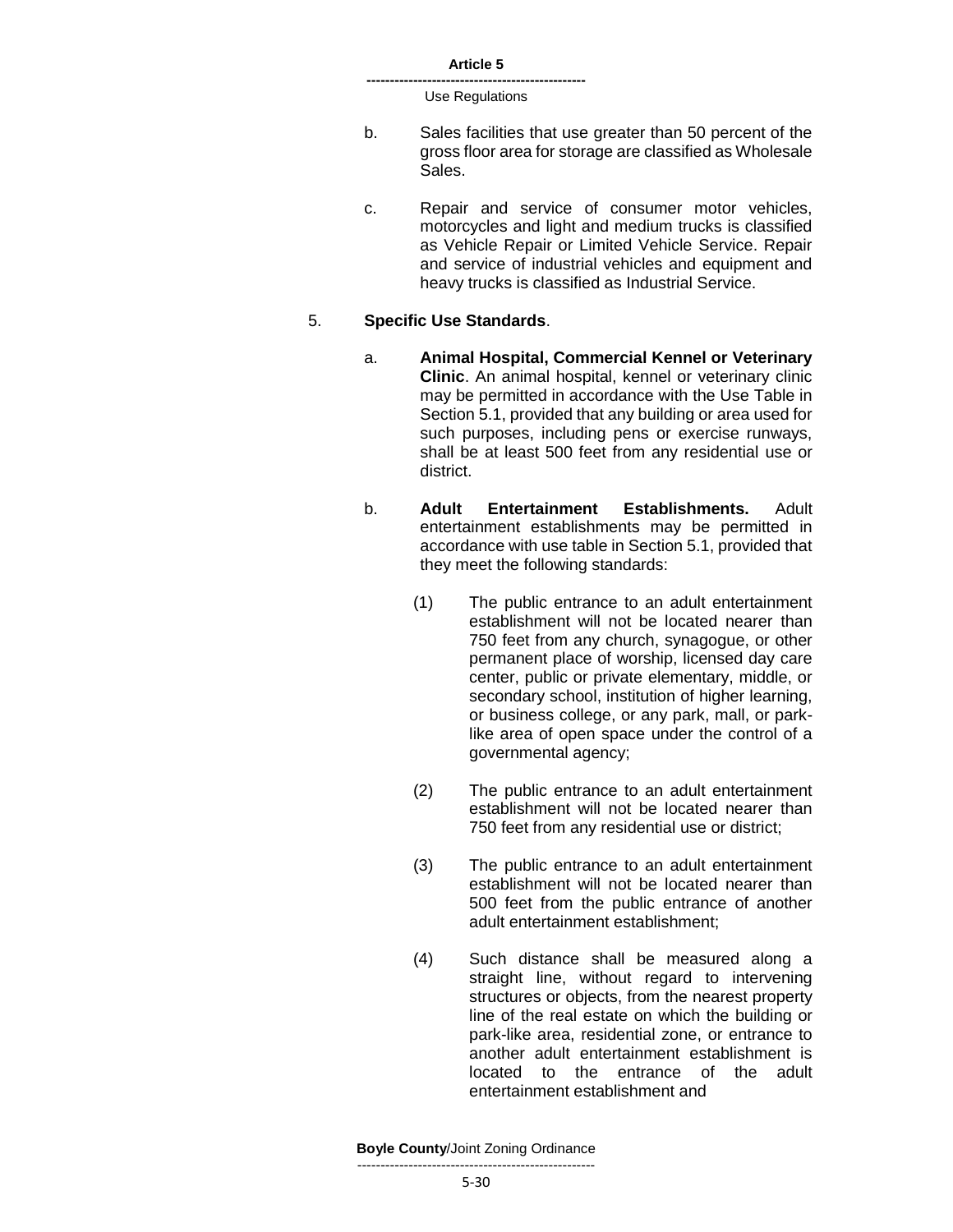- (5) A 25 foot landscaping/ buffer strip/ screened area will be maintained along all property lines in view from any adjacent residential use.
- c. **Retail Sales with Drive-Through or Pick-Up Window.** Any establishment (such as dry cleaners, pharmacy, bank, package liquor store, etc.) with a drive-through or pick-up window must be located at least 100 feet from any residential use or district.

#### d. **Greenhouse or Nursery.**

- (1) Commercial greenhouses and plant nurseries may be permitted in accordance with the Use Table in Section 5.1, provided that no building or structure shall be located within 100 feet of a residential use or district; and
- (2) Adequate and safe on-site parking, loading, and unloading areas and driveways shall be provided for safe ingress and egress, with backing into the street specifically prohibited.
- e. **Vehicle and Heavy Vehicle/Equipment Sales.** The sale of all vehicles and heavy vehicles/equipment shall be subject to the following.
	- (1) All heavy vehicle/equipment sales operations shall have direct access to at least a collector street;
	- (2) All vehicle and heavy vehicle/ equipment sales operations shall be required to provide a paved display area with appropriate drainage. Heavy vehicle/ equipment display areas located in the industrial zoning districts may utilize the alternative parking surface as outlined in Section 4.7.4.E.4;
	- (3) All lighting for vehicle and heavy vehicle/equipment sales operations shall not create glare visible from any adjacent lot line; and
	- (4) All vehicle and heavy vehicle/ equipment sales operations shall be screened from view of any adjacent residential use or district with a minimum 6-foot high opaque decorative fence or an opaque evergreen planting strip that is a minimum of 5 feet high upon planting and can be expected to be 8 feet high within two years of planting.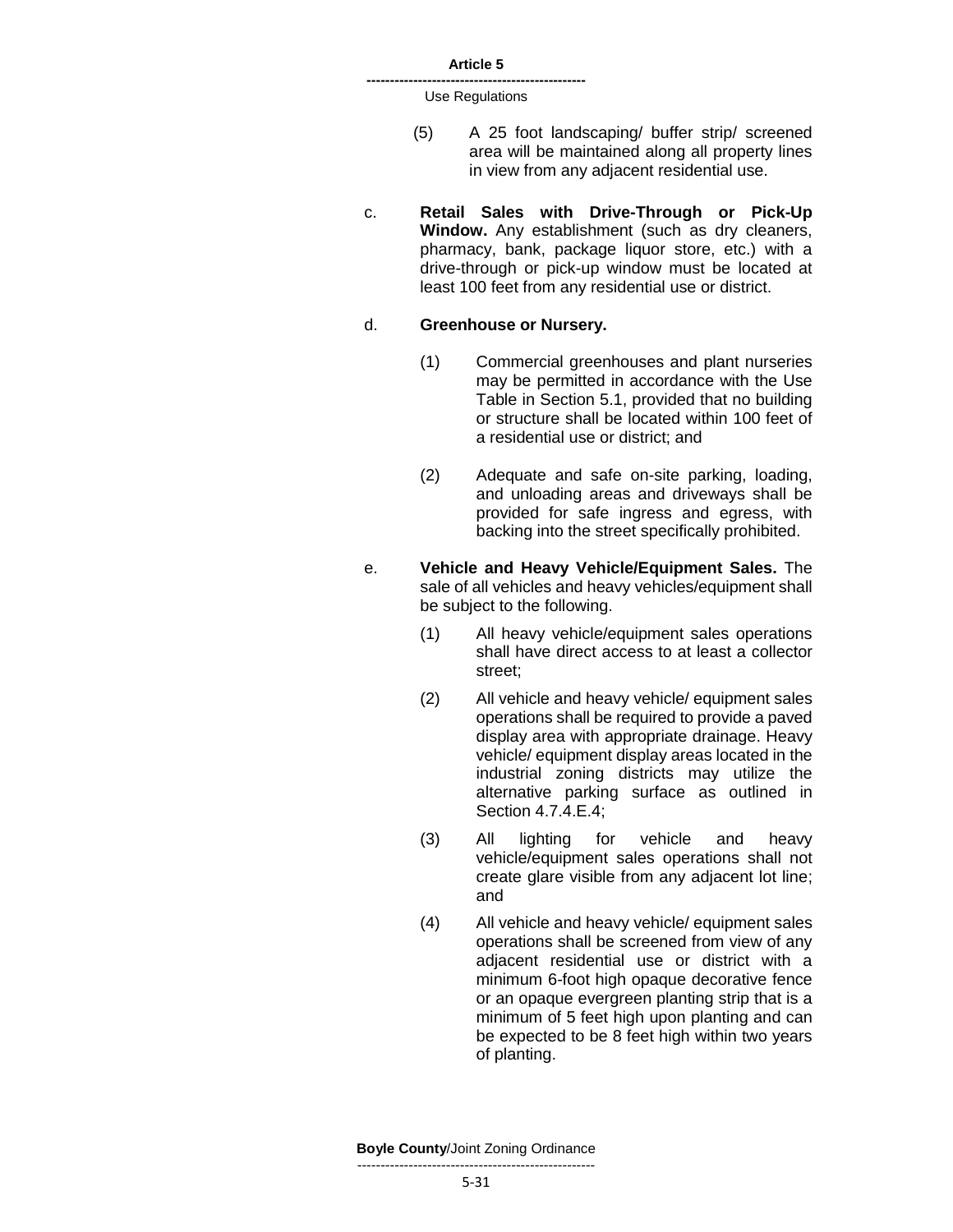**-----------------------------------------------** Use Regulations

- f. **Manufactured/Mobile/Model Home Sales Lot**. When located in the Highway Business District, home sales lots shall be subject to the following:
	- (1) Location. All sales operations shall have direct access to at least a collector street;
	- (2) Paving. All sales operations shall be required to provide a paved area, with appropriate drainage, for the storage of units. Homes that are displayed in a semi-permanent state with skirting and landscaping installed are not required to be placed on pavement;
	- (3) Lighting and Screening. All lighting for sales operations shall not create glare visible from any adjacent lot line and the operation shall be screened in accordance with the landscaping provisions of 4.6.8.D; and
	- (4) Outdoor Paging. Outdoor paging systems are prohibited in any neighborhood business district; for any industrial business development district.

# **G. Self-Service Storage**

- 1. **Characteristics**. Self-Service Storage uses provide separate storage areas for individual or business uses. The storage areas are designed to allow private access by the tenant for storing or removing personal property.
- 2. **Accessory Uses.** Accessory uses may include living quarters for a resident manager or security and leasing offices; storage areas for sales, service and repair operations or manufacturing; and the rental of trucks or equipment.
- 3. **Examples.** Examples include facilities that provide individual storage areas for rent. These uses are also called miniwarehouses.
- 4. **Exceptions.** A transfer and storage business where there are no individual storage areas or where employees are the primary movers of the goods to be stored or transferred is in the Warehouse and Freight Movement category.
- 5. **Specific Use Standards.** All self-service storage facilities shall be completely screened with a minimum 6-foot high opaque decorative fence or an opaque evergreen planting strip that is a minimum of 5 feet high upon planting and can be expected to be 8 feet high within two years of planting.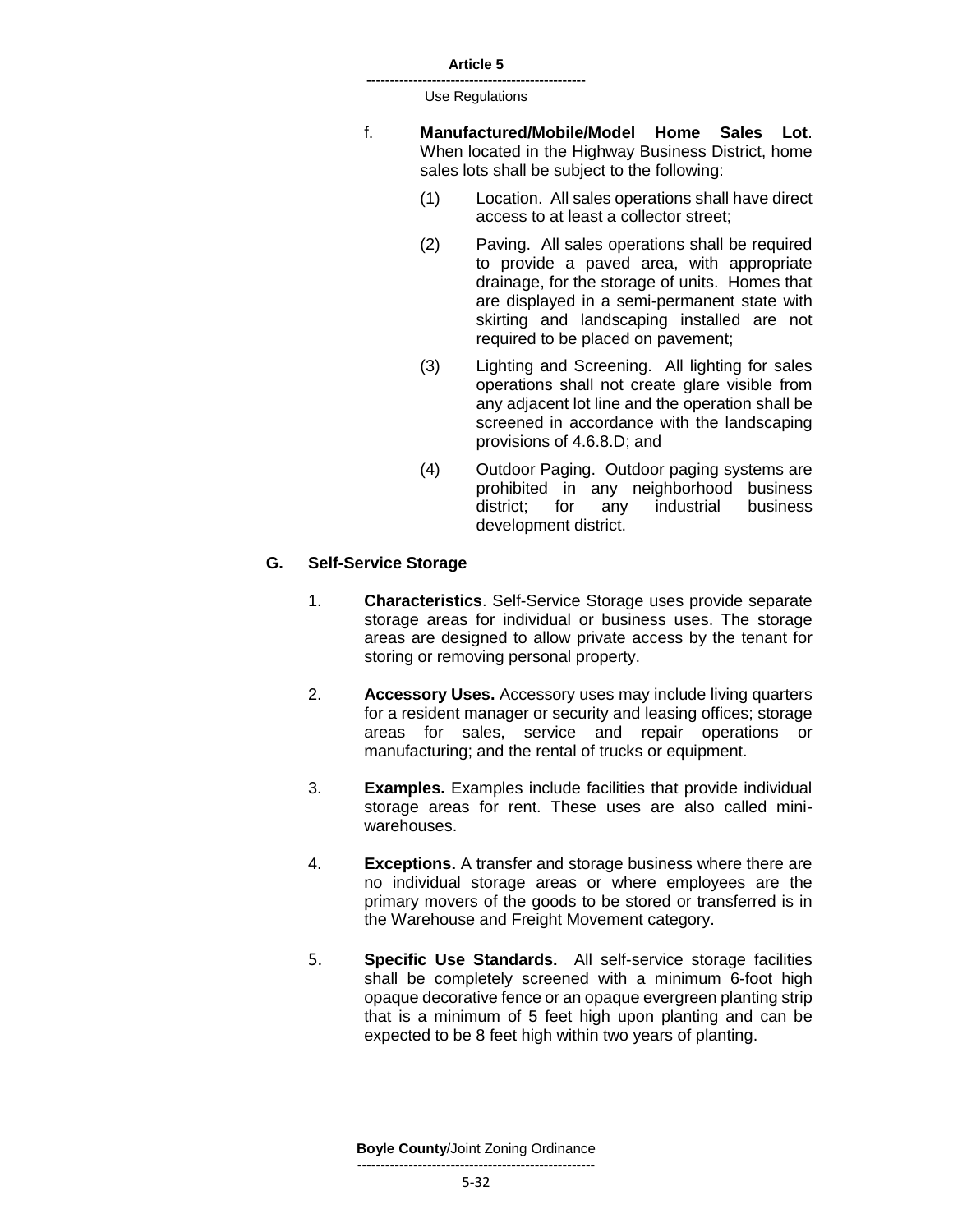#### **H. Vehicle Repair**

- 1. **Characteristics.** Vehicle Repair firms service or repair passenger vehicles, light and medium trucks and other consumer motor vehicles such as motorcycles, boats and recreational vehicles. Generally, the customer does not wait at the site while the service or repair is being performed.
- 2. **Accessory Uses.** Accessory uses may include offices, sales of parts and vehicle storage.
- 3. **Examples.** Examples include vehicle repair, transmission or muffler shop, alignment shop, window tint shop, auto upholstery shop, auto detailing, vehicle body work (that does not include any outdoor storage of parts or vehicles) and tire sales and mounting.
- 4. **Exceptions.** Repair and service of industrial vehicles and equipment and of heavy trucks; towing and vehicle storage; vehicle wrecking; salvage; body work (that does include any outdoor storage of parts or vehicles) are classified as Industrial Service.

### **I. Vehicle Service, Limited**

- 1. **Characteristics**. Limited Vehicle Service uses provide direct services to motor vehicles where the driver or passengers generally wait in the car or nearby while the service is performed.
- 2. **Accessory Uses.** Accessory uses may include auto repair and tire sales.
- 3. **Examples**. Examples include full-service, mini-service and self-service gas stations; car washes; and quick lubrication services.
- 4. **Exceptions.** Truck stops are classified as Industrial Service. Refueling facilities for vehicles that belong to a specific use (fleet vehicles) are considered accessory uses if they are located on the site of the principal use.

### 5. **Specific Use Standards.**

- a. **Fuel Station for Motor Vehicles.** Motor vehicle fuel stations or fuel sales (not including truck stops) may be permitted in accordance with the Use Table in Section 5.1 and the following standards and criteria:
	- (1) Any establishment with an outdoor speaker system must be located at least 100 feet from any residential use or district;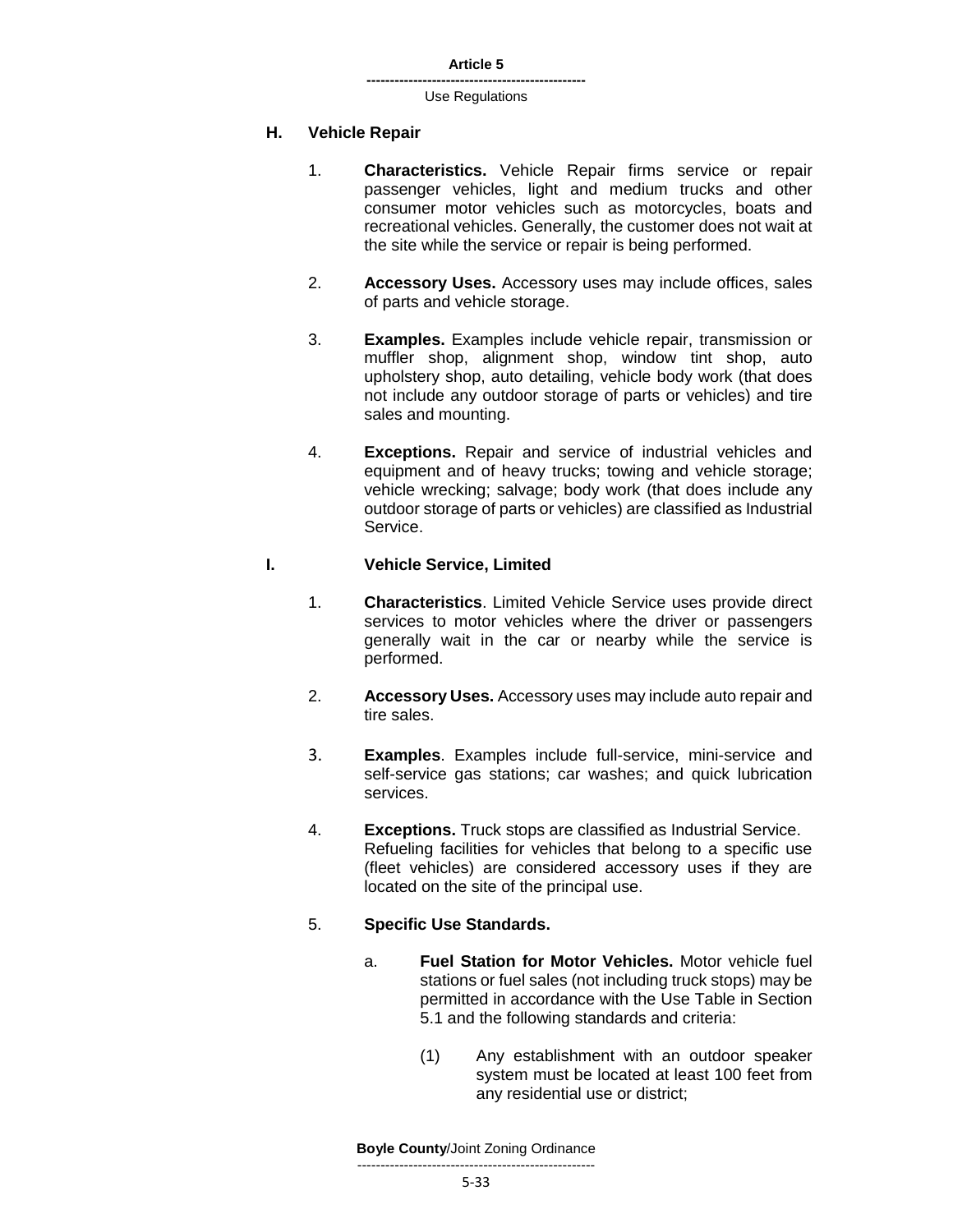**-----------------------------------------------** Use Regulations

- (2) All parking and internal drive areas shall be paved;
- (3) Drains from vehicle wash or cleanup stands shall be connected to the public sanitary sewer system in accordance with the serving utility's specifications;
- (4) The site shall front at least a collector street;
- (5) Pump islands for gasoline service stations shall have a minimum required setback of 20 feet from the right-of-way; and
- (6) In the Neighborhood Business and General Business districts, the number of pumps shall be limited to service for a maximum of eight vehicles (4 pumps) at a time.

### **5.2.5 Industrial Use Categories**

### **A. Industrial Service**

- 1. **Characteristics.** Industrial Service firms are engaged in the repair or servicing of industrial, business or consumer machinery, equipment, products or by-products. Firms that service consumer goods do so by mainly providing centralized services for separate retail outlets. Contractors and building maintenance services and similar uses perform services offsite. Few customers, especially the general public, come to the site.
- 2. **Accessory Uses.** Accessory activities may include offices, parking, employee day care, and storage. Lounges, restaurants and other services that are part of a truck stop are considered accessory to the truck stop.

### 3. **Examples.**

- a. **Light Industrial** welding; machine shop; tool repair; electric motor repair; repair of scientific or professional instruments; towing/ vehicle storage; heavy truck service/ repair; truck stop; general and other contractors; building, heating, plumbing or electrical contractors; exterminator; janitorial/ business maintenance services; research/ development laboratory; vehicle repair and vehicle body work (that does not include outdoor storage of parts or vehicles); recycling operations (that have limited or no outdoor storage).
- b. **Heavy Industrial** Sales, repair, storage, salvage or wrecking of heavy machinery, metal and building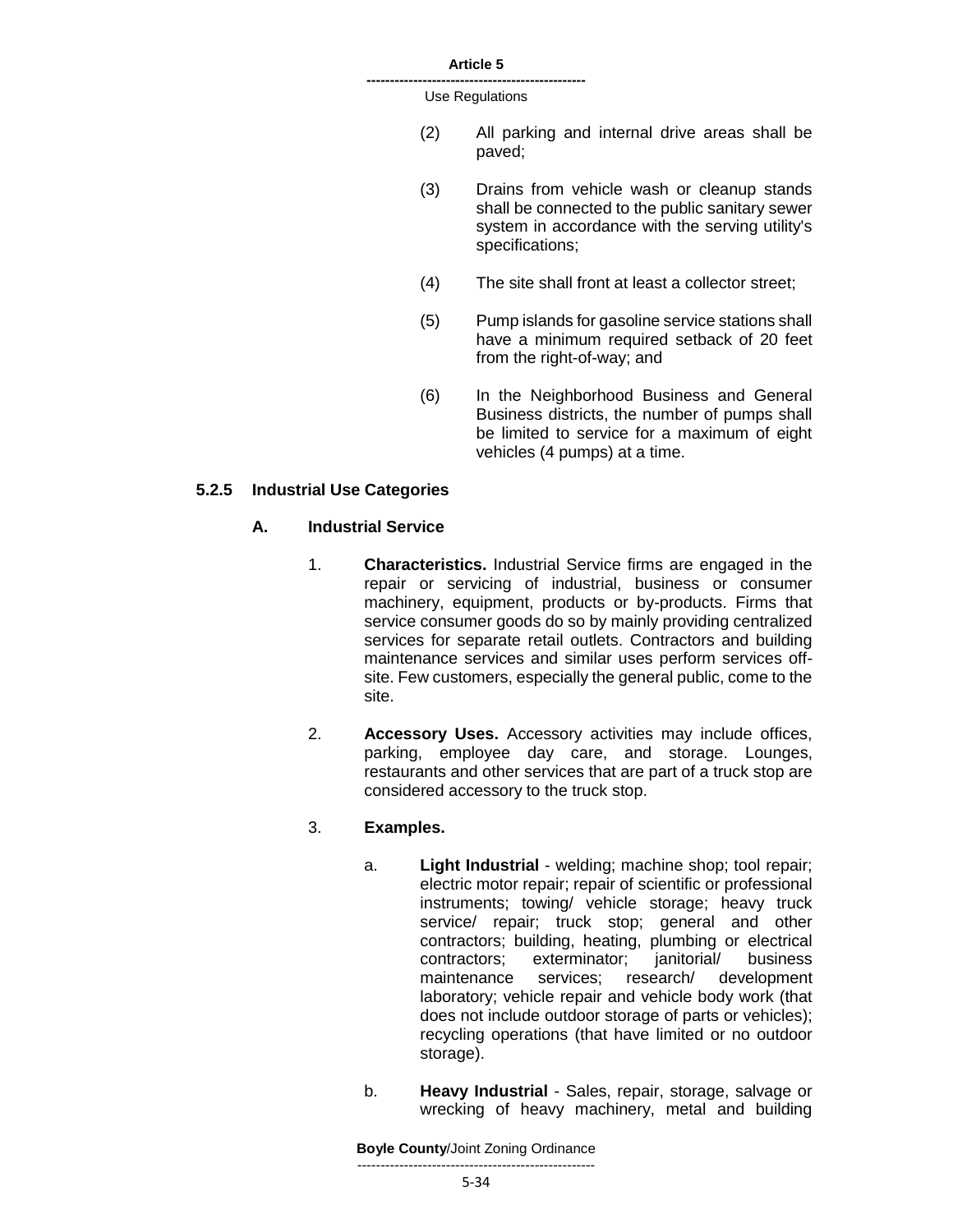> materials; auto and truck salvage and wrecking; auto and truck body shop; tire retreading or re-capping; recycling operations; fuel oil distributors; solid fuel yards; laundry, dry-cleaning, or carpet cleaning plants.

4. **Exceptions.** Contractors and others who perform services offsite are included in the Office category, if equipment and materials are not stored at the site and fabrication or similar work is not carried on at the site.

### 5. **Specific Use Standards.**

- a. **Fuel Stations for Heavy Trucks (Truck Stop)**
	- (1) Shall front an arterial or major collector roadway;
	- (2) Located a minimum 500 feet from any residential use or district, office and professional use or district, neighborhood business district;
	- (3) Drains from vehicle wash or cleanup stands shall be connected to the public sanitary sewer system in accordance with the serving utility's specifications;
	- (4) Landscape buffering requirement of 30 feet along the right-of-way and 20 feet adjacent to other land uses; and
	- (5) Overnight Truck Parking is limited to a maximum of 50 spaces per Truck Stop location.

### **B. Manufacturing and Production**

- 1. **Characteristics.** Manufacturing and Production firms are involved in the manufacturing, processing, fabrication, packaging or assembly of goods. Natural, man-made, raw, secondary or partially completed materials may be used. Products may be finished or semi-finished and are generally made for the wholesale market, for transfer to other plants or to order for firms or consumers. Goods are generally not displayed or sold on site, but if so, they are a subordinate part of sales. Relatively few customers come to the manufacturing site.
- 2. **Accessory Uses.** Accessory activities may include offices, cafeterias, parking, employee day care, employee recreational facilities, warehouses, storage yards, repair facilities, truck fleets and caretaker's quarters.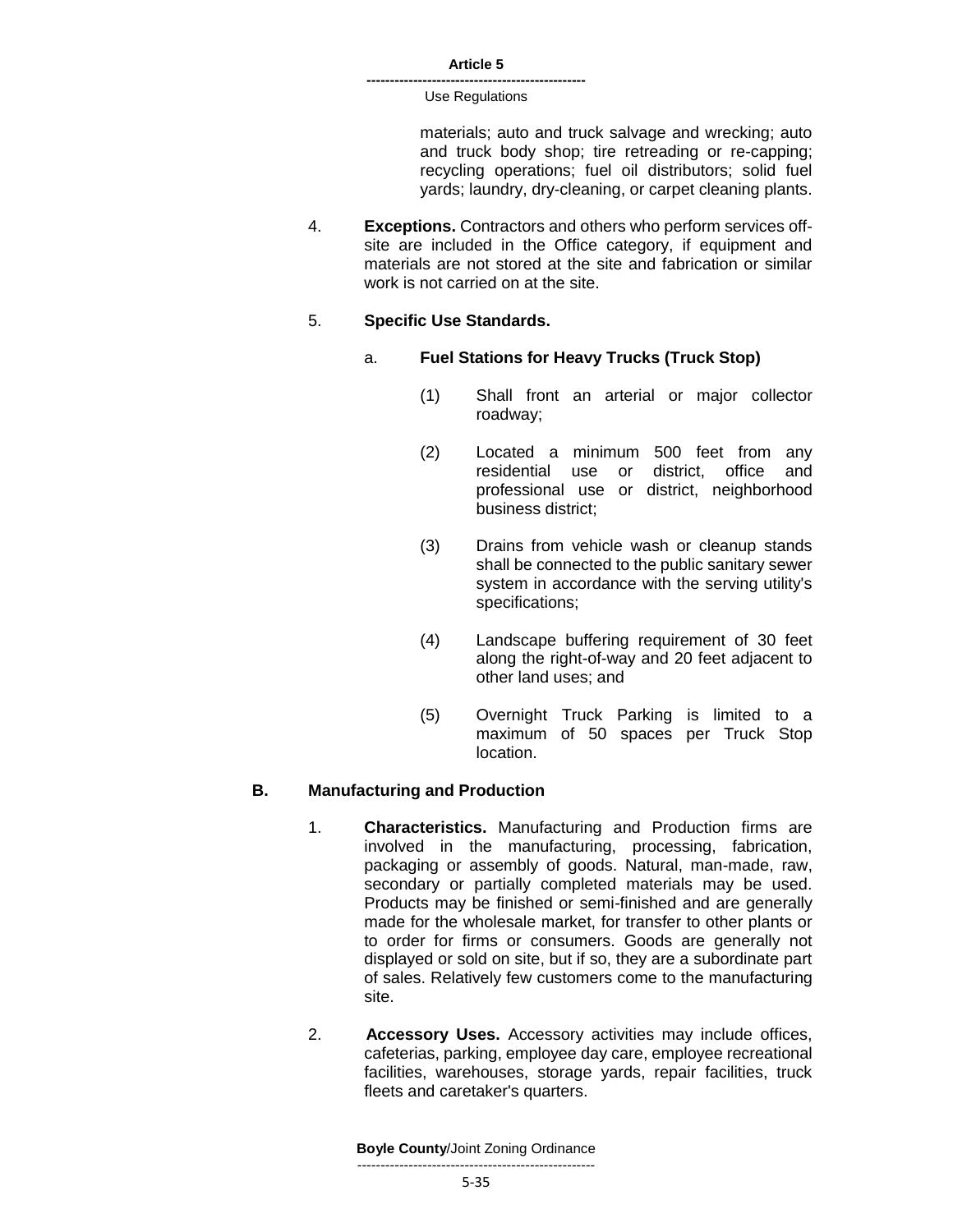**-----------------------------------------------** Use Regulations

### 3. **Examples.**

- a. **Light Industry**. Custom woodworking and cabinet making, printing, publishing, lithography, movie production, sign making, mulch and other wood products manufacturing, and other manufacturing processing, craft beverage or distilled spirit production; fabrication, packaging or assembly of goods (Light Industrial uses) where processes and equipment employed and goods processed are limited to those which are not objectionable by reason of odor, dust, smoke, cinders, gas fumes, noise, vibration, refuse matter or water-carried waste.
- b. **Heavy Industry.** Processing of food and related products; craft beverage or distilled spirit production; slaughterhouses and meat packing; weaving or production of textiles or apparel; lumber mills, pulp and paper mills. and other wood products manufacturing; production of chemical, rubber, leather, clay, bone, plastic, stone or glass materials or products; concrete batching and asphalt mixing; production or fabrication of metals or metal products including enameling and galvanizing; manufacture or assembly of machinery, equipment, instruments, including musical instruments, vehicles, appliances, precision items and other electrical items; production of artwork and toys; and production of prefabricated structures, including manufactured homes.

# 4. **Exceptions.**

- a. Manufacturing of goods to be sold primarily on-site and to the general public are classified as Retail Sales and Service.
- b. Manufacture and production of goods from composting organic material is classified as Waste-Related uses.
- c. Printing, publishing and sign-making operations where there is no outdoor component or outdoor storage associated with such use are classified as retail sales and service and are permitted in the GB, and HB zones.
- 5. **Specific Uses Standard. Craft Beverage/ Distilled Spirit Production/Storage.** Craft beverage or distilled spirit production/storage, including breweries, distilleries, rickhouses and wineries are subject to the following Specific Use Standards:
	- a. Must adhere to all applicable local and state alcoholic beverage control license requirements;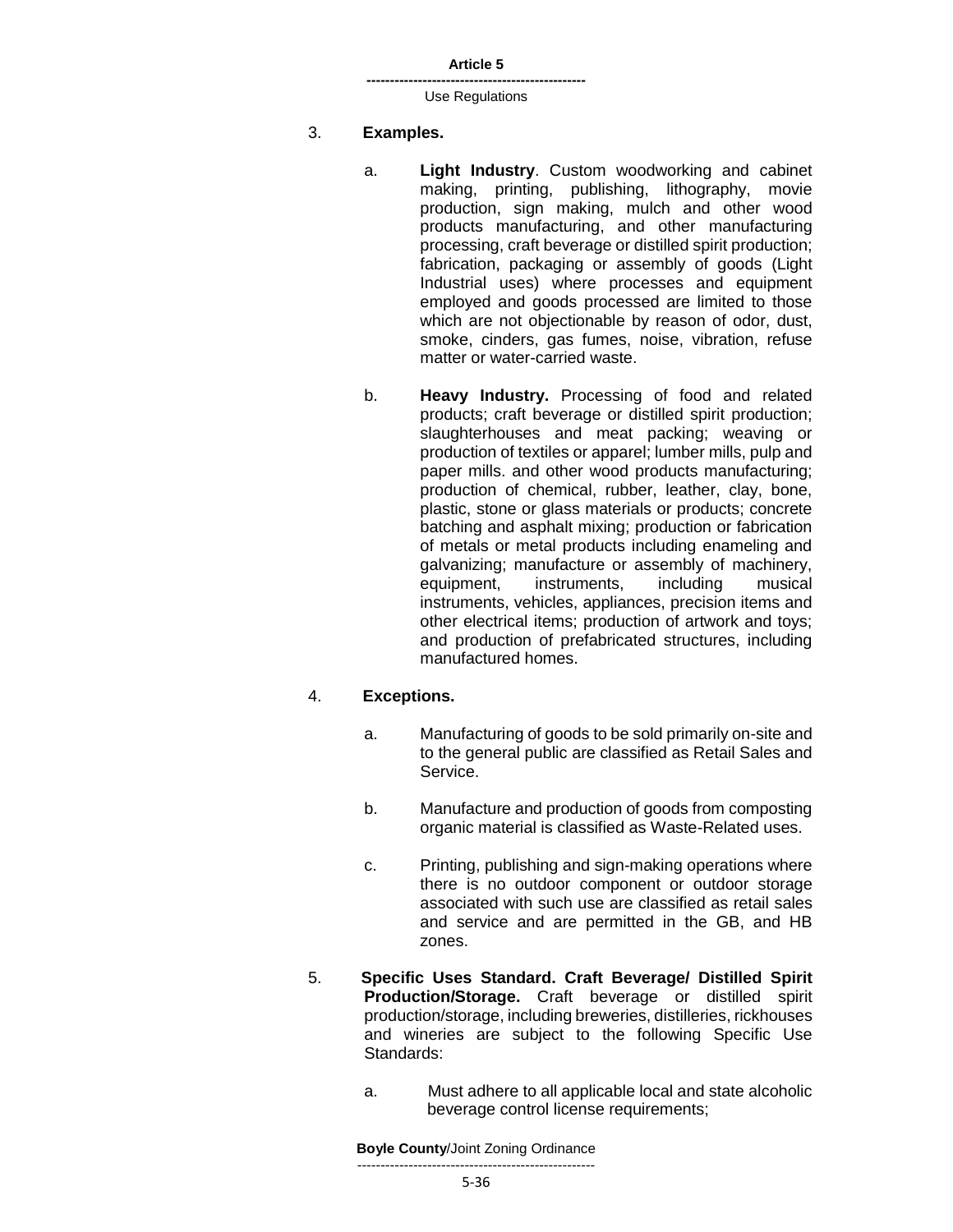- b. The use and any associated use on the property shall only serve alcohol by the drink or sell packaged alcohol in accordance with the underlying zoning requirements;
- c. Production activities and the area devoted to such activities may be in conjunction with an on-site tasting room;
- d. Parking shall be provided in accordance with the requirements for a restaurant as outlined in Section 4.6.8.E.1 of this Ordinance;
- e. All processing, production, manufacturing, distilling, brewing, bottling associated with such distillery shall be located within a fully enclosed building;
- f. Outdoor storage of materials, equipment, or supplies associated with such use is not allowed, unless otherwise allowed by the underlying zoning; and
- g. All loading and unloading areas shall be oriented away from public streets.
- h. Craft Beverage or Distilled Spirit Storage in the Unincorporated Area of Boyle County - A Conditional Use Permit is required in the Agriculture (AG) district for Craft Beverage or Distilled Spirit Storage prior to use or construction of the storage only structures. Craft Beverage or Distilled Spirit Storage facilities shall not be located on Agriculture tracts of property less than 20 acres in size. Prior to the approval of a Conditional Use Permit hereunder, the BOA must consider the impact of the proposed use upon surrounding properties so that the character of the area is protected. This type of establishment shall not alter the agricultural or residential character of the proposed area. Any Conditional Use Permit request shall meet the mandatory requirements set out in KRS 100.237, Section 3.8 of this Ordinance, as well as the following standards:
	- (1) Craft Beverage or Distilled Spirit Storage in the Unincorporated Area of Boyle County are permitted in the Agriculture District only after obtaining a Conditional Use Permit from the Board of Adjustments;
	- (2) The portion of the property to be developed shall not be located within a floodplain or naturally sensitive area;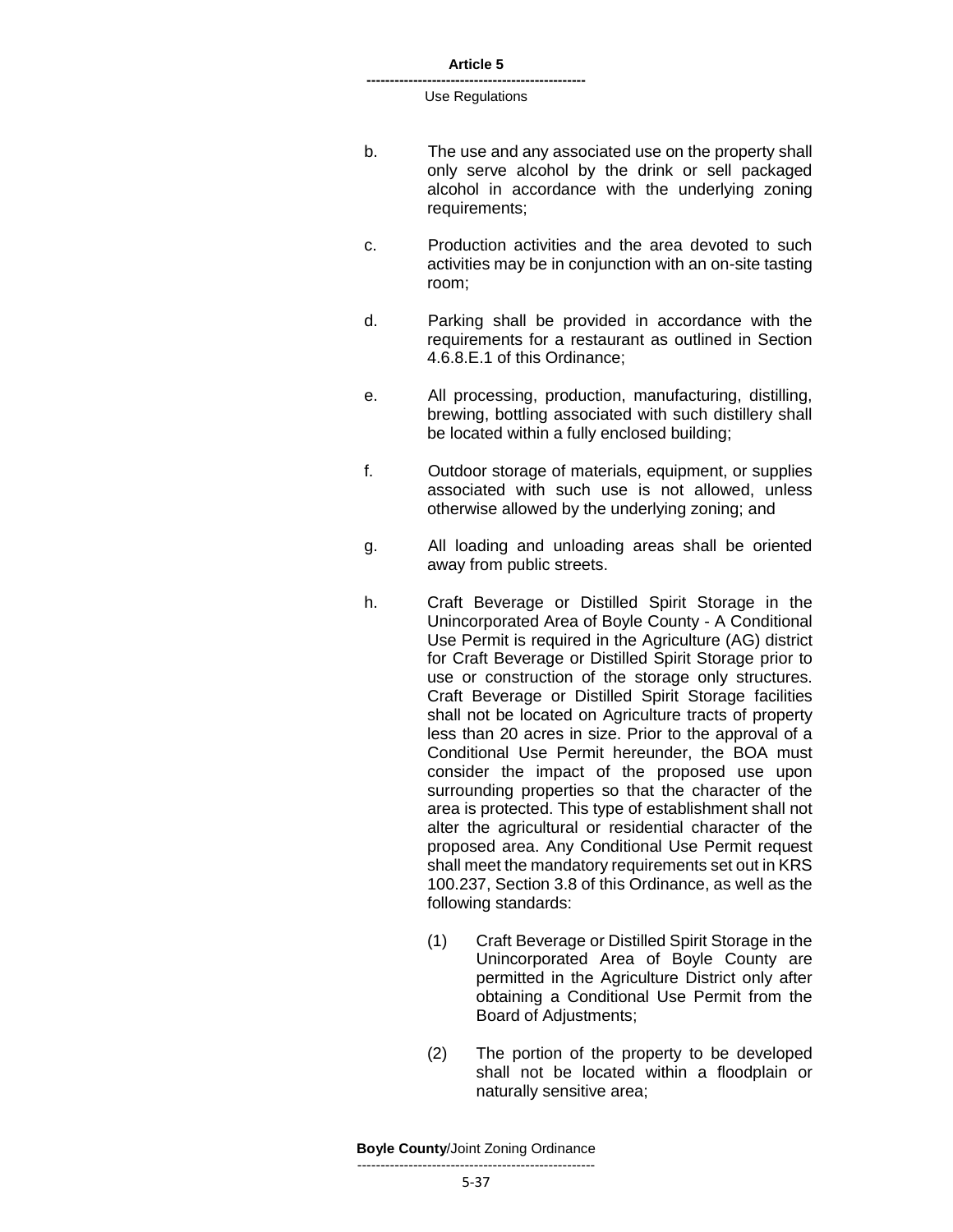**-----------------------------------------------** Use Regulations

- (3) Measures must be taken to ensure that all Craft Beverage or Distilled Spirit Storage in the Unincorporated Area of Boyle County is undertaken in a manner which minimizes increased traffic congestion on existing streets, roads and intersections. All developments shall be located on at least a collector road/street and have a pavement width of at least 18 feet and should be improved with shoulders at least three feet in width;
- (4) At the time of the filing of any application for a Building Permit and/or Zoning Permit, public water lines and hydrants shall be available to the site sufficient to meet the fire protection standards in accordance with the following: All property located within the designated City of Danville Utility Service Area: 600 gallons per minute at 20 pounds of residual pressure. All property located outside the designated City of Danville Utility Service Area: 300 gallons per minute with 20 pounds of residual pressure. In lieu of meeting these requirements, an alternative fire protection plan, prepared by a professional engineer meeting the appropriate specifications of NFPA 13, 750 and/or 1142, may be approved by the appropriate Fire Department;
- (5) The maximum size of any single structure shall not exceed a footprint of 40,000 square feet, excluding stairwells and open docks, and shall not exceed 60 feet in height;
- (6) All structures shall be setback a minimum of 200 feet from property lines. All structures shall be at least 500 feet from any residential use or district;
- (7) Craft Beverage or Distilled Spirit Storage in the Unincorporated Area of Boyle County shall not be located nearer than 1,000 feet from any church, synagogue, or other permanent place of worship, licensed day care center, public or private elementary, middle, or secondary school, institution of higher learning, or business college, or any park, mall, or park-like area of open space under the control of a governmental agency. The setback distance may be increased by the Board of Adjustments as determined to be necessary to assure compatibility with other land uses depending on case-specific factors;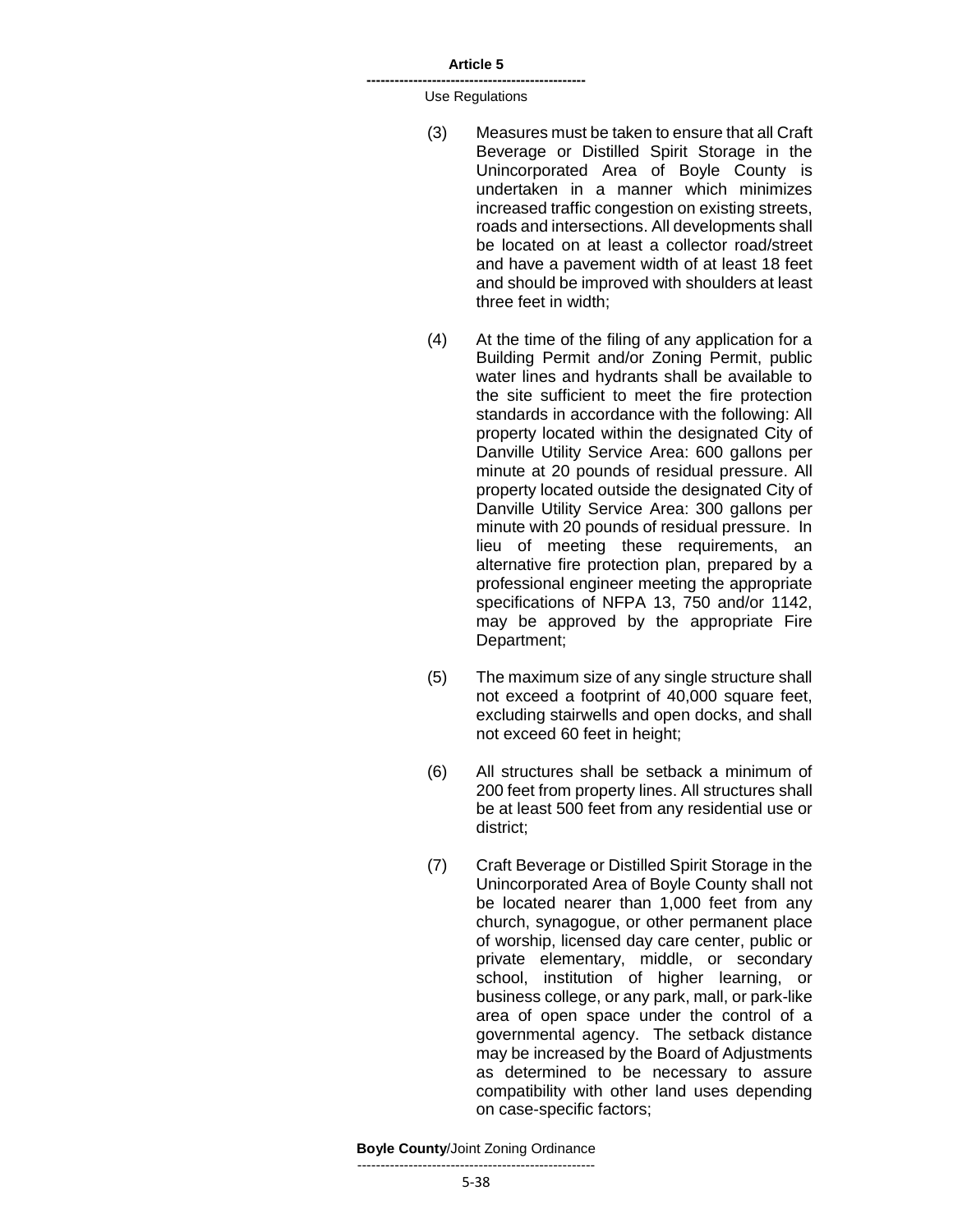- (8) At least 50 percent of the property shall be dedicated to agricultural uses as defined in KRS 100 and/or preserved as a conservation area; and
- (9) Outdoor storage of materials, equipment, or supplies associated with such use is not allowed, unless otherwise allowed by the underlying zoning.

### **C. Above Ground Storage Tanks**

- 1. **Characteristics.** All tanks consisting of at least 1,000 gallons located on site and above grade and containing either flammable or hazardous substances shall be included in this category.
- 2. **Accessory Uses.** Storage buildings and fences.
- 3. **Examples.** Gasoline or diesel fuel tanks, crude oil tanks, or propane tanks.
- 4. **Exceptions.** Tanks containing only water are exempt.
- 5. **Specific Use Standards.** Any above ground storage tank must be located a minimum of 1,000 feet from any residential use or district.

#### **D. Warehouse and Freight Movement**

- 1. **Characteristics.** Warehouse and Freight Movement firms are involved in the storage or movement of goods for themselves or other firms. Goods are generally delivered to other firms or the final consumer, except for some will-call pickups. There is little on-site sales activity with the customer present.
- 2. **Accessory Uses.** Accessory uses may include offices, employee day care, truck fleet parking and maintenance areas.
- 3. **Examples.** Examples include separate warehouses used by retail stores such as furniture and appliance stores; household moving and general freight storage; cold storage plants, including frozen food lockers; storage of weapons and ammunition; major wholesale distribution centers; truck or air freight terminals; bus barns; parcel services; major post offices; grain terminals; and train switch yards or freight yards.

#### 4. **Exceptions.**

a. Uses that involve the transfer or storage of solid or liquid wastes are classified as Waste-Related uses.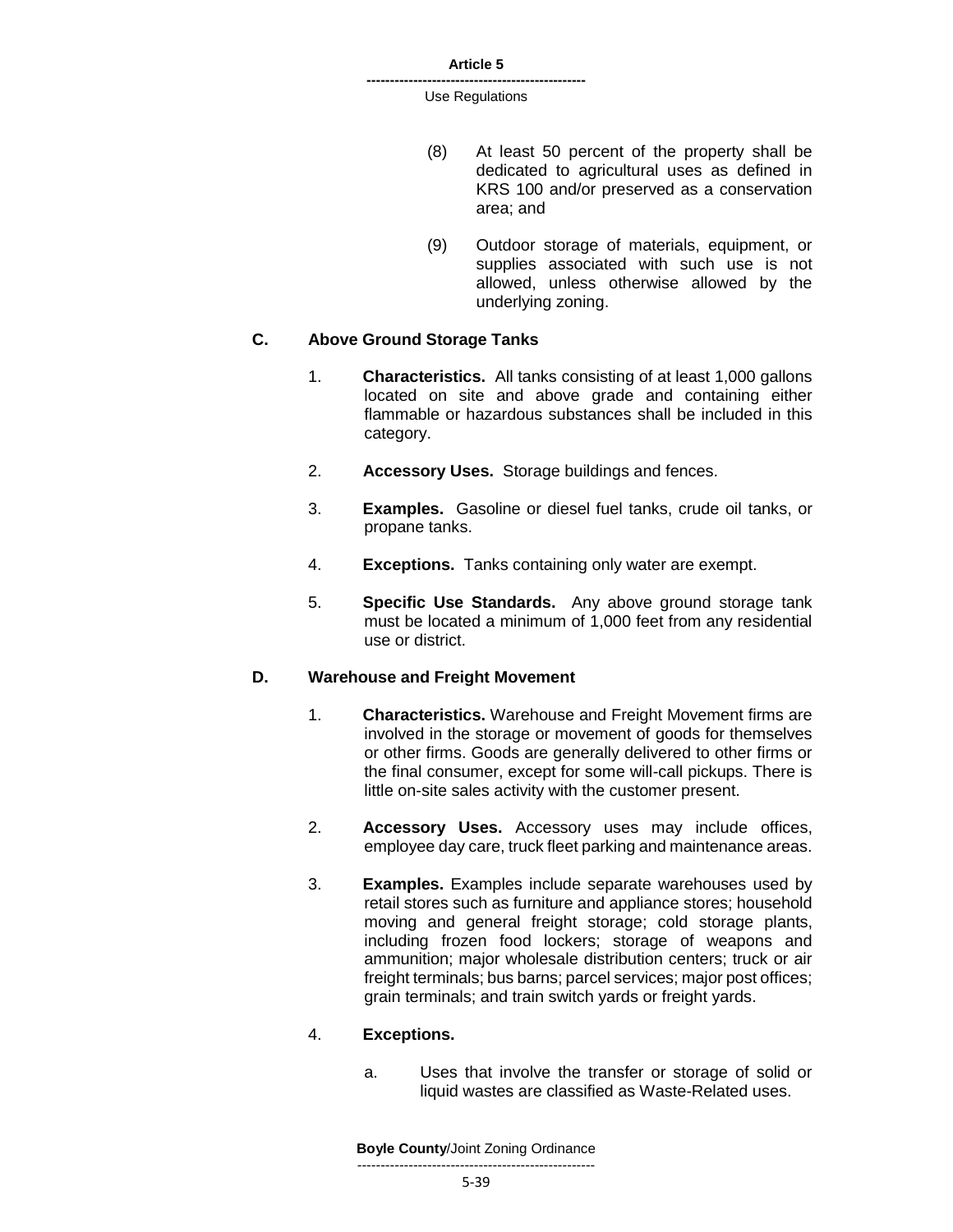- b. Mini-warehouses are classified as Self-Service Storage uses.
- 5. **Specific Use Standards**. A Conditional Use Permit is required for storage facility for weapons, ammunition, explosives, or similar materials and any such facility must be located a minimum of 500 feet from any structure and 1,000 feet from any residential use or district.

#### **E. Waste-Related**

- 1. **Characteristics**. Characterized by uses that receive solid or liquid wastes from others for disposal on the site or for transfer to another location, uses that collect sanitary wastes or uses that manufacture or produce goods or energy from the composting of organic material.
- 2. **Accessory Uses.** Accessory uses may include recycling of materials, offices and repackaging and transshipment of byproducts.
- 3. **Examples.** Examples include sanitary landfills, waste composting, energy recovery plants, sewage treatment plants, hazardous-waste-collection sites, transfer station, construction and demolition debris landfill.

#### 4. **Exceptions.**

- a. Disposal of dirt, concrete, asphalt and similar nondecomposable materials is considered fill.
- b. Recycling collection centers are considered Industrial Service (Heavy).
- c. Mulch or wood operations are considered Industrial Manufacturing and Production.

### 5. **Specific Use Standards.**

- a. Waste Land Spreading or Land Farming Operations:
	- (1) Must meet all applicable state and federal regulations; and
	- (2) Must obtain a Conditional Use Permit.

# **F. Wholesale Sales**

1. **Characteristics.** Wholesale Sales firms are involved in the sale, lease or rent of products primarily intended for industrial, institutional or commercial businesses. At least 50 percent of the gross area of the structure is devoted to the storage of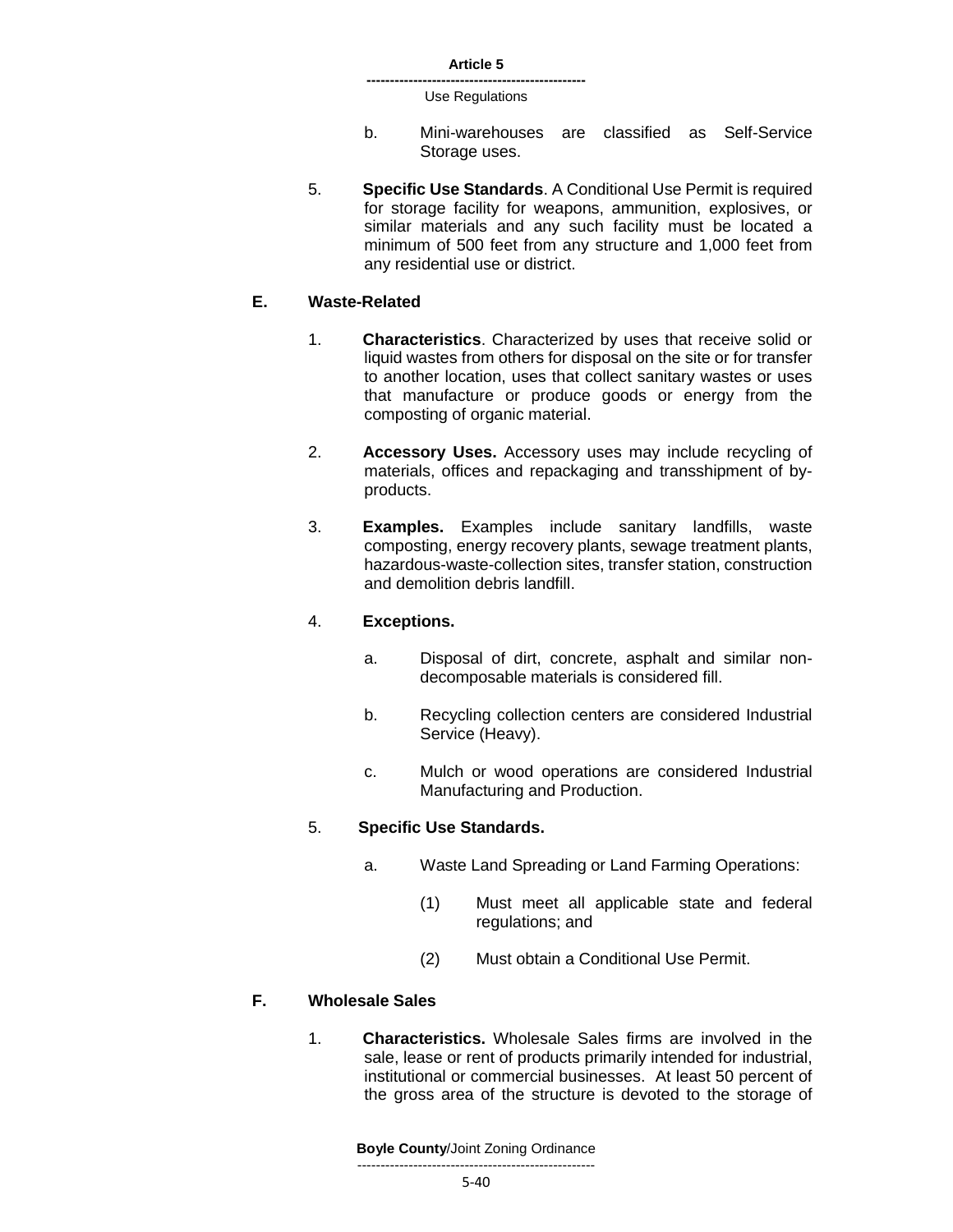materials. The uses emphasize on-site sales or order taking and often include display areas. Businesses may or may not be open to the general public, but sales to the general public are limited. Products may be picked up on-site or delivered to the customer.

- 2. **Accessory Uses.** Accessory uses may include offices, product repair, warehouses, parking, minor fabrication services and repackaging of goods.
- 3. **Examples.** Examples include sale or rental of machinery, equipment, building materials, special trade tools, welding supplies, machine parts, electrical supplies, janitorial supplies, restaurant equipment and store fixtures; mail order houses; agriculture sales such as fertilizer, and wholesalers of food, clothing, auto parts, building hardware.

# 4. **Exceptions.**

- a. Firms that engage primarily in sales to the general public or on a membership basis are classified as Retail Sales and Service.
- b. Firms that are primarily storing goods with little on-site business activity are classified as Warehouse and Freight Movement.

### **5.2.6 Other Use Categories**

### **A. Agriculture**

- 1. **Characteristics.** Agriculture includes activities that primarily involve raising, producing or keeping plants or animals.
- 2. **Accessory Uses.** Accessory uses include accessory structures, fences and accessory apartments.
- 3. **Examples.** Examples include breeding, raising, or limited processing of fowl or other animals; dairy farms; livestock auctions; confined animal feeding operation; stables; riding academies; farming, truck gardening, forestry, tree farming; wholesale plant nurseries; and Agritourism uses permitted under KRS 247.800. A single family dwelling is permitted in the Agricultural District.

### 4. **Exceptions.**

- a. Uses involved in the processing of animal or plant products, except limited meat or poultry processing, are classified as Manufacturing and Production.
- b. Greenhouses and Nurseries that are oriented to retail sales are classified as Retail Sales and Service.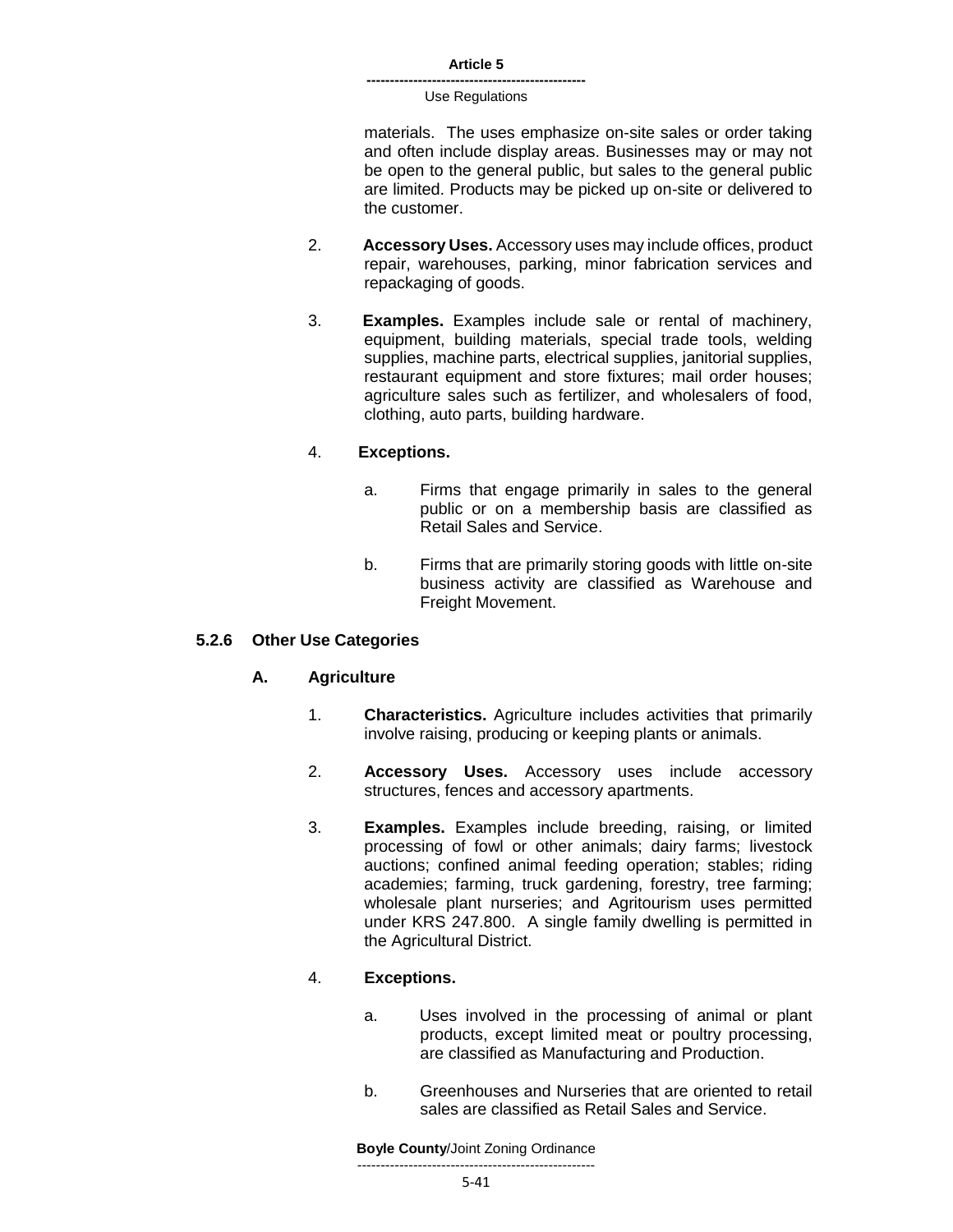| Article 5 |  |
|-----------|--|
|-----------|--|

### 5. **Specific Use Standards.**

### a. **Confined Animal Feeding Operation and Consignment Livestock Auctions**

- (1) Separation Standards:
	- (a) No confined animal feeding operation (including livestock barn, poultry house, lagoon or land application area) or consignment livestock auction facility shall be located within 750 feet of the boundary of any residential use or district; and
	- (b) No confined animal feeding operation (including livestock barn, poultry house or lagoon) or consignment livestock auction facility shall be located within 1,000 feet of an existing residence, school or park.
- (2) Measurements. The separation distances established in this Section shall be measured from the perimeter of the animal holding pin feedlot, brooder house or animal waste area lagoon to the nearest referenced boundary or exterior wall of the principal structure containing the referenced use.
- (3) State Permit. All confined animal feeding operations shall acquire and maintain a valid permit from the Commonwealth of Kentucky.
- b. **Roadside Stands**. Roadside stands offering for sale only agricultural products produced on the premises, or on premises owned by the same person. Such stands shall be located at least 10 feet from the established right-of-way.

### c. **Agritourism**

(1) Agritourism uses permitted under KRS 247.800 are permitted in the Agriculture District only after obtaining a Conditional Use Permit from the Board of Adjustments, as well as certification as an agritourism business through the Kentucky Department of Agriculture. Agritourism uses are defined as any agricultural, horticultural or agribusiness operation for the purpose of enjoyment,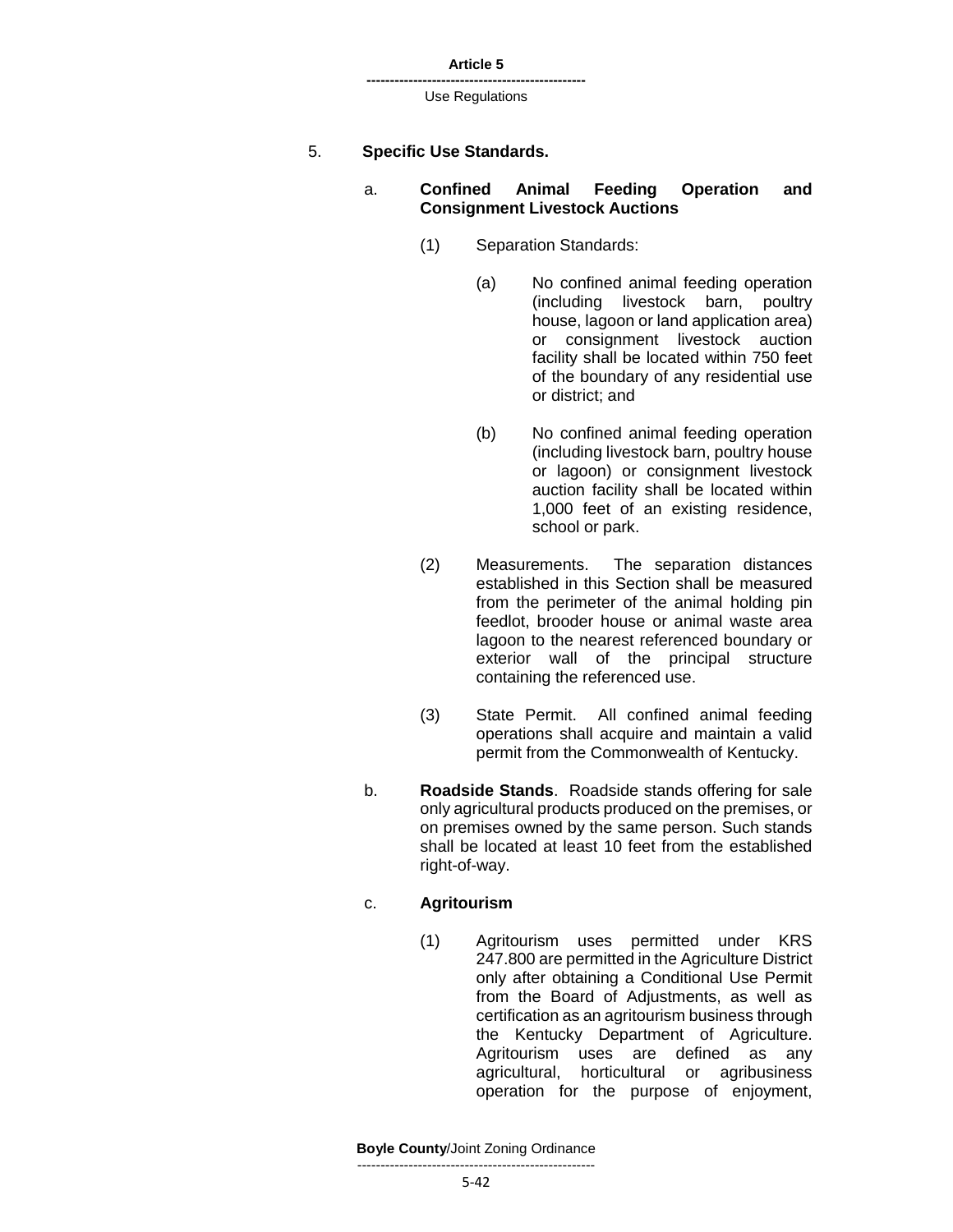#### **-----------------------------------------------** Use Regulations

education or active involvement in the activities of the farm, ranch or operation;

- (2) Applications for a Conditional Use Permit for any agritourism use must include an exhibit showing the location of all existing and proposed buildings, structures and parking areas, as well as the location of any outdoor activity area and all other uses associated with the agritourism business; days and hours of operation for the proposed use; and a list of all uses to be conducted on the property; and
- (3) All agritourism uses permitted under KRS 247.800 are subject to the following regulations: An application for a Building Permit shall be submitted to and approved by the Building Inspector for all buildings and structures associated with any agritourism use prior to utilizing the property for such use; all buildings or structures associated with any agritourism use (excluding those utilized for livestock, poultry, farm machinery, grain, hay, crop storage or wine production) shall meet any and all applicable commercial building regulations, as directed by the Building Inspector, prior to utilizing the property for such use; all buildings and structures associated with any agritourism use shall be at least 50 feet from any property line when located adjacent to any residential district, use or structure; all travelways and parking areas shall be surfaced with a hard and durable material and properly drained; any outdoor area(s) used for music, bands or other similar noise-generating activity shall be located a minimum of 250 feet from any residential district, use or structure; and agritourism uses may be subject to the Traffic Impact Study requirements as outlined Article 3 of this Ordinance.

### d. **Limited Meat or Poultry Processing.**

(1) Limited processing/slaughter of fowl or livestock is permitted in the Agriculture District by first obtaining a Conditional Use Permit. Limited processing shall be defined as the slaughter, processing, or storage of not more than 50,000 small fowl (including quail, rabbits, and cavies) or 1,000 large fowl or livestock (including ostrich, beef cattle, deer, and hogs) per year; and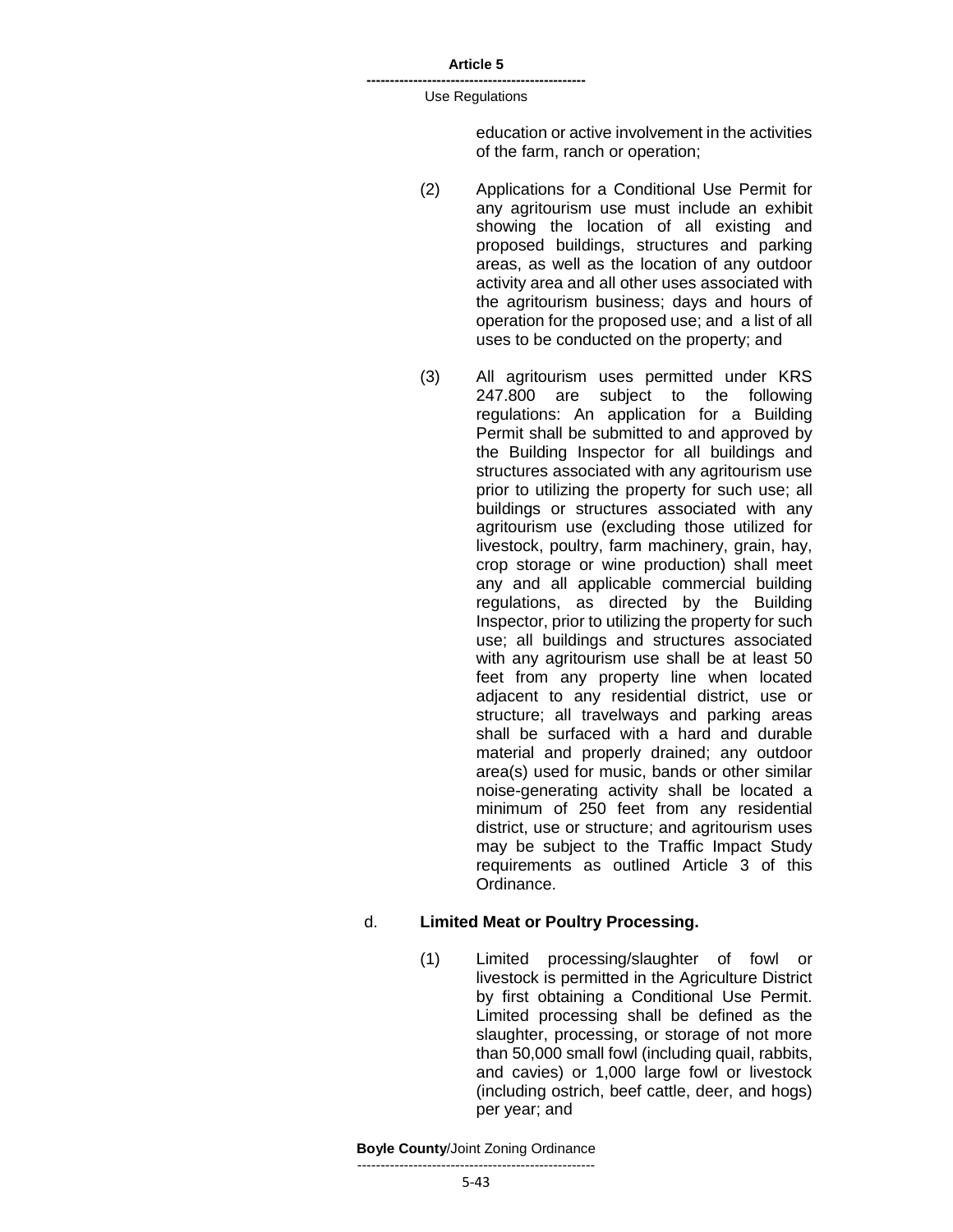#### **-----------------------------------------------** Use Regulations

(2) Any limited processing operation must obtain approval from all applicable federal, state, and local agencies, including, but not limited to the Health Department, Fire Department, Kentucky Division of Water, and U.S. Department of Agriculture.

### **B. Aviation and Surface Passenger Terminals**

- 1. **Characteristics.** Aviation and Surface Passenger Terminals includes facilities for the landing and takeoff of flying vehicles, including loading and unloading areas. Aviation facilities may be improved or unimproved. Aviation and Surface Passenger Terminals also includes passenger terminals for aircraft, regional bus service and regional rail service.
- 2. **Accessory Uses.** Accessory uses include freight handling areas, concessions, offices, parking and maintenance and fueling facilities.
- 3. **Examples.** Examples include airports, bus passenger terminals for regional bus service, railroad passenger stations for regional rail service and helicopter landing facilities.

# 4. **Exceptions.**

- a. Bus and rail passenger stations for sub-regional service such as mass transit stops are classified as Basic Utilities.
- b. Private helicopter landing facilities that are accessory to another use, are considered accessory uses. However, they are subject to all the regulations and approval criteria for helicopter landing facilities.
- c. Private landing strips which comply with FAA regulations and which contain at least 1,500 contiguous acres are exempted from the requirements of this Zoning Ordinance per Kentucky Revised Statutes.
- 5. **Specific Use Standards.** The location, size and plans for all aviation facilities and their operational features shall be approved by the Kentucky Airport Zoning Commission and the Federal Aviation Administration.

# **C. Burial Related Use**

1. **Characteristics.** Land used for the burial or cremation of the dead (both human and animal) including cemeteries, columbaria, storage vaults mausoleums and crematories.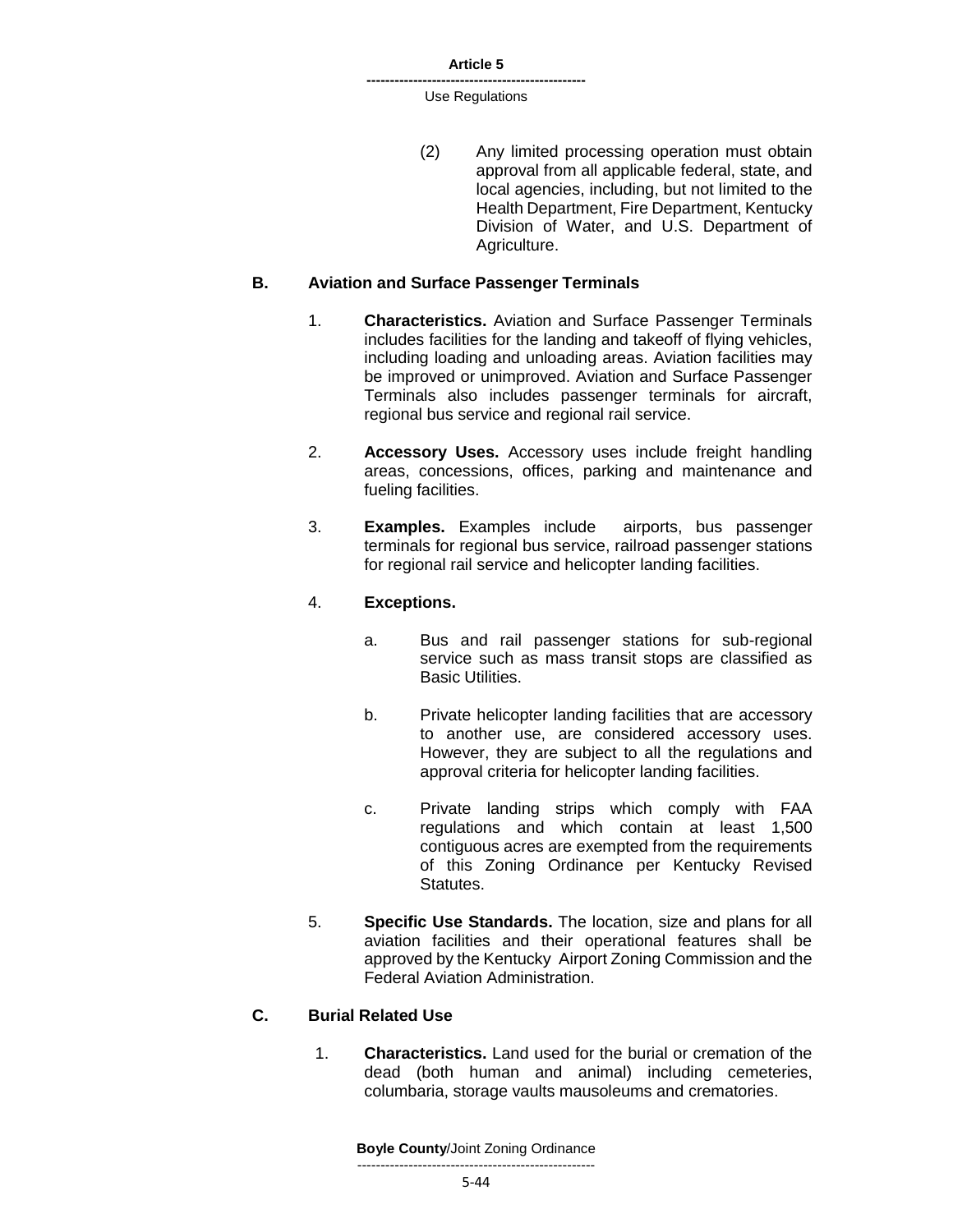- 2. **Accessory Uses.** Accessory uses may include mortuaries, crematories, chapels, offices, parking, monument sales and maintenance facilities.
- 3. **Examples**. Examples include commercial cemeteries, columbaria, storage vaults mausoleums, crematories and mortuaries.
- 4. **Exceptions.** Commercial cemeteries, crematories and mortuaries that are accessory uses to a Funeral Home are classified as Retail Sales and Service.
- 5. **Specific Use Standards.** Grave sites, storage vaults and any other structure must be located a minimum of 20 feet from any property line. Commercial cemeteries and crematories must be located a minimum of 100 feet from any residential district, use or structure. Burial-Related uses must be located outside the floodplain.

# **D. Merchant Electric Generating Facility**

- 1. **Characteristics.** Merchant Electric Generating Facility. A merchant electric generating facility is one that is capable of operating at an aggregate capacity of at least 10 megawatts, and which sells the electricity it produces in the wholesale market at rates not regulated by the Public Service Commission (PSC).
- 2. **Accessory Uses.** Accessory uses may include parking and control, monitoring, data or transmission equipment
- 3. **Examples**. Examples include wind and solar electricitygenerating facilities.
- 4. **Exceptions.** Utility storage facilities are classified as Warehouse and Freight Movement.
- 5. **Specific Use Standards.** Wind and solar electricitygenerating facilities must be located a minimum of 500 feet from any residential district, use or structure.

# **E. Mining and Pipelines**

- 1. **Characteristics.** Mining includes mining or extraction of mineral or aggregate resources from the ground for off-site use. Hazardous Liquids Pipelines shall include crude oil, petroleum, natural gas liquids, anhydrous ammonia, and carbon dioxide.
- 2. **Accessory Uses.** Accessory uses include storage, sorting, stockpiling or transfer off-site of the mined material, aboveground maintenance activities such: as pump station machinery, start-up and shut-down activities, heat exchangers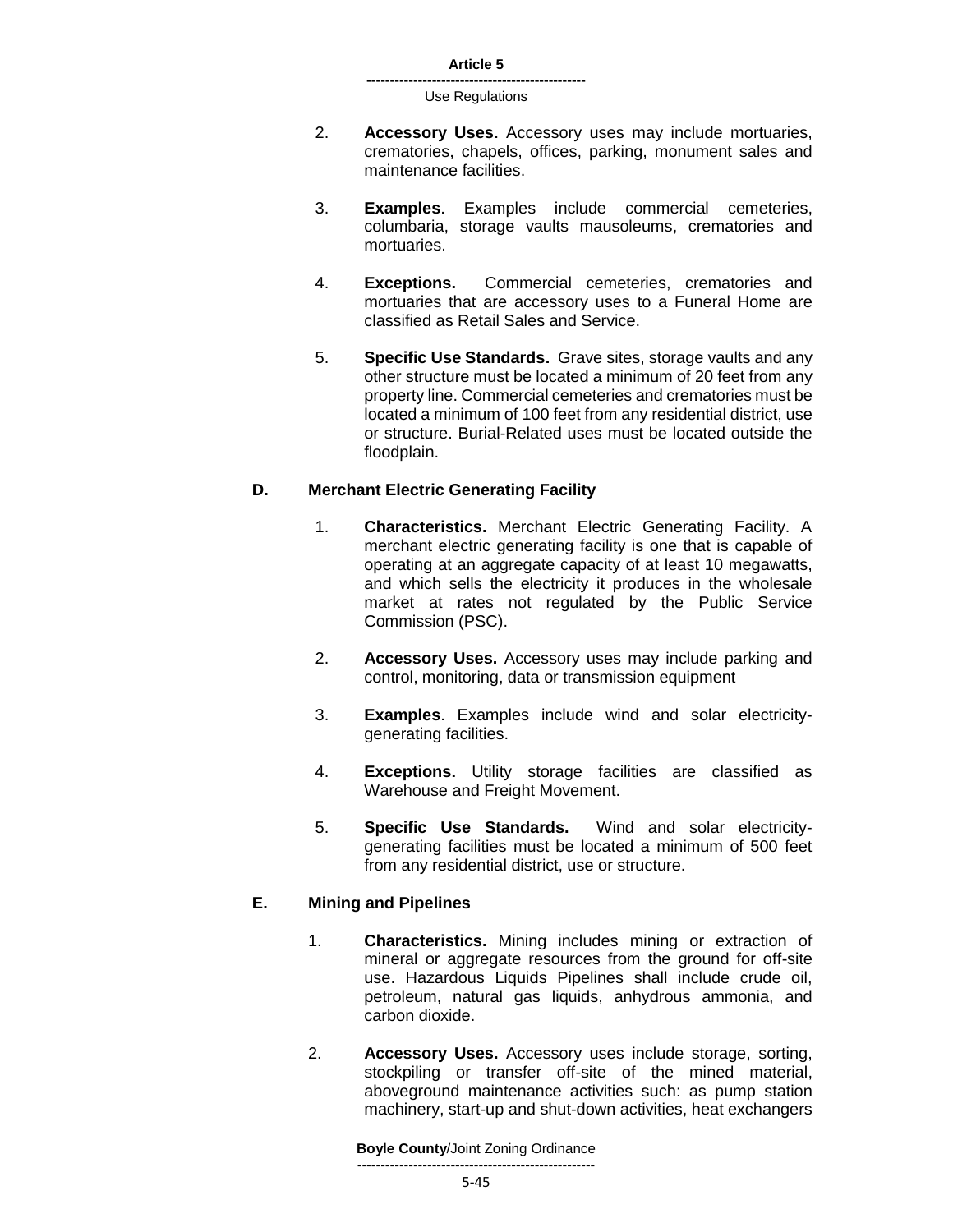or other equipment emissions, relief valves, and backup power generators.

- 3. **Examples.** Examples include quarrying or dredging for sand, gravel or other aggregate materials; mining; oil, gas or geothermal drilling; stockpiling of sand, gravel and other aggregate materials; and hazardous pipelines (containing crude oil, petroleum, natural gas liquids, anhydrous ammonia, and carbon dioxide)
- 4. **Exceptions.** Uses that involve the transfer or storage of solid or liquid wastes are classified as Waste-Related uses.

# 5. **Specific Use Standards.**

#### a. **Oil or Gas Production, Storage**

- (1) Structure Location. The drilling of oil wells and placing of well structures may be permitted except where such well or well structure or pipeline or related equipment connecting thereto would create hazardous conditions on the adjacent and abutting properties;
- (2) Equipment on Site. Only that equipment required for production shall remain on the premises;
- (3) Storage Tanks and other Structures. In the event production is obtained, the oil storage tank battery shall be erected within the confines of a concrete or earthen retention wall designed in such a manner that the area inside the retention wall would retain the total volume of the tanks located therein. The storage tank battery shall be completely enclosed by a suitable all-metal wire fence of a sufficiently strong and close-mesh construction that it will not be penetrable by domestic animals or children. In no event shall such tank battery be located nearer than 1,000 feet from any residence dwelling or nearer than 500 feet from any combustible structure. This setback requirement shall also be required for any above-ground structures related to oil or gas production, storage or distribution; and
- (4) Any oil or gas well site shall comply with the requirements of the Kentucky Cabinet for Natural Resources and Environmental Protection.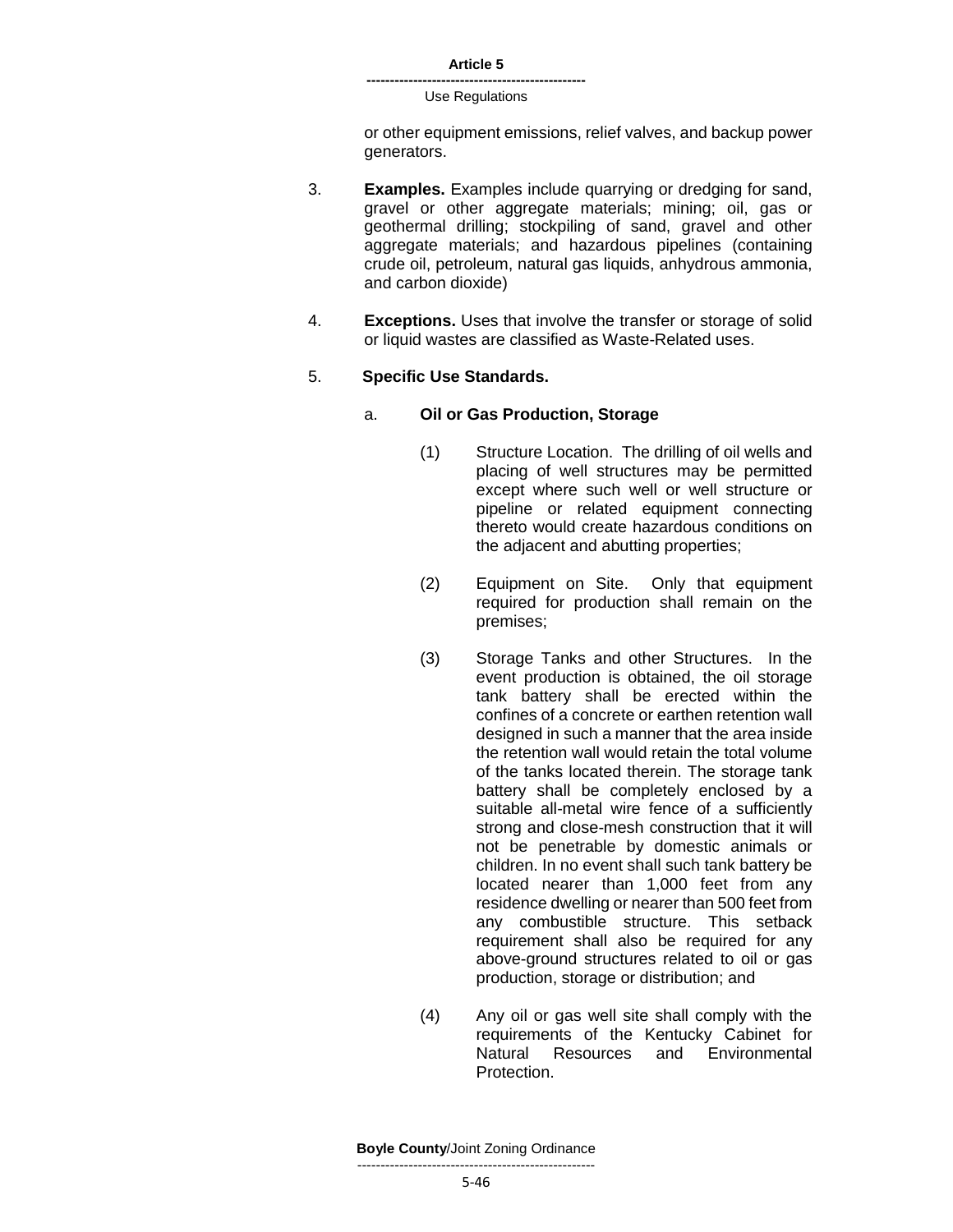**-----------------------------------------------** Use Regulations

#### b. **Hazardous Liquids Pipelines**

- (1) Any pipeline constructed or converted to transport hazardous liquids under pressure shall obtain a conditional use permit as shown in the Use Table in Section 5.1, Use Table. This section does not apply to piping within the boundaries of a manufacturing facility or a gas or service station, nor to public facilities or public utility facilities as provided in KRS 100.324;
- (2) An applicant for a Conditional Use Permit shall describe all measures proposed to be taken to assure compatibility of proposed use of the pipeline for transportation of hazardous liquids with the surrounding land uses, considering; Noise and odor from aboveground pipeline operation and maintenance activities such as pump station machinery, start-up and shutdown activities, heat exchangers or other equipment emissions, relief valves, backup power generators, and other sources of noise or odor; Impacts on existing and proposed roads and other infrastructure, including water and wastewater infrastructure; Proximity to industrial areas where manufacturing processes involve storage of flammable liquids or gases, toxic chemicals, explosives, or other hazardous substances that could be compromised as a result of an accident; Proximity to institutional facilities such as schools, daycare facilities, hospitals, nursing homes, jails and prisons; Proximity to public safety and emergency response facilities; Proximity to current or planned places of mass public assembly; and Proximity to cultural, historic, and natural resources of significance; and Proximity to and impacts on prime or significant farmland;
- (3) Hazardous Liquids Pipelines will not be located nearer than 1,000 feet from any church, synagogue, or other permanent place of worship, licensed day care center, public or private elementary, middle, or secondary school, institution of higher learning, or business college, or any park, mall, or park-like area of open space under the control of a governmental agency. The setback distance may be increased by the Board of Adjustments as determined to be necessary to assure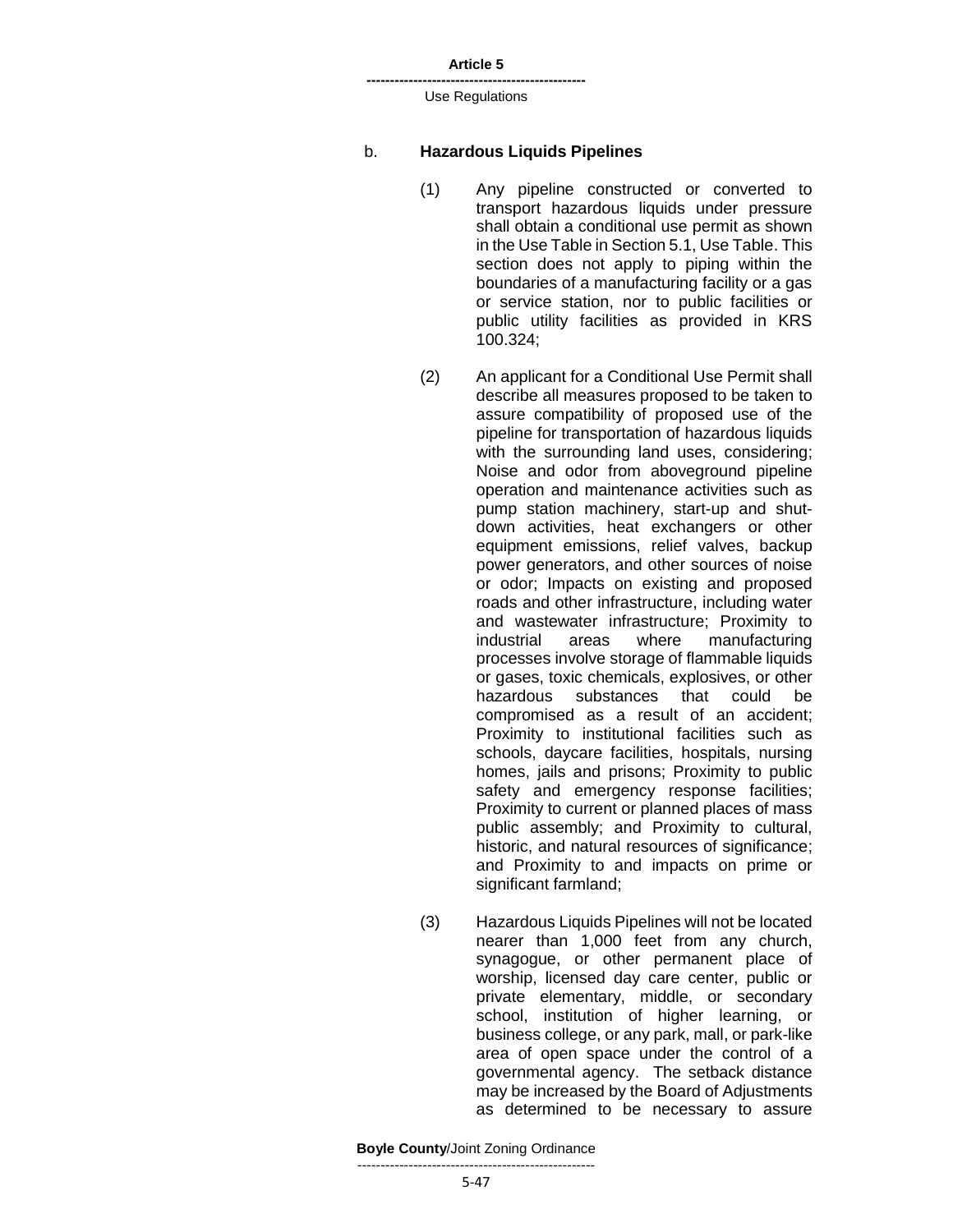#### **-----------------------------------------------** Use Regulations

compatibility with other land uses depending on case-specific factors such as pipeline diameter, pressure and the characteristics of the substances being transported by the pipeline;

- (4) Hazardous Liquids Pipelines will not be located nearer than 1,000 feet from any area zoned RR, RS1, RM2, RM3, RM4, NB, GB, CB, HB, OP or P. The setback distance may be increased by the Board of Adjustments as determined to be necessary to assure compatibility with other land uses depending on case-specific factors such as pipeline diameter, pressure and the characteristics of the substances being transported by the pipeline;
- (5) No new or converted Hazardous Liquids Pipelines shall be located with 1,000 feet from any occupied dwelling in any zoning district classified as Agriculture (AG). The setback distance may be increased by the Zoning Director as determined to be necessary to assure compatibility with other land uses depending on case-specific factors such as pipeline diameter, pressure and the characteristics of the substances being transported by the pipeline, and subject to the Planning Commission's subsequent approval of a corresponding Site Plan;
- (6) Outdoor storage of materials, equipment, or supplies associated with such use is not allowed, unless otherwise allowed by the underlying zoning;
- (7) Storage tanks and other above ground structures (such as but not limited to: power sub-stations, compressors, valves and transmission or distribution structures) shall be erected within the confines of a concrete or earthen retention wall designed in such a manner that the area inside the retention wall would retain the total volume of the tanks and other above ground structures located therein. The area containing storage tanks and other above ground structures shall be completely enclosed by a suitable all-metal wire fence of a sufficiently strong and close-mesh construction that it will not be penetrable by domestic animals or children. In no event shall such tank battery be located nearer than 1,000 feet from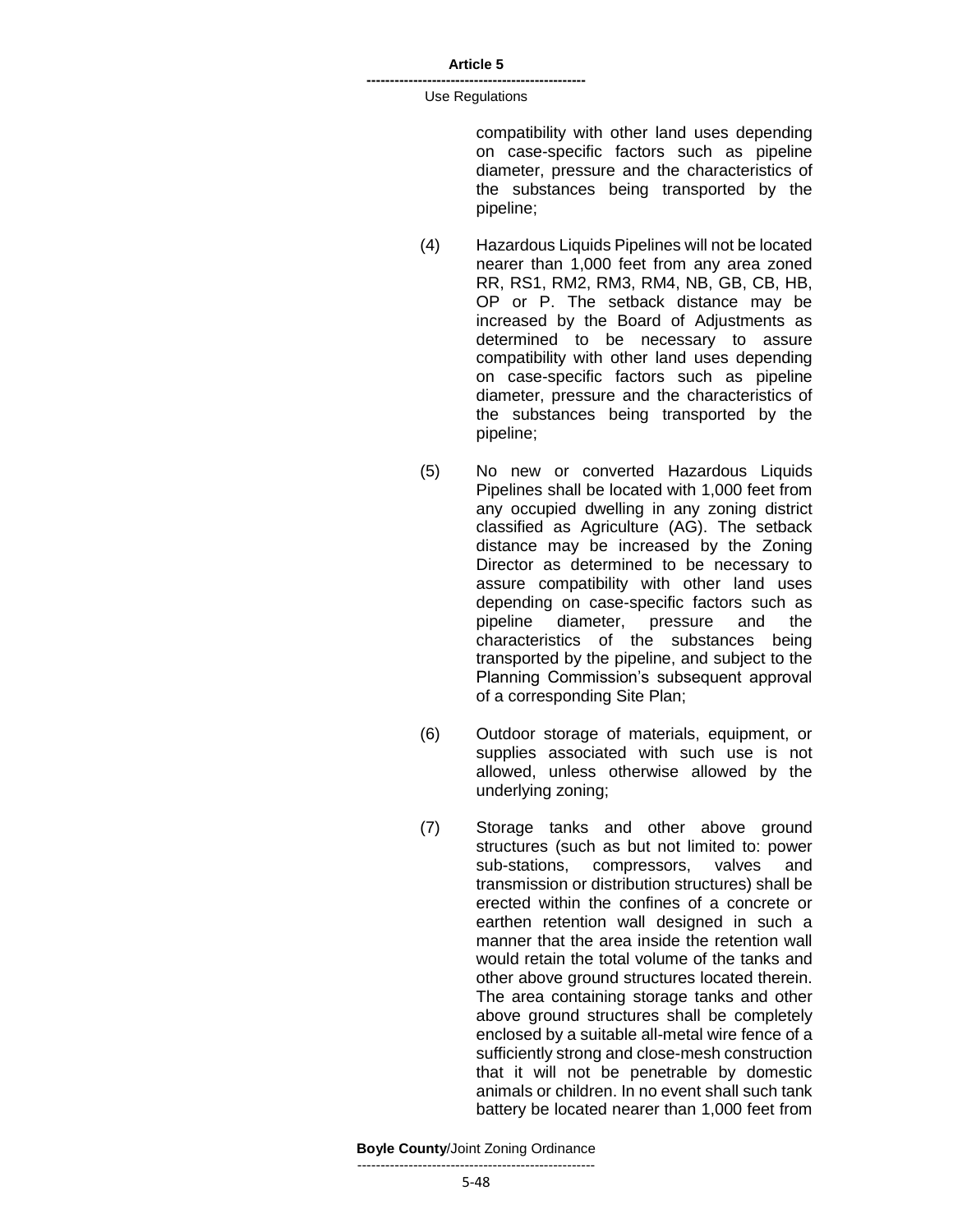#### **-----------------------------------------------** Use Regulations

any residence dwelling, use or district, or nearer than 500 feet from any combustible structure located on the property;

- (8) A Building and Zoning Permit is required for Hazardous Liquid Pipeline prior to commencement of the use; and
- (9) Hazardous Liquid Pipelines and accessory facilities in legal existence on the effective date of this Zoning Ordinance that are not in conformity with this section may remain in place. Unless otherwise permitted by this Zoning Ordinance, no new Hazardous Liquid Pipelines or accessory facilities may be erected or constructed unless all provisions of this Section are met.

### c. **Quarry or Gravel Pit or Mining Operation**

- (1) Quarries and gravel pits may be established in accordance with the Use Table in Section 5.1, provided that any building housing power or power-producing machinery or equipment when adjacent to a residential use or zoning district, shall be located so as to provide a minimum side and rear yard of 1,000 feet;
- (2) Any site must comply with the requirements of the Kentucky Cabinet for Natural Resources and Environmental Protection; and
- (3) The area containing storage tanks and other above ground structures shall be completely enclosed by a suitable all-metal wire fence of a sufficiently strong and close-mesh construction that it will not be penetrable by domestic animals or children. All permanent security fencing at least 6 feet in height along the perimeter of the property.

### **F. Telecommunications Facilities**

1. **Characteristics.** Telecommunications facilities includes all devices, equipment, machinery, structures or supporting elements necessary to produce or provide wireless, over-theair, or cellular telephone communications. Facilities may be self-supporting, guyed, mounted on poles, other structures, light posts, power poles or buildings. Facilities shall also include intertie and interconnection translators, connections from over-the-air to cable, fiber optic or other landline transmission system.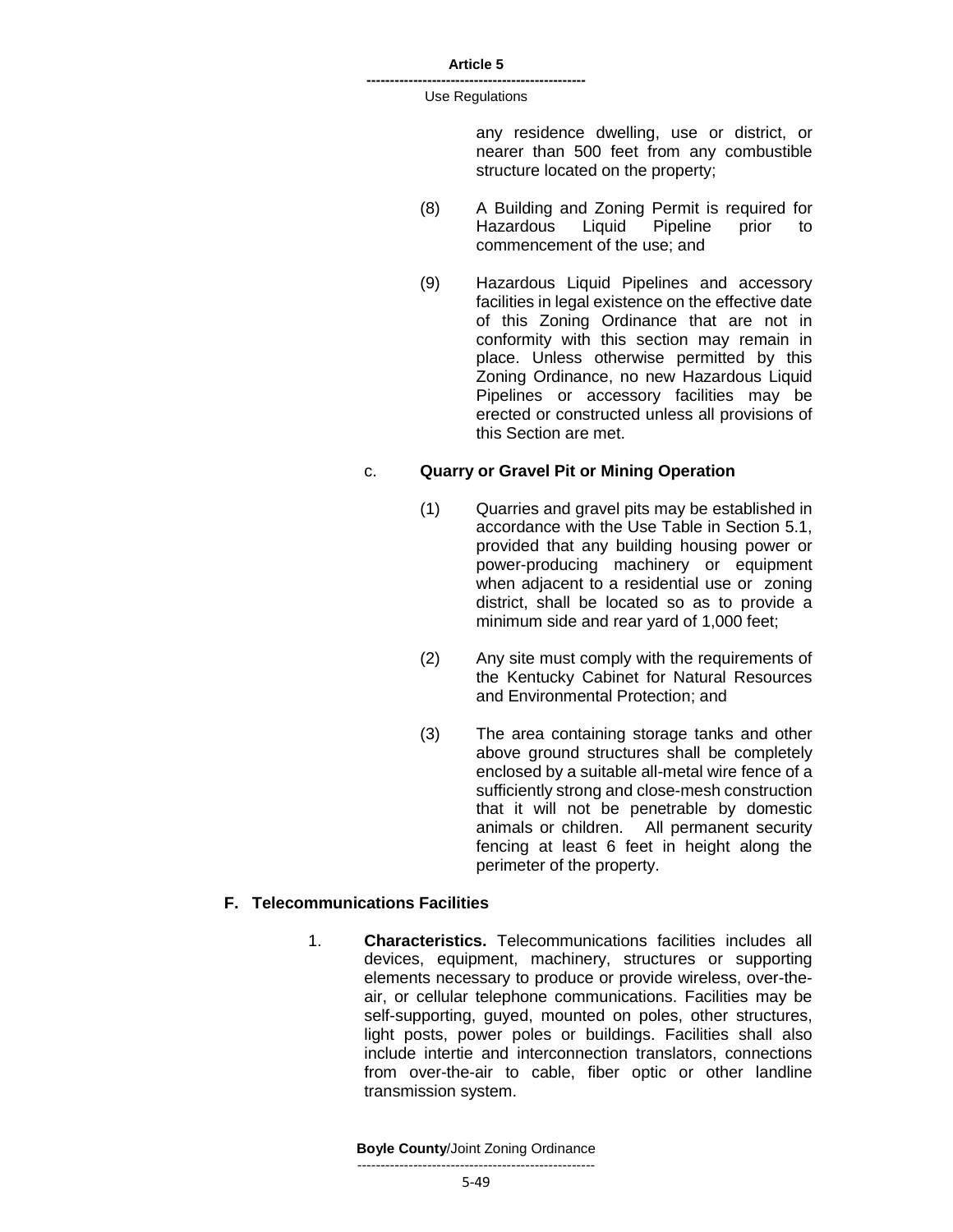- 2. **Accessory Uses.** Accessory uses may include transmitter facility buildings, and telecommunication shelters.
- 3. **Examples.** Examples include attached telecommunications facilities, telecommunications support towers, point-to-point microwave towers, and ground mounted switch boxes.

### 4. **Exceptions.**

- a. Receive-only antennas are not included in this category and amateur radio facilities that are owned and operated by a federally licensed amateur radio station operator are not included in this category.
- b. Radio and television studios are classified in the Office category. Radio and television broadcast facilities that are public safety facilities are classified as Basic Utilities.
- c. Ground-mounted telephone switch boxes not exceeding 2 feet in height are classified as Basic Utilities.

# 5. **Specific Use Standards.**

- a. Telecommunication Towers and Accessory Facilities. The purpose and intent of this section are to avoid potential damage to adjacent properties from transmission tower collapse and falling ice through engineering and careful locating of transmission tower structures, and to maximize use of any new transmission tower and to encourage the co-location and clustering of new transmission towers in order to reduce the number of towers and tower sites needed.
- b. The provisions of this section shall apply to the construction, erection, alteration, use, and location of transmission towers and accessory facilities in all zoning districts. Unless otherwise permitted by this Zoning Ordinance, no new transmission tower or accessory facility may be erected or constructed unless all provisions of this Section and the requirements of the Kentucky Revised Statutes and the Kentucky Public Service Commission are met.
- c. The following minimum standards shall be met in the approval of a Building Permit: All self-supporting and guyed telecommunication towers shall be set back from the property line a minimum of 60 percent of the overall height of the tower; All telecommunication towers shall be set back from any residential district a minimum of 1,000 feet and any residential structure or use a minimum of 500 feet; and accessory facilities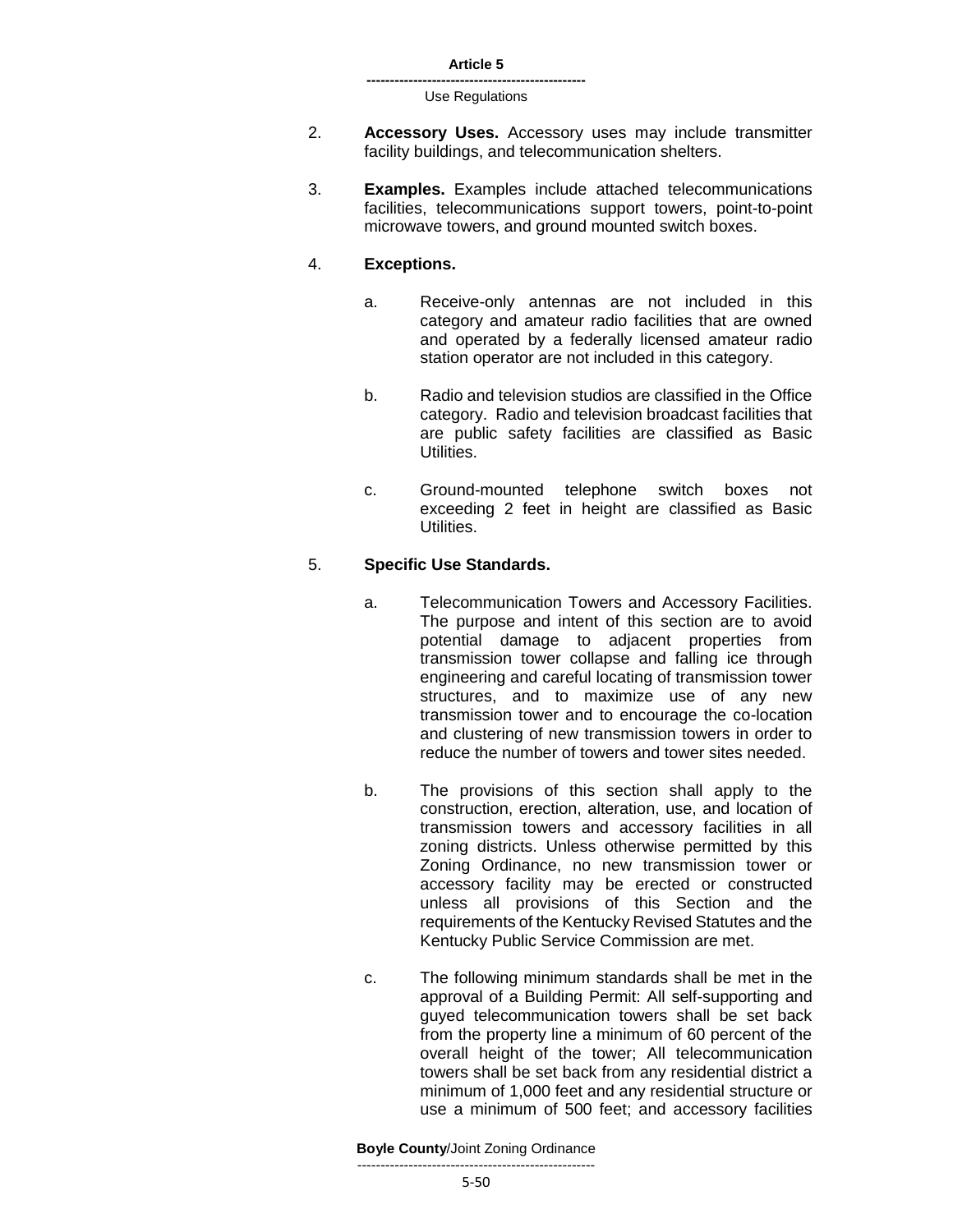#### **-----------------------------------------------** Use Regulations

shall also comply with the setback standard of the district in which it is located;

- d. Existing on-site vegetation shall be preserved to the maximum extent practicable and the site shall otherwise comply with the landscaping provisions of the underlying zoning district;
- e. Towers shall not be artificially lighted unless required by the Federal Aviation Administration or appropriate State authority;
- f. Accessory facilities may not include offices, long-term vehicle storage, other outdoor storage or broadcast studios, except for emergency purposes, or other uses that are not needed to send or receive transmissions;
- g. The proposed use shall be consistent with applicable Federal and State regulations and shall have secured and submitted copies of compliance with these regulations;
- h. An application for approval of a new telecommunication tower shall include all items required for a Uniform Application by the Kentucky Revised Statues;
- i. Unless otherwise required by state or federal regulations, all telecommunication towers shall be white or light gray in color; and
- j. It is the intent of these regulations to encourage the colocation and clustering of multiple towers and their antennas and accessory facilities and to discourage the use of individual transmission towers and accessory facility sites. Therefore, more than one transmission tower and accessory structures will be permitted under these regulations on a single tract of land not withstanding any other provision of this Zoning Ordinance, provided they meet all of the required location standards.

### **SEC. 5.3 TEMPORARY USES**

### **5.3.1 Temporary Construction Unit**

Temporary construction units may be permitted in accordance with the Use Table in Section 5.1 and the following requirements:

**A.** A temporary construction unit may be located within the districts shown on the Use Table following the issuance of a Building and Zoning Permit for construction upon the parcel where the temporary construction unit is to be located.